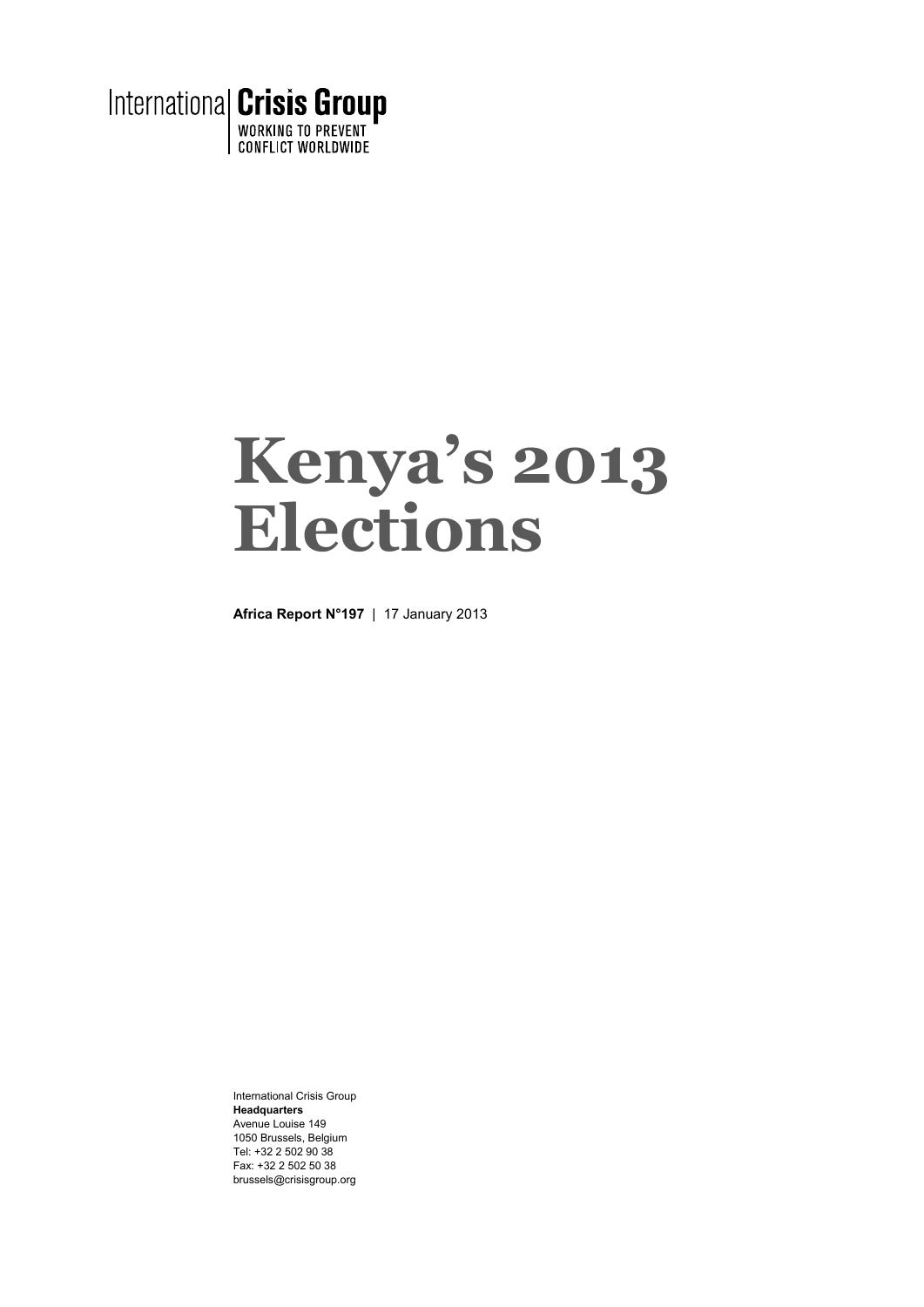## **Table of Contents**

|      |                   | i |  |  |  |
|------|-------------------|---|--|--|--|
|      |                   |   |  |  |  |
| I.   |                   |   |  |  |  |
| Н.   |                   |   |  |  |  |
|      | А.                | 3 |  |  |  |
|      | В.                | 5 |  |  |  |
| III. |                   |   |  |  |  |
|      | А.                |   |  |  |  |
|      | В.                |   |  |  |  |
|      | $C_{\cdot}$       |   |  |  |  |
|      | 1.                |   |  |  |  |
|      |                   |   |  |  |  |
| IV.  |                   |   |  |  |  |
|      | А.                |   |  |  |  |
|      | В.                |   |  |  |  |
|      | $C_{\cdot}$       |   |  |  |  |
|      | D.                |   |  |  |  |
|      | Е.                |   |  |  |  |
|      | F.                |   |  |  |  |
|      | G.                |   |  |  |  |
| V.   |                   |   |  |  |  |
|      | А.                |   |  |  |  |
|      | 1.                |   |  |  |  |
|      |                   |   |  |  |  |
|      | В.                |   |  |  |  |
| VI.  |                   |   |  |  |  |
|      |                   |   |  |  |  |
|      | <b>APPENDICES</b> |   |  |  |  |
| А.   |                   |   |  |  |  |
| B.   |                   |   |  |  |  |
| C.   |                   |   |  |  |  |
| D.   |                   |   |  |  |  |
| Ε.   |                   |   |  |  |  |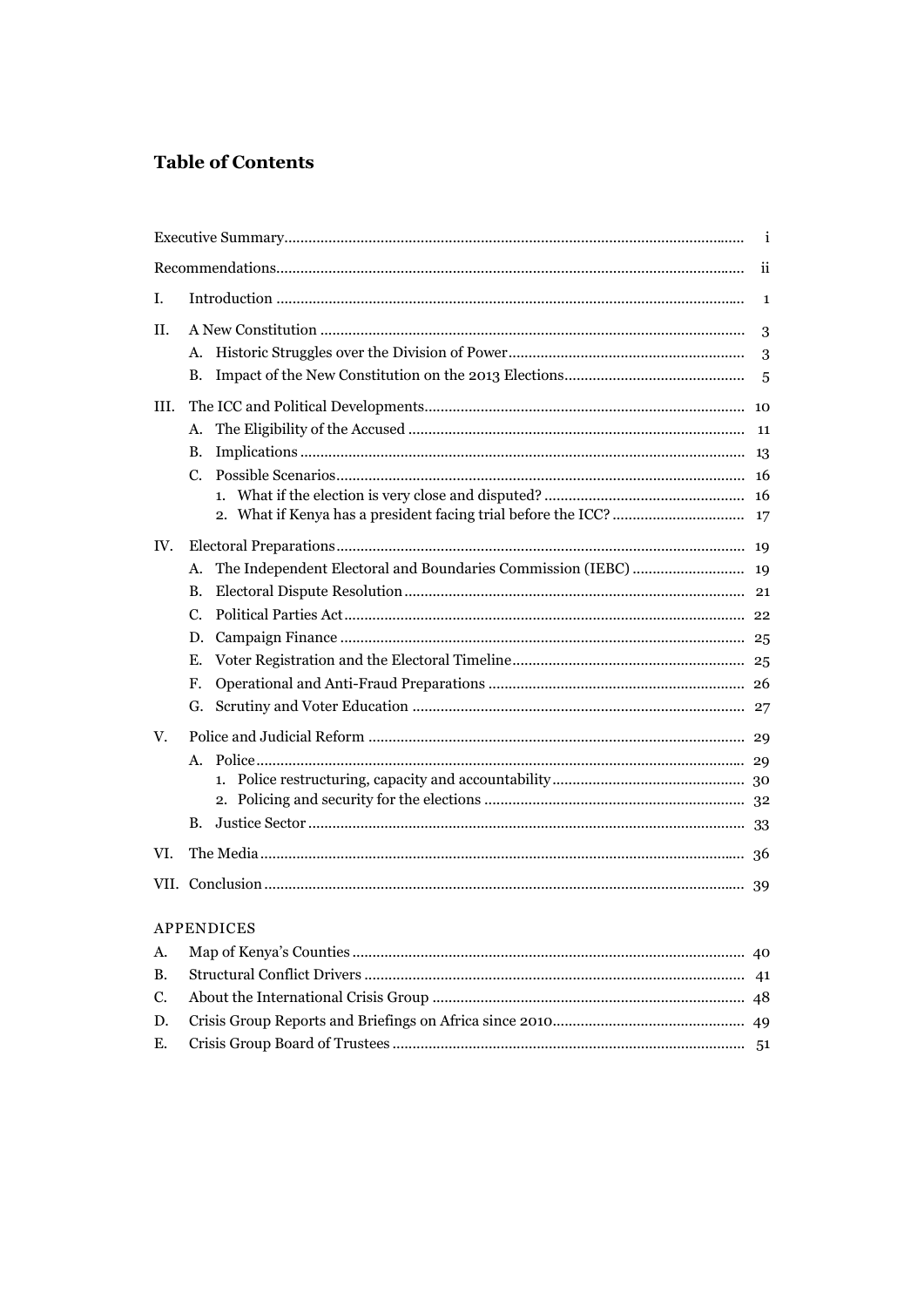## *Executive Summary*

Kenya's elections this year should turn the page on the bloodshed of five years ago, but the risk of political violence is still unacceptably high. A new constitution, fresh election commission and reformed judiciary should help. But the vote, now set for 4 March 2013, will still be a high-stakes competition for power, both nationally and in 47 new counties. Forthcoming trials before the International Criminal Court (ICC) of four Kenyans for their alleged role in the 2007-2008 post-election violence look set to shape the campaign. The potential for local violence is especially high. Politicians must stop ignoring rules, exploiting grievances and stoking divisions through ethnic campaigning. The country's institutions face fierce pressure but must take bold action to curb them. Business and religious leaders and civil society should demand a free and fair vote. So too should regional and wider international partners, who must also make clear that those who jeopardise the stability of the country and region by using or inciting violence will be held to account.

Many reforms were initiated to address the flawed 2007 polls and subsequent violence. A new constitution, passed in a peaceful referendum in August 2010, aims to fortify democracy and temper zero-sum competition for the presidency by checking executive power. New voting rules require the president to win more than half the votes and enjoy wider geographic support. Power is being devolved to 47 counties, each of which will elect a governor, senator and local assembly. Despite recent mishaps, the new Independent Electoral and Boundaries Commission (IEBC) still enjoys public trust. Judicial reform, including the appointment of a respected new chief justice, also augurs well for a more robust response to electoral fraud and disputes.

The new institutions, however, have their work cut out. The ICC proceedings are influencing political alliances and the campaign. The four individuals facing trial deny the charges and maintain their innocence. While the cases aim to erode impunity long enjoyed by political elites and may deter bloodshed, they raise the stakes enormously. The two most powerful of the accused, Uhuru Kenyatta and William Ruto, look set to contest the elections on a single ticket (Kenyatta for president, Ruto for deputy president). Both have politicised the ICC cases, deepening ethnic polarisation, and have accused Prime Minister Raila Odinga, their strongest opponent, of conspiring with foreigners against them.

The Kenyatta-Ruto alliance would be a strong ticket. Aware that Kenyans want an end to impunity, both have pledged to comply with the ICC, even if they win. Yet, regardless of the outcome of their cases, a president facing lengthy trial before the ICC could potentially have extremely damaging implications for reform and foreign relations, which Kenyatta's backers should ponder carefully. For the moment, their eligibility to run for office remains in doubt; a case challenging their compliance with new constitutional requirements for public officials' integrity is with a high court and may find its way by appeal to the Supreme Court. Were the courts to find Kenyatta and Ruto ineligible after the closing date for submitting nomination papers on 30 January, their supporters would be unable to choose alternative candidates, which might lead to strong protests and even spark conflict. Dealing as it does with a highly charged political issue, whichever way it goes, the final decision is likely to be contentious. If possible, the date of any decision should be announced in advance so the security agencies and others can prepare accordingly.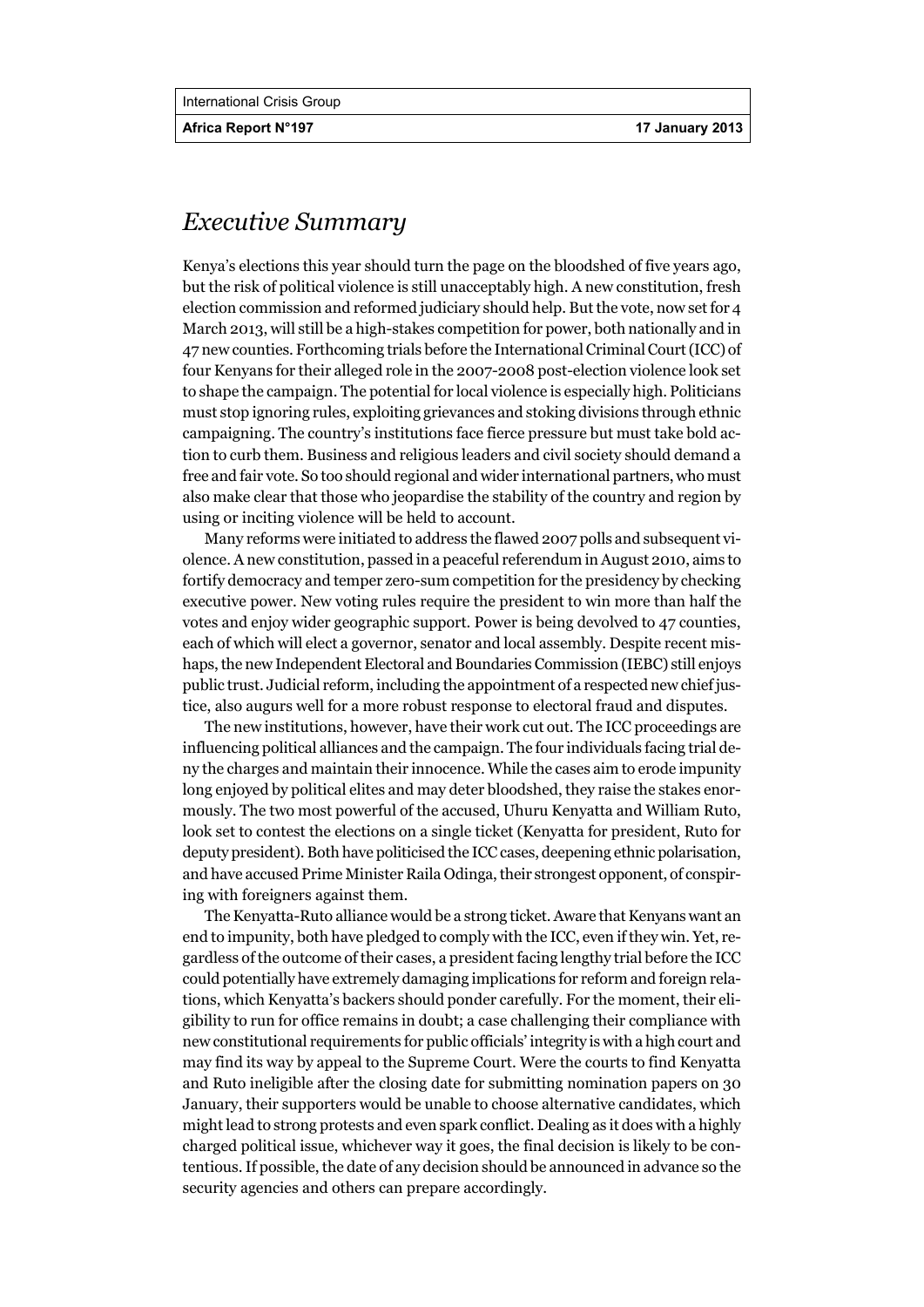Other signs are also troubling. Political parties and politicians flout new rules unchecked. The IEBC's bungled procurement of voter registration kits reduced the confidence it previously enjoyed and suggests it may struggle to resist enormous pressure as the vote approaches. The late start to registration has cut all fat from the electoral timeline, and any flaws will heighten tension. The IEBC must work transparently with parties and other stakeholders to clarify and regularly review the timeline, so as to avoid any further – and highly-charged – delays.

Voter education will be crucial. It is the first general election under the 2010 constitution, with new rules that are considerably more complex than previous polls (each voter will cast six ballots). Limiting confusion and misunderstandings could help reduce disputes and election-related conflict. It is also vital that the IEBC provide sufficient access and information to citizen observers and other civil society groups. They must be able to plan their deployment properly and enjoy full access to every part of the election process, especially the tallying of results. Such groups can also be useful allies in bolstering commissioners' ability to resist political interference.

Insecurity too poses a huge challenge. Despite the reforms, many structural conflict drivers – continuing reliance on ethnicity, competition for land and resources, resettlement of internally displaced people (IDPs), and poverty and youth unemployment – underlying the 2007-2008 violence remain unresolved and may be cynically used by politicians to whip up support. Many of those who fled the turmoil remain displaced. Land disputes feed local tension. Youth unemployment is still very high and, together with poverty and inequality, means a steady flow of recruits for criminal groups and militias that can be mobilised to intimidate opponents and their supporters or protest results, as they have in the past. Attacks blamed on the extremist Al-Shabaab movement and clashes over land can cloak political violence. Meanwhile, police reform has lagged and the security forces look ill-prepared to secure the polls. An experienced inspector general of police, David Kimaiyo, has been appointed, but the delay in his selection means little time remains for significant security reform. Multi-agency security planning, which has also lagged, must be completed and implemented.

Ethnic campaigning and horse-trading as alliances formed – by Kenyatta and Ruto but also other leading politicians – have deepened divides. How the supporters of either of the two main tickets, those of Deputy Prime Minister Kenyatta and former cabinet minister Ruto running and of Prime Minister Odinga and Vice President Kalonzo Musyoka respectively, would respond to losing a close vote it perceives as flawed, or even to early signs it is falling behind, is unclear. International partners, including regional neighbours whose economies rely on a peaceful transition, should monitor any signs of interference or violence and weigh in quickly to deter it. Devolution, for all its benefits, introduces new conflict dynamics, as competition between groups for power and resources controlled at county level becomes fiercer.

All these challenges are surmountable, especially given the remarkable determination of most to avoid a repeat of 2007-2008. But they require concerted action by Kenya's institutions and their allies, and – most important – clear signals to leaders who are seen to be prioritising the pursuit of power. The people deserve better. To put the horror of five years ago behind them, they deserve the chance to vote without fear and elect leaders committed to reform and ready to serve society as a whole rather than the narrow interests of its elites.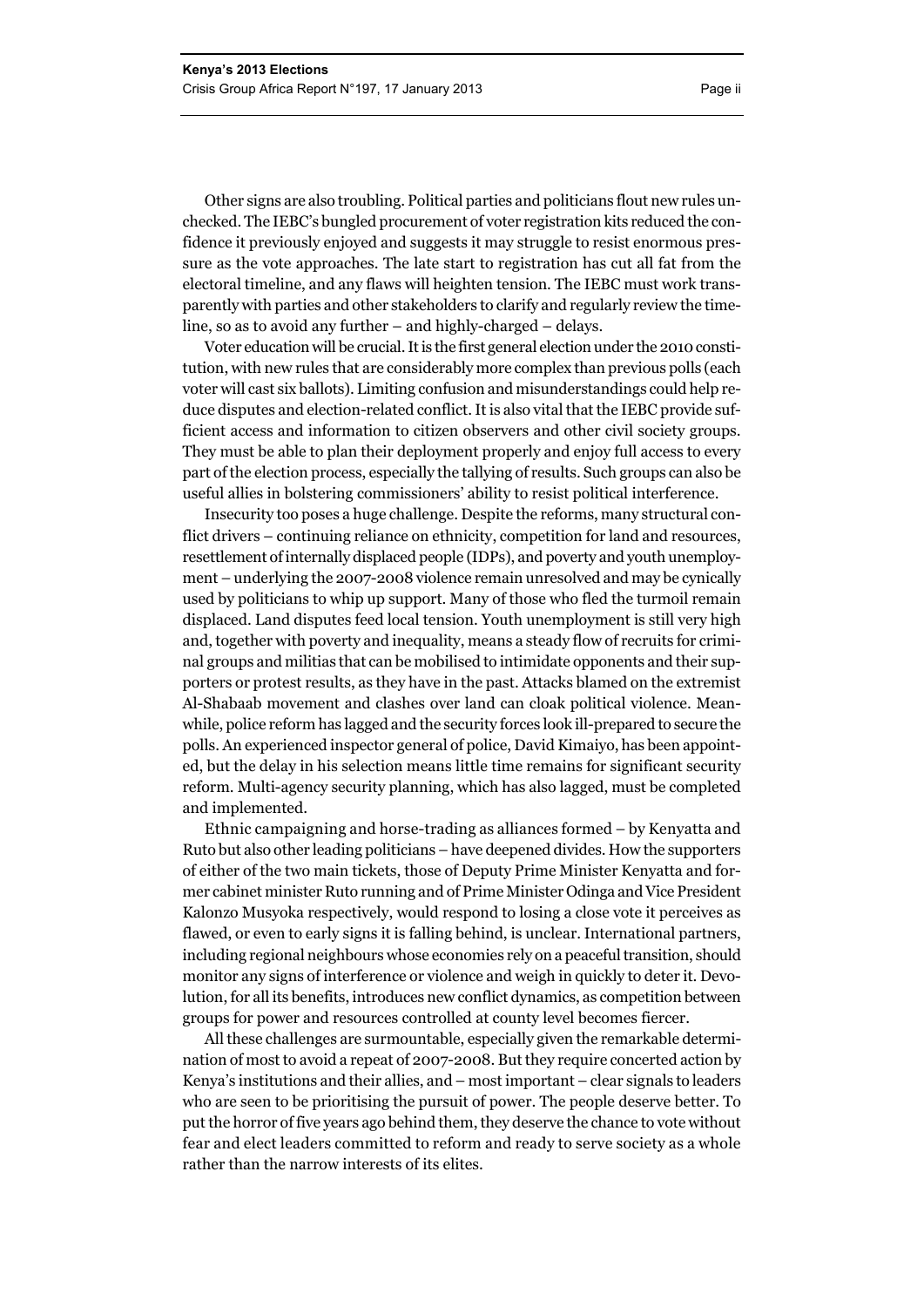## *Recommendations*

#### **To President Kibaki and the government of Kenya:**

- 1. Press all candidates to commit publicly to respect election rules, campaign peacefully and contest the results through legal, non-violent means.
- 2. Continue to urge the national and all provincial security committees to complete security planning, identify vulnerable counties and deploy accordingly.
- 3. Support the IEBC proposed Joint Risk Assessment and Response Centre for sharing information and coordinating operations among national and local security organisations and committees, as well as civil society groups.

#### **To Kenya's political parties and coalitions:**

- 4. Commit publicly, and together, to respect rules, campaign peacefully, avoid hate speech and divisive mobilisation and pursue any petitions or other election grievances only through legal channels.
- 5. Recruit party agents early and work with international partners to ensure they understand their role and follow the rules in the polling centres.

#### **To Uhuru Kenyatta and William Ruto:**

6. Provide the public with a clear, detailed account of how you would propose to govern while also conducting your defences before the ICC, taking into account the time required and the demands of appearing in person in court on a different continent.

#### **To the Independent Electoral and Boundaries Commission (IEBC) and acting registrar of political parties:**

- 7. Improve outreach and communication with stakeholders, including political parties, candidates, the media and, in particular, civil society, with which a strong alliance is especially important to resist political pressure; and provide citizen observer groups the information they need in a timely manner.
- 8. Press for all candidates at national and county level and political parties to adhere stringently to the Code of Conduct enacted as part of the 2011 Elections Act.
- 9. Keep tight focus on operational planning, especially on vote counting and tallying of results, including for the likely presidential run-off; and make results for both rounds publicly available and disaggregated by polling stream to allow for their verification by citizen observers and party agents.
- 10. Take action, in coordination with the National Cohesion and Integration Commission, against political parties and candidates that violate rules, campaign divisively or use hate speech.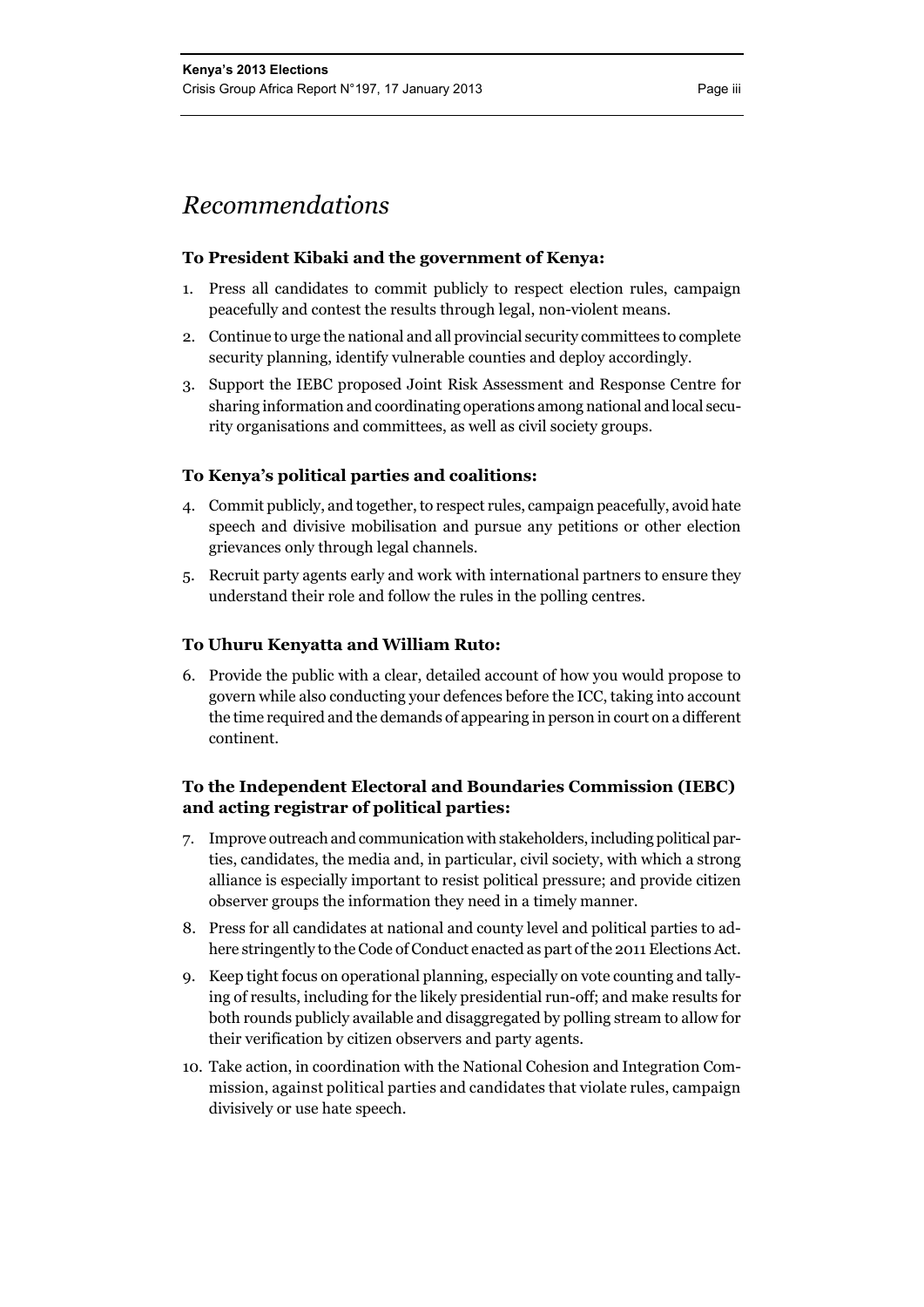- 11. Denounce publicly hate speech and ethnic chauvinism and use actively their resources for civic and voter education.
- 12. Consider carefully the implications for Kenya of a president facing trial before the ICC.

#### **To Kenyan civil society groups:**

13. Form ad hoc umbrella committees to capitalise on each organisation's expertise and avoid duplication, in order to find a collective voice and increase their influence; continue preparations to monitor the campaign and vote, use parallel vote tabulation responsibly and work with and support the IEBC if it is performing well.

#### **To regional leaders, especially the governments of the East African Community:**

- 14. Send unambiguous public and private messages against political interference with the elections and especially against the use of or incitement to violence.
- 15. Support the work of the African Union Panel of Eminent African Personalities and the efforts of the joint East African Community election observation team, as well as of other observation missions.

#### **To Kenya's other regional and wider international partners, especially the African Union, U.S., European Union and its member states, UN and International Financial Institutions:**

- 16. Send unambiguous public and private messages that politicians must not meddle with the IEBC or the judiciary and that political violence will be sanctioned, including, if appropriate, by adopting travel bans or asset freezes.
- 17. Ensure all regional and wider international observation missions deploy early, to as many counties as possible, and cooperate to align their statements and avoid duplication.
- 18. Continue to support the African Union Panel of Eminent African Personalities to avoid separate mediation channels.

**Nairobi/Brussels, 17 January 2013**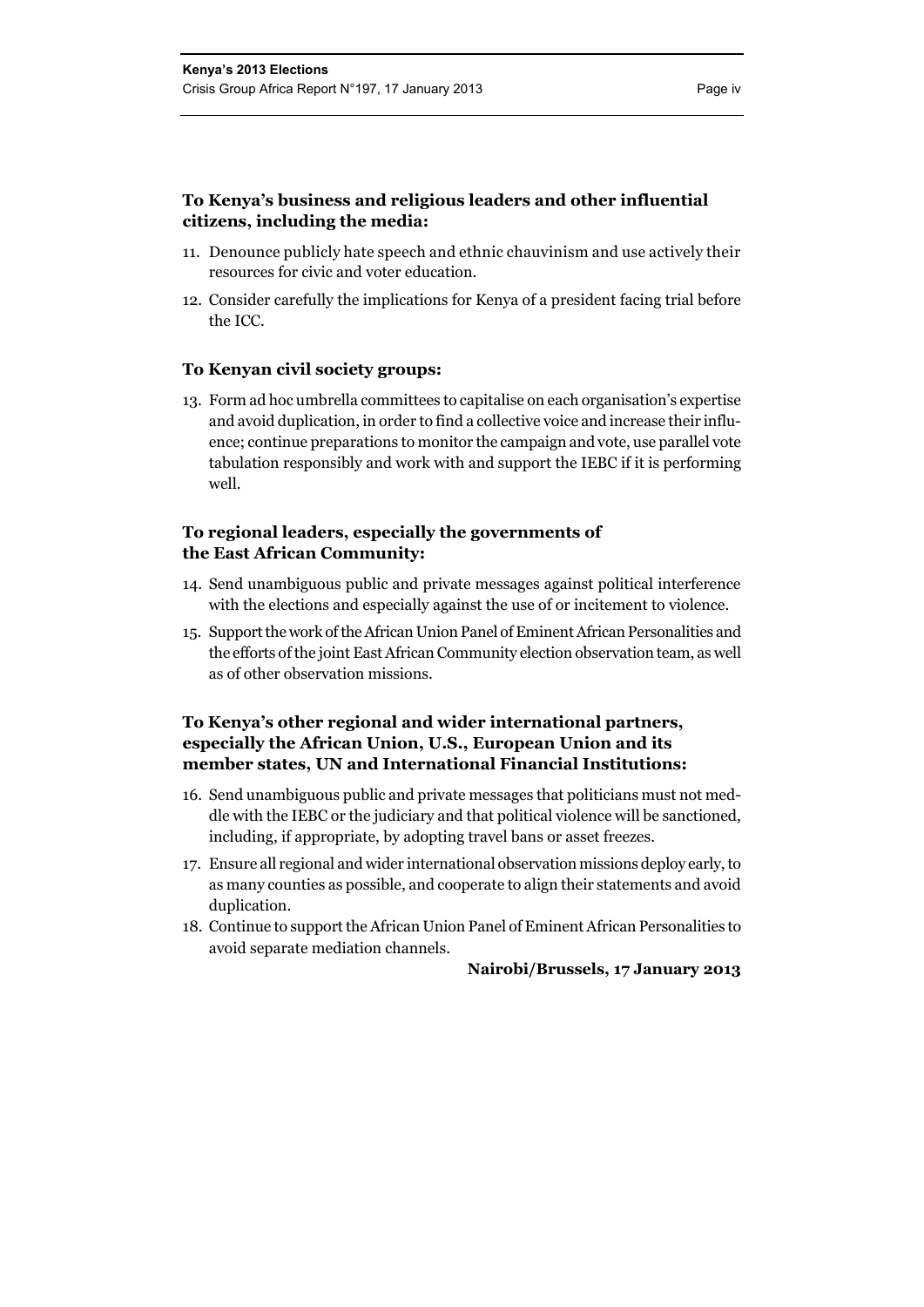**Africa Report N°197 17 January 2013** 

## Kenya's 2013 Elections

### I. **Introduction**

This year's elections in Kenya will be the first since the 2007-2008 post-election violence that left more than 1,000 dead and over 300,000 displaced and the 2010 adoption of a new constitution.<sup>1</sup> The bloodshed was only ended after intense mediation under African Union (AU) envoy and former UN Secretary-General Kofi Annan that led to a power-sharing deal, the Kenya National Dialogue and Reconciliation Agreements (National Accords), between the two main contenders, President Mwai Kibaki and Prime Minister Raila Odinga.<sup>2</sup>

As part of the deal, the parties agreed to establish two commissions to determine why violence occurred and prevent a similar tragedy. The Independent Review Commission (IREC) investigated all aspects of the 2007 elections, and its final report (the "Kriegler report") made a broad set of recommendations to improve elections and reduce the likelihood of political violence.<sup>3</sup> The Commission of Inquiry into Post-Election Violence (CIPEV), better known as the Waki commission, investigated the fighting that followed the disputed vote.<sup>4</sup> Building on Agenda IV of the National Accords, both reports laid the groundwork for subsequent reforms.<sup>5</sup>

Much has happened since. Most significant is a new constitution that was passed in a largely peaceful and well-run referendum in August 2010. It provides for a radical overhaul of government and a restructuring of the state, and will have enormous bearing on the elections. Stemming from the new constitution, parliament has passed

 $1$  Each voter will cast six ballots: president and deputy president; member of the National Assembly (elected from geographical constituency); dedicated women's seat (one elected from each county); senator (one from each county); governor and deputy governor (one in each county); and member of county assemblies elected from wards in counties.

<sup>2</sup> For more about the post-election violence, see Crisis Group Africa Report N°137, *Kenya in Crisis*, 21 February 2008.

<sup>&</sup>lt;sup>3</sup> The commission, headed by South African Justice Johan Kriegler, was tasked to examine the 2007 elections from several angles, including: "i) the constitutional and legal framework with a view to identifying weaknesses and inconsistencies; ii) the structure and composition of the Electoral Commission of Kenya (ECK) in order to assess its independence, capacity and functions (operations); iii) the electoral environment and the role of the political parties, civil society, the media and observers; iv) organisation and conduct of the 2007 elections, extending from civic and voters education and registration through polling, logistics, security, vote-counting and tabulation to the resultsprocessing and dispute resolutions; v) vote-tallying and counting to assess the integrity of the results of the entire election with special attention to the presidential contest; vi) assessing the functional efficiency of the ECK and its capacity to discharge its mandate; and vii) providing recommendations on electoral and other reforms to improve future electoral processes". "Final Consolidated Report" (hereafter "Kriegler report"), Independent Review Commission, 27 December 2008, p. 3.

<sup>&</sup>lt;sup>4</sup> "Report of the Commission of Inquiry into Post-Election Violence (CIPEV)", 15 October 2008. The commission was chaired by Kenya Court of Appeal Judge Philip Waki. For more, see Crisis Group Africa Briefing N°84, *Kenya: Impact of the ICC Proceedings*, 9 January 2012.

<sup>5</sup> Agenda IV dealt with long-term issues and solutions, such as constitutional, institutional and legal reforms; land reform; poverty and inequity; unemployment, particularly among the youth; consolidating national cohesion and unity; and transparency, accountability and impunity.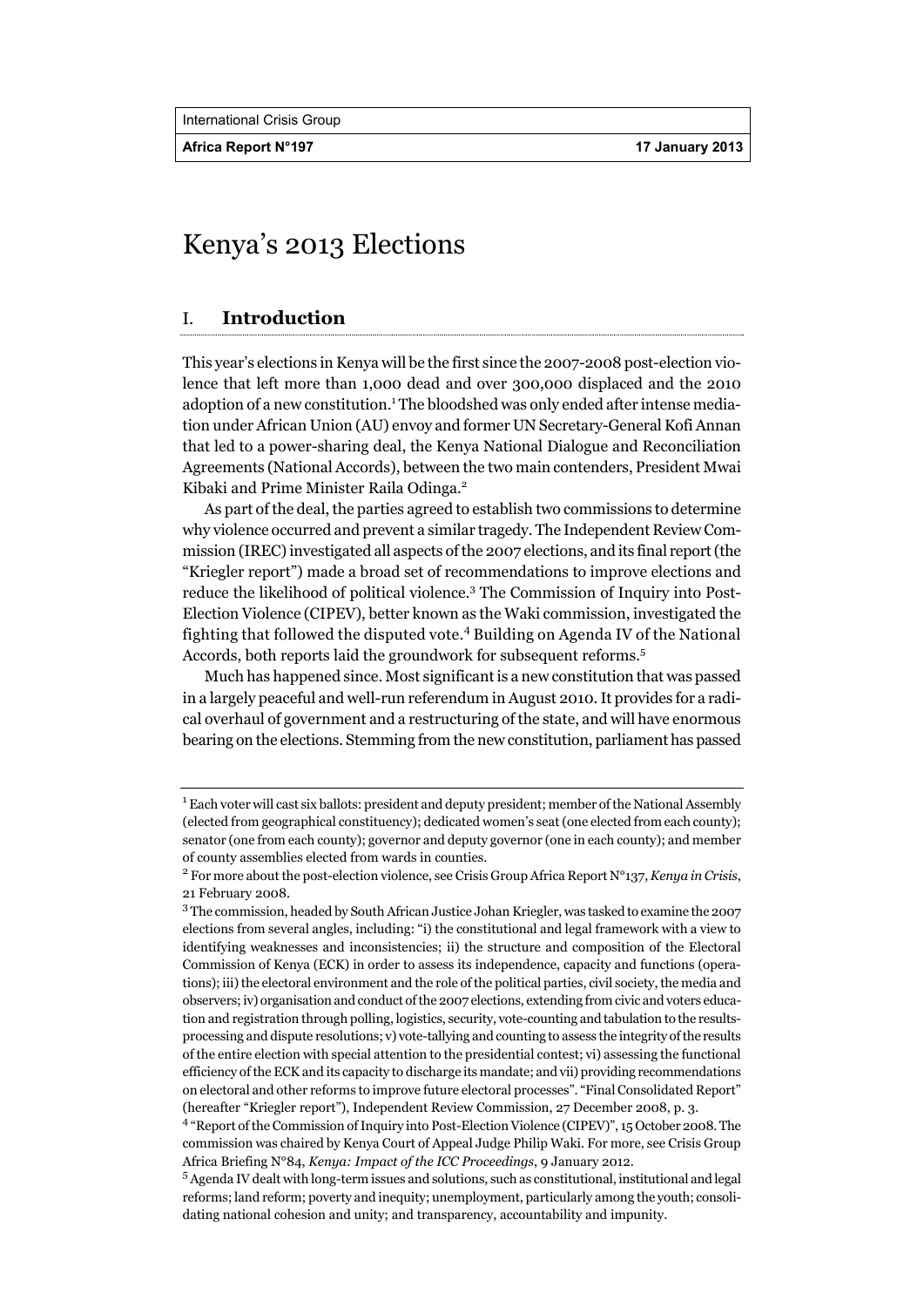new legislation on elections, political parties and ethics and leadership. The Election Commission of Kenya (ECK), responsible for the 2007 polls that sparked the violence, was replaced with a new Independent Electoral and Boundaries Commission (IEBC). Reform of the judiciary, which also plays an important electoral role, has been wide-reaching, with a new chief justice enjoying – like the IEBC – broad public confidence. After months of uncertainty and disagreements, the election date is now set for 4 March 2013 and, despite a messy procurement process for voter registration kits, electoral preparations are moving fast.

Less than two months ahead of the vote, however, there are troubling signs. Implementation of parts of the constitution has been delayed, with key pieces of legislation still missing, and the risk of political conflict is high. Fear of prosecution by the ICC could deter violence, but the current proceedings appear to have raised the stakes, in particular for two of the four accused, Deputy Prime Minster Uhuru Kenyatta and former cabinet minister William Ruto, who look set to run on a joint ticket for the presidential election. While committing to comply with the court process, they have used the ICC cases to shore up their ethnic bases. Divisive politicking – a regular feature of election campaigns and a major driver of the 2007-2008 clashes – has re-emerged and the ICC cases have been made part of it.<sup>6</sup> There are also reports that youth gangs and other informal armed groups are re-emerging.7 Reform of the police, primarily responsible for securing the polls, is lagging badly.

This report examines political and electoral preparations of the next elections in Kenya: the new constitution and its implementation, the ICC process, political alliance formation, and how they will impact the polls. It is based on extensive interviews across the country, discussions with politicians and government officials, civil society organisations, and consultation with national and international elections experts.

 $6$  The use of violence for political purposes has grown steadily in the last three decades. In 1992 it was centred in the Rift Valley, in 1997 it had two epicentres: the Rift Valley and the coast. Violence decreased in 2002 because of the overwhelming support for the opposition, only to reappear at an unprecedented level in 2007-2008.

<sup>7</sup> The Kenya National Dialogue and Reconciliation (KNDR) Monitoring Project (South Consulting), October 2012, pp. 19, 36-37.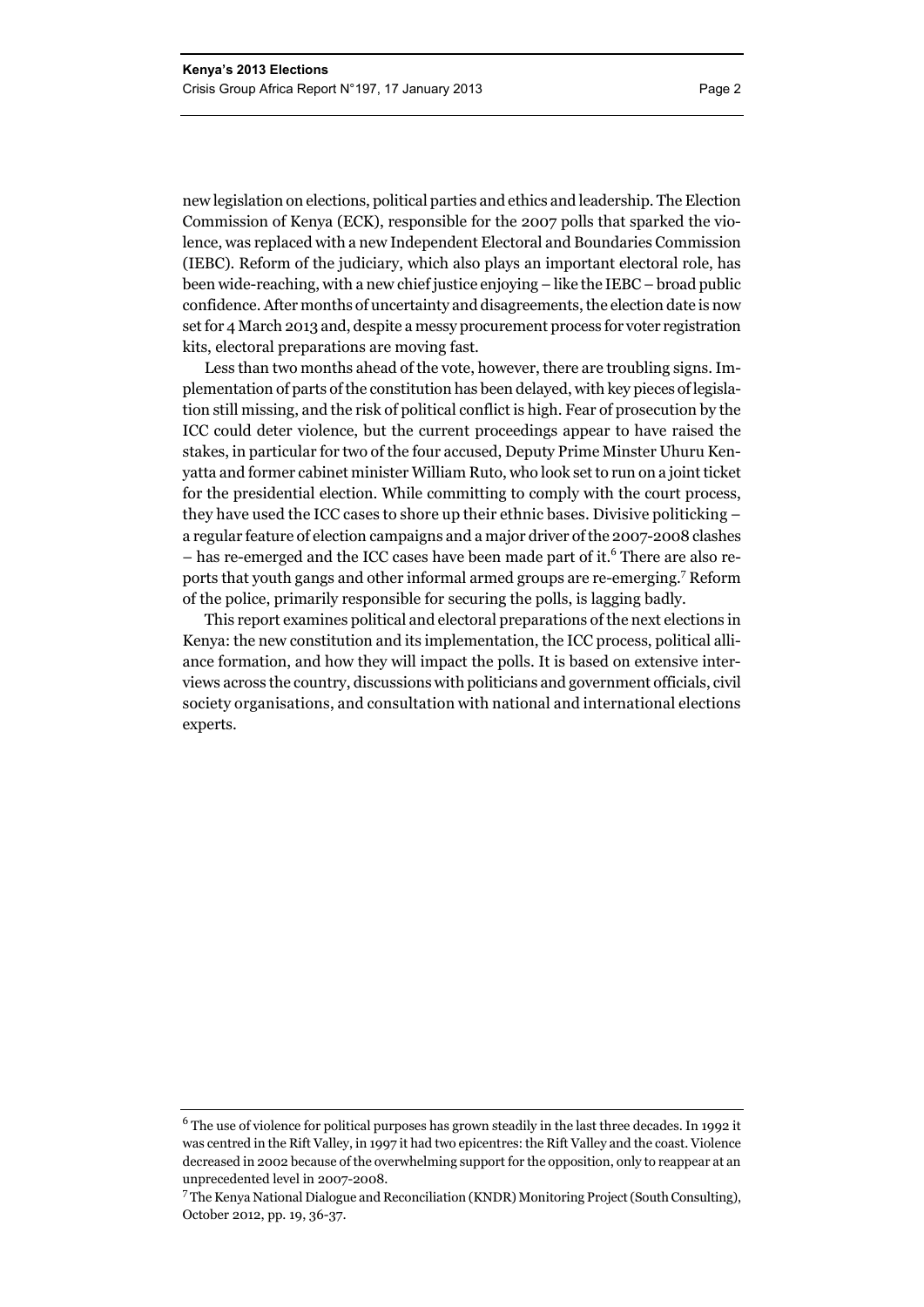#### II. **A New Constitution**

The adoption of the new constitution in 2010 marked the culmination of decades of debates over the management and division of power. It was largely a domestic initiative, albeit with some external support. Since the return to multiparty politics in 1991 – a long-held goal of civil society groups, unions, students and reformers – Kenya has held four elections, but the 2013 vote will be the first under a new constitution. The polls will be complicated and tense in part because the constitution has created new centres of power, devolved government and placed checks on the executive.

#### A. *Historic Struggles over the Division of Power*

How power is divided and managed has been at the centre of the constitutional debate since independence. During negotiations for the transition to self-rule, and finally independence in 1963, the two main political parties disagreed over how state power was to be organised. The Kenya African National Union (KANU) envisioned a strong central state, while the Kenya African Democratic Union (KADU) favoured a devolved system. The first constitution had devolution, but the country's first prime minister, KANU's Jomo Kenyatta, insisted on a centralised state and, when he became president in 1964, pushed through legislation to that effect.8 Daniel Arap Moi, who took power after Kenyatta's death in 1978, continued this trend.

It was not until July 2005 that a new draft constitution, known as the "Wako draft" named after then-Attorney General Amos Wako, was finalised. However, it included little of the reforms called for by civil society, or promised in a memorandum of understanding (MoU) between Mwai Kibaki's National Alliance of Kenya (NAK) and Raila Odinga's Liberal Democratic Party (LDP), which came to power in 2002 under the National Rainbow Coalition (NARC).<sup>9</sup> It contained a weak prime minister position, subject to presidential appointment, and very limited decentralisation. Kibaki and his allies campaigned for adoption of this draft in the 21 November 2005 constitutional referendum, while Odinga and his supporters formed the Orange Democratic Movement (ODM) to oppose it. Despite Kibaki's political dominance, the proposed constitution was rejected by 58 per cent of voters.

In the 2007 presidential election, Odinga became Kibaki's top challenger. The vote was incredibly close, leading to contested results and a violent aftermath.10 Intense mediation under the auspices of an African Union Panel of Eminent African Personalities, led by Kofi Annan, produced a power-sharing National Accord, signed by both Kibaki's Party of National Unity (PNU) and Odinga's ODM, which ended the

<sup>&</sup>lt;sup>8</sup> KADU contended that centralisation breeds authoritarianism while KANU argued that devolution could lead to balkanisation and undermine national authority. KADU eventually accepted a centralised state and merged with KANU in November 1964. While devolution was underway, Kenyatta drained the local authorities' funding, and in effect repealed the process.

<sup>&</sup>lt;sup>9</sup> In the 2002 election, the opposition united, for the first time, when the NAK and LDP joined to form NARC. The opposition flag bearer Mwai Kibaki won, garnering 62 per cent of the votes, with the support of Raila Odinga, until then KANU's secretary general. This unity was formalised through an MoU that included constitutional reform. While the specifics of the agreement were never made public, its general thrust was that there would be a new constitution within 100 days after the election that would establish a new prime minister position with a marked decrease in the president's power, checked by other institutions like the parliament.

<sup>10</sup> See Crisis Group Report, *Kenya in Crisis*, op. cit*.*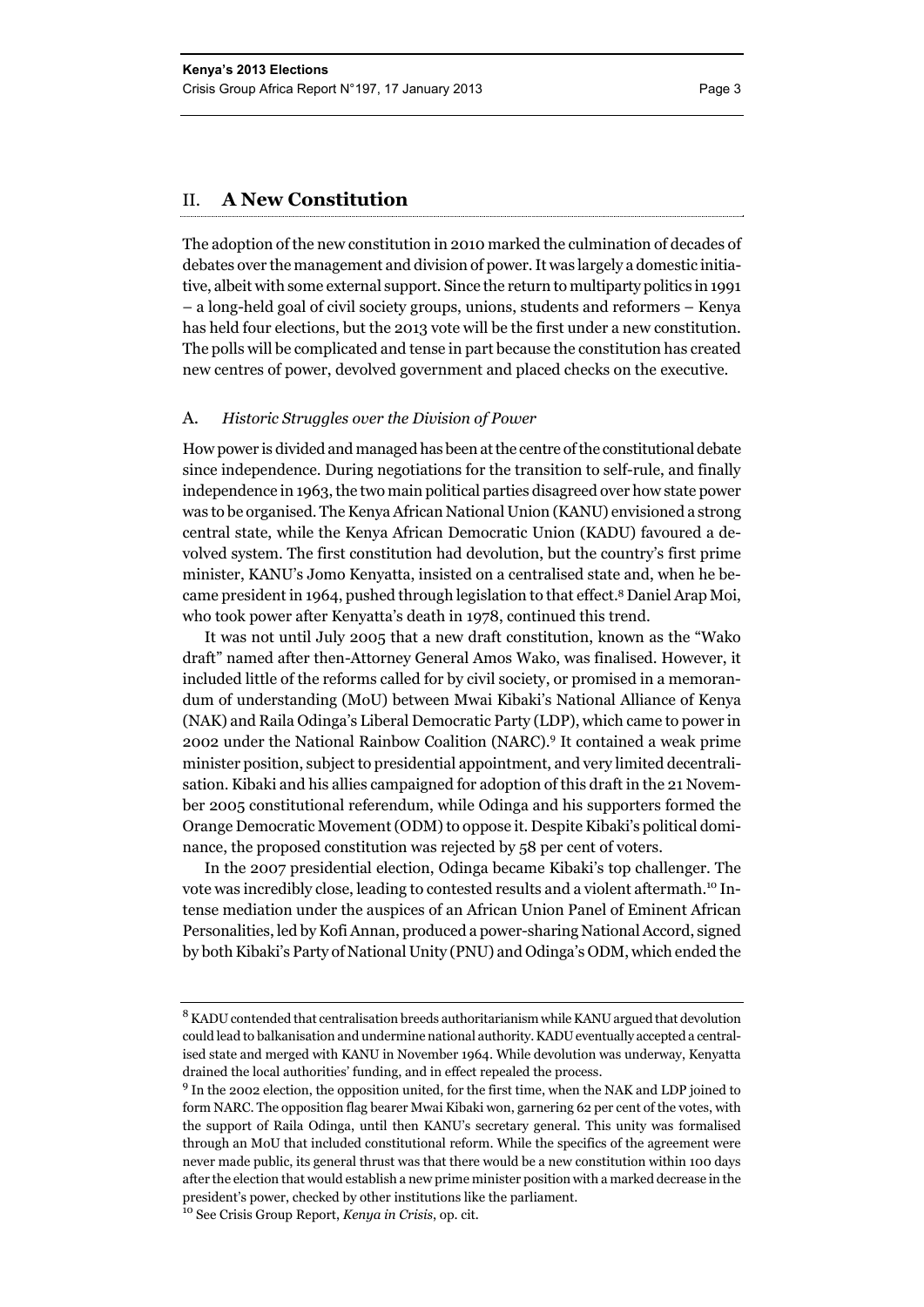violence. It included an amendment to the new constitution to establish a prime minister position, occupied by Odinga.

The Annan-led mediation team emphasised the need for a new constitution to implement reforms to prevent future political violence. A Committee of Experts (six Kenyan and three international) produced two initial drafts, which Kenyans and the relevant institutions used to produce a new document presented to parliament.<sup>11</sup> When parliamentarians met in Naivasha in January 2010 for negotiations with representatives of the president and prime minister, the main sticking points were again the division of power between the president and a newly created premier, as well as devolution. The split during the negotiations also played out in the August 2010 referendum.

Despite heated rhetoric for and against the draft constitution, the draft was ratified by 67 per cent of the votes cast<sup>12</sup> and the referendum was completed peacefully – even in the Rift Valley, where much of the 2007-2008 violence had occurred and opposition to the referendum was concentrated.13 This was a positive development, but the political alliances and stakes will be very different for the forthcoming elections.

The new constitution was the end product of decades-long reform efforts. It resolved – at least on paper – debates overhanging Kenyan politics since independence over devolution and presidential power. Adopting the constitution was a huge achievement but the principal test lies in its implementation. The schedule for passage of the respective bills to operationalise it has occasionally been delayed by entrenched interests. For example, a new campaign finance law and the law to implement the constitutional provision that not more than two thirds of the members of any county assembly or county executive committee shall be of the same gender have not been passed. Appointments to key offices also have been held up because of political divisions, and some were struck down by the courts because they were inconsistent with the constitution.14

The extent to which new rules will impact politicians' behaviour is unclear. As the Kriegler report noted, the problem during previous elections was not only the laws themselves, but also respect for those laws. Again, here signs are less positive and suggest that powerful politicians may still refuse to abide by new rules.

 $11$  The experts were required to use as reference the record of Kenyan views gathered by the dissolved Constitution of Kenya Review Commission (CKRC) and any reports it produced, as well as the earlier proposed draft constitutions (the Bomas draft and the Wako draft).

<sup>12</sup> About 70 per cent of registered voters participated.

<sup>&</sup>lt;sup>13</sup> Significantly, both Odinga and Kibaki, uniting across the political divide, campaigned for the constitution.

<sup>&</sup>lt;sup>14</sup> The Centre for Rights Education and Awareness (CREAW) contested President Kibaki's controversial appointment of county commissioners in all 47 counties on 11 and 23 May 2012. It contended that these positions do not exist in the constitution and that the appointments violate the one-third women representation rules. Jack Abebe, "CREAW Goes to Court Over the Controversial Appointment of County Commissioners", CREAW Kenya, 17 May 2012. On 29 June, the court held that the president had no power to appoint or deploy county commissioners, and thus the appointments were unconstitutional, null and void. The government filed an appeal but apparently the case was not heard. "Githu disowns Haji lawyer in county jobs suit", *Daily Nation*, 25 October 2012. In November 2012, Internal Security Permanent Secretary Mutea Iringo re-assured county commissioners they would keep their jobs after the March 2013 election and the implementation of devolution. "PS assures chiefs, county commissioners of jobs", *Citizen News*, 27 November 2012. "Court nullifies county bosses' appointment", *The Standard*, 30 June 2012.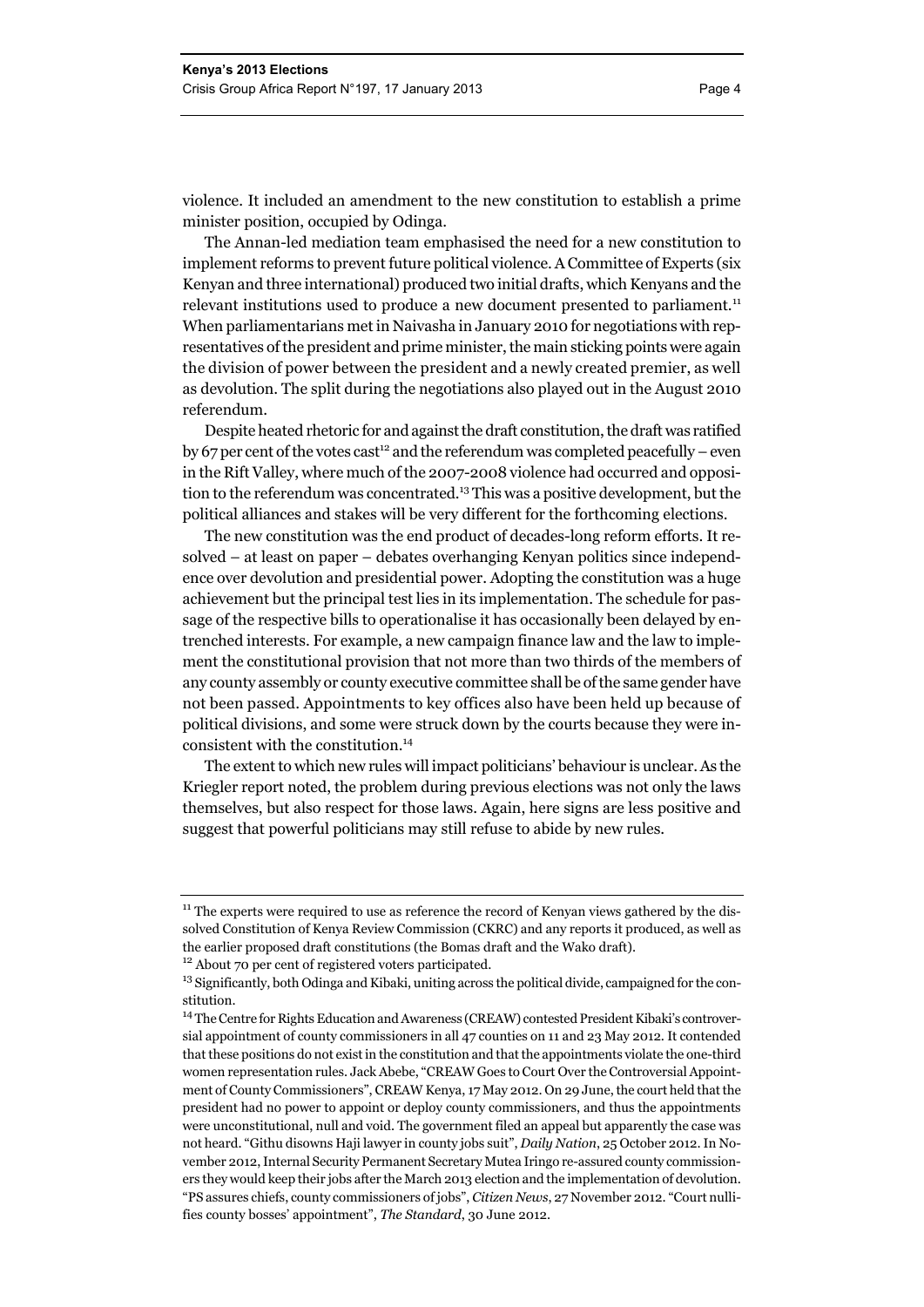#### B. *Impact of the New Constitution on the 2013 Elections*

The 2010 constitution radically restructured power and overhauled public institutions, with important consequences for the elections. It strips some power from the presidency,15 vesting it instead in the judiciary, legislature and local governments, and increases the size of parliament, reserving more seats for women and other traditionally underrepresented constituencies. It also mandates major judicial and police reform, as well as reform of the political party system, campaign finance and the media.<sup>16</sup>

Some of the most significant changes aim to dilute presidential power. On paper, this should not only strengthen democracy, but also reduce the stakes of the presidential polls and the dangers of zero-sum politics, which were identified as among the main drivers of the 2007-2008 violence. Many powers formerly held by the president are now shared with the judiciary and legislature.In particular, the new constitution denies the president the prerogative of unilaterally appointing key public officials, including election commissioners. Most appointments must be vetted and approved by parliament (see below). Whether these changes will make the contest for the presidency any less fierce remains to be seen. Kenya's most powerful politicians still appear to want the top job more than any other, probably because it is likely to exercise considerable informal power.17 Moreover, the next president could do much to undermine the new constitution's checks and balances.

The constitution also introduces a new level of governance, the impact of which may be even greater than the checks on executive power in Nairobi. There are now 47 counties, each with its own elected governor, assembly and senator to a newlyestablished upper house, the Senate.18 This body will be responsible mostly for regional affairs, including allocating the national budget outside Nairobi. The counties

<sup>&</sup>lt;sup>15</sup> The prime minister position will be eliminated.

 $^{16}$  See Section VI.

 $17$  For example, although it should have been abolished under the new constitution, the provincial administration has survived and continues to control politics for the executive. Crisis Group email correspondence, Kenya expert, 14 January 2013. The government is trying to restructure the provincial administration into a national government service reporting to the president. "Cabinet approves Bill to keep provincial chiefs' jobs", *The Nation*, 23 November 2012. According to *The Nation*, "the sole objective of the Bill is to enable the Office of the President to retain the Provincial Administration under the guise of the national government administration", and fails to clarify how the functions of the national government administration shall coordinate with the county government. "New coordination bill undermines transition authority's own mandate", *The Nation*, 10 December 2012. The National Government Coordination Bill was passed and all 23 clauses of the bill were agreed to, including a new clause with provisions for resolving potential intra-county conflict between county commissioner and governor over mandates. "The National Coordination Bill," 2013 Parliamentary Debates, Plenary Hansard, 9 January 2013, pp. 43-50.

<sup>&</sup>lt;sup>18</sup> County boundaries were decided by the IEBC and may only be altered by a resolution passed by at least two thirds of the National Assembly and Senate, to take into account population density and demographic trends; physical and human infrastructure; historical and cultural ties; the cost of administration; the views of the communities affected; and geographical features. Counties are divided into constituencies and these are then subdivided into wards. County assembly members are elected on the same day as a general election, with each ward constituting a single-member constituency. They also include a number of special seats for women, persons with disabilities and youth.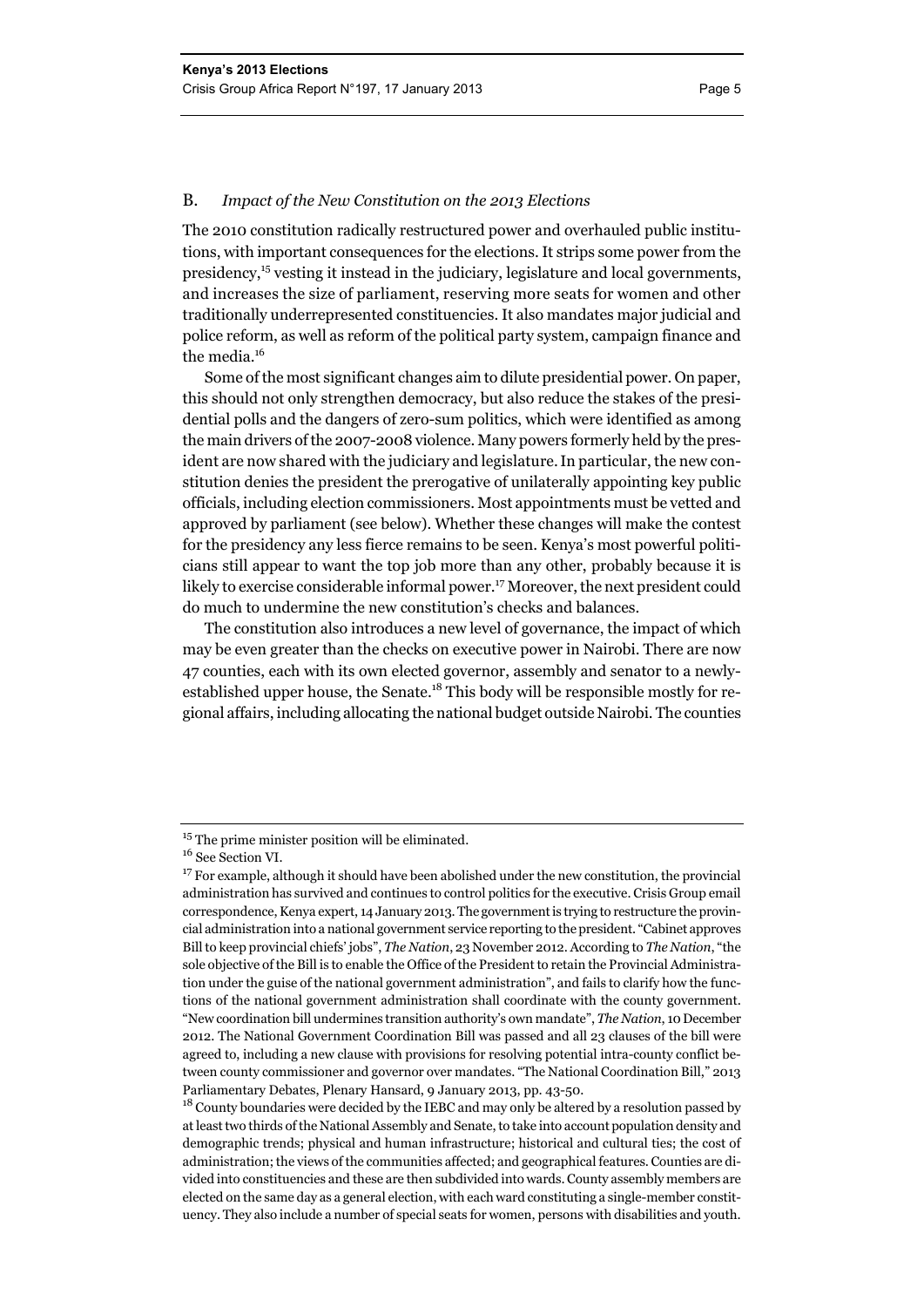together will receive a minimum of 15 per cent of the national budget, on top of local revenues.<sup>19</sup>

Complicating issues is that Kenya in principle devolves power and functions in one shot.20 County-government bodies are being elected even as their exact mandates, and their control over resources, are contested by local communities. Moreover, although the new level of governance should give communities, including minorities, a greater say in how they are governed, it could also transfer political competition, violence and corruption down and create new minorities and new patterns of marginalisation within counties.<sup>21</sup> County assemblies should provide some check, but governors will enjoy significant control over local resources. They are elected by plurality, according to first-past-the-post (FPTP) system, which leaves nothing for losing candidates.<sup>22</sup>

In some counties competition for governorships will be fierce, and the potential for violence is high, especially since many local conflicts are about access to power and resources. Candidates could exploit and aggravate local grievances and disputes to mobilise support. Any attempt to do so should be monitored carefully and action taken quickly by the relevant authorities, notably the IEBC, judiciary, police and the National Cohesion and Integration Commission, which should identify those counties at risk.23 Some organisations are already mapping risk areas across the country, and ideally these efforts should inform an official response.<sup>24</sup> Particular attention might be paid to counties in which a majority community splits and allows a minority to win office, or where a minority that has traditionally held power locally faces defeat by a majority group, or where competition for office aligns with older disputes – all of which are potential conflict scenarios.25

<sup>19</sup> According to an official, devolution, especially fiscal devolution, will be critical to improving local living standards. Crisis Group interview, Mutula Kilonzo, former justice, national cohesion and constitutional affairs minister and current education minister, Nairobi, 17 October 2012.<br><sup>20</sup> The constitution's Article 6 and the First Schedule establish 47 counties to be the basis of the

second level of governance, and the institutions and mechanisms for completing the boundary delimitation process. (Schedules are lists in the constitution that categorise and outline bureaucratic activity and government policy.) "Restructuring the Provincial Administration: An Insider's View", Constitution Working Series Paper no. 3, Society for International Development, p. 1. 21 For instance, because of demographic patterns in Nakuru county, the Kikuyu may be overrepre-

sented in the national and county assemblies, dominating nine out of eleven constituencies. The two remaining constituencies probably will be dominated by the Kalenjin. As a result, other ethnic groups like the Kisi, Luo and Meru may not win any National Assembly seats, except those nominated on party lists.

<sup>&</sup>lt;sup>22</sup> FPTP voting takes place in single-member constituencies. Voters choose one candidate and the candidate with the most votes wins. A candidate can only run for one position, unless he or she is also nominated by his or her party for a reserved seat.

<sup>23</sup> See Sections V and VI.

<sup>&</sup>lt;sup>24</sup> "Building a Culture of Peace in Kenya: Status of violence in the country", The Constitution and Reform Education Consortium, June – August 2012; and Reports of the Kenya National Dialogue and Reconciliation (KNDR) Monitoring Project (South Consulting), at www.dialoguekenya.org. <sup>25</sup> In Marsabit county, for example, a combination of Rendile, Burji and Gabra minority communities could together easily defeat the Boran, who are the majority. The same could be possible in Isiolo county. In Nakuru the competition between the Kikuyu and the Kalenjin will be very tight. Nakuru is a strategic town in the Rift Valley, the Kalenjin's heartland, but in the forthcoming elections, chances are the more concentrated Kikuyu will capture a few important elective posts. In another case, the Bukusu and Sabaot had separate districts before devolution, but now both live in and could compete for control of Bungoma county. However, ethnic support is fluid; at independence Kikuyus and Luos briefly worked together, and in 2007 Kalenjins and Luos supported ODM.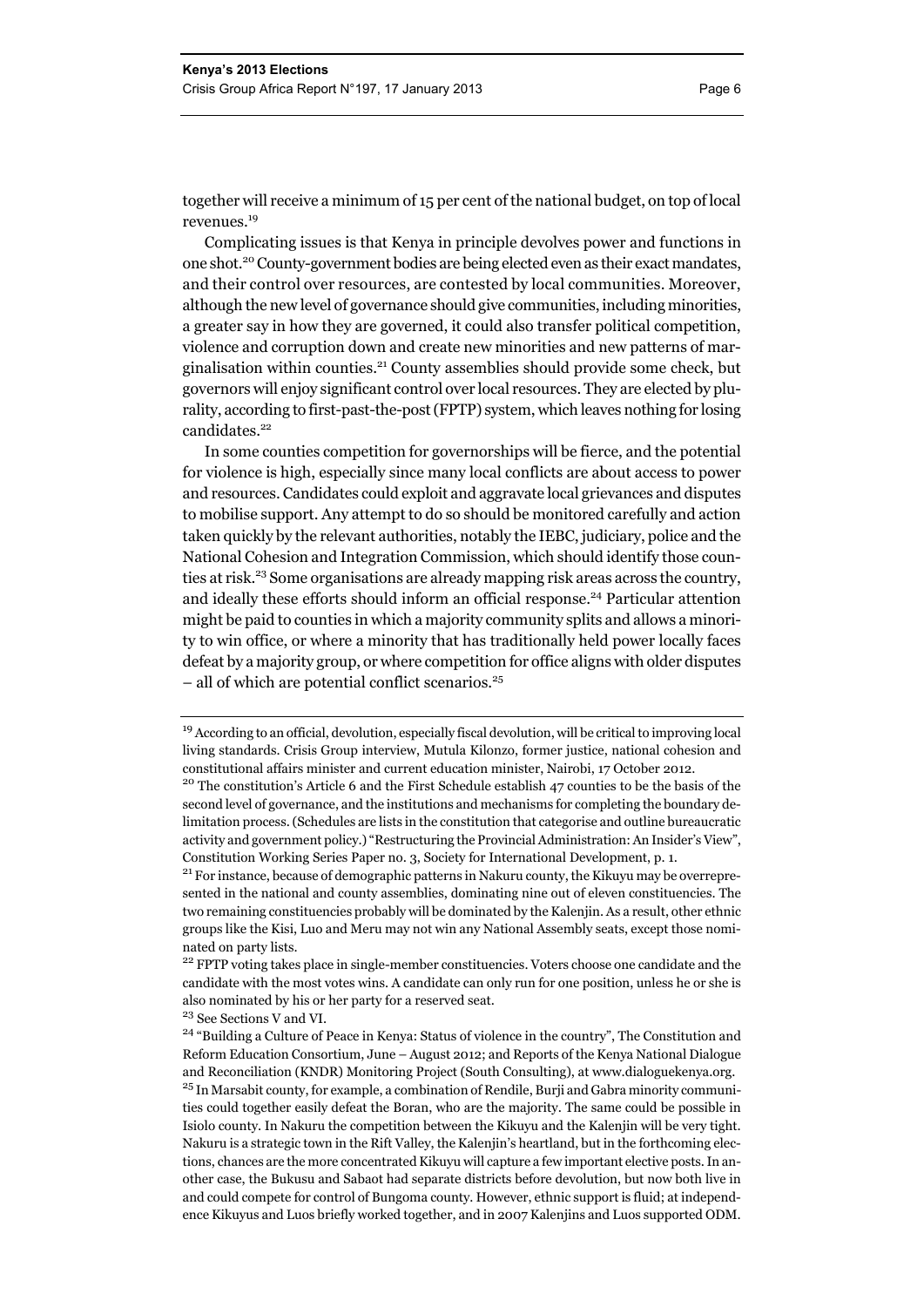The new constitution also reforms the electoral system. For presidential elections, a candidate needs to win a majority (50 plus one) – rather than plurality – of votes and must secure more than a quarter of votes in 24 of the 47 counties to avoid a run-off. In principle, this means a winning candidate should enjoy support from different communities. The new provisions also encourage coalition building across ethnicities. Alliances have been a key feature of Kenya's politics since 2002, when a united opposition through NARC defeated the incumbent KANU. The new constitution makes it almost impossible for one party, or ethnic group, to win the presidency single-handedly, thus reinforcing this trend. In the next election, presidential candidates that do not qualify for the run-off, and their supporters, look likely to wait for the run-off to decide behind which candidate to throw their support – as indeed may other politicians.26

Given the support bases of the potential candidates and the nature of coalition building, a second round looks likely, and must be held within thirty days of the first round of voting.<sup>27</sup> Other run-offs on the continent have proven more volatile than the first round because it is then that final results are determined.<sup>28</sup> In Kenya, the possibility of new coalitions forming between the first and second round adds a sense of unpredictability to the contest – compounded by tensions in the timeline related to dispute resolution and the ICC cases (see Sections III and IV below). Disputes arising from the first round could significantly raise the temperature of the run-off. Attention from Kenya's regional partners, especially the East African Community (EAC), and international friends needs to remain keen during the run-off and not wane even if the first round is reasonably peaceful. Tension and ethnic campaigning could increase dramatically in between the first and second rounds.

For the National Assembly elections, the new constitution basically retains the FPTP system, albeit creating 80 new constituencies so that 290 parliamentarians – out of 350 – are elected from single-member districts.<sup>29</sup> It also introduces 47 reserved seats for women and twelve seats for special interest groups, although parliamentarians recently agreed that parties could include their presidential candidates on the

The contest for Nairobi, which accounts for almost half of Kenya's GDP, and Mombasa county, the tourist and regional transportation hub, will also be intense.

<sup>&</sup>lt;sup>26</sup> Presidential candidates like Musalia Mudavadi, Martha Karua and Peter Kenneth, who are unlikely to stand a chance of winning the presidency, could nonetheless play decisive roles in the likely second round as kingmakers.

<sup>&</sup>lt;sup>27</sup> The constitutional interpretation, as per the court's last ruling on the election date, states that the vote must be held within sixty days after the expiry of the term of the current parliament on 14 January. The elections will be held on 4 March 2013, and the IEBC must declare the results by 11 March, with the swearing-in happening on 26 March. If no candidate attains more than 50 per cent of votes, the run-off will take place by 4 April 2013. Any challenges must be brought by 24 March. A first-round dispute may delay this vote, which then will occur within 30 days of the Supreme Court ruling on the matter (see below).

<sup>28</sup> This happened, for example, in Côte d'Ivoire, see Crisis Group Africa Report N°171, *Côte d'Ivoire: Is War the Only Option?*, 3 March 2011; Africa Briefing N°77, *Côte d'Ivoire: Finally Escaping the Crisis?*, 25 November 2010; and Africa Report N°158, *Côte d'Ivoire: Securing the Electoral Process*, 5 May 2010.

<sup>&</sup>lt;sup>29</sup> Despite years of discussion about proportional representation, the system for all parliamentary, gubernatorial and county assembly elections in the new constitution is still an FPTP system. The speaker for each house of parliament is elected by the respective body, but from non-members, hence a total of 350 members in the National Assembly and 48 in the Senate.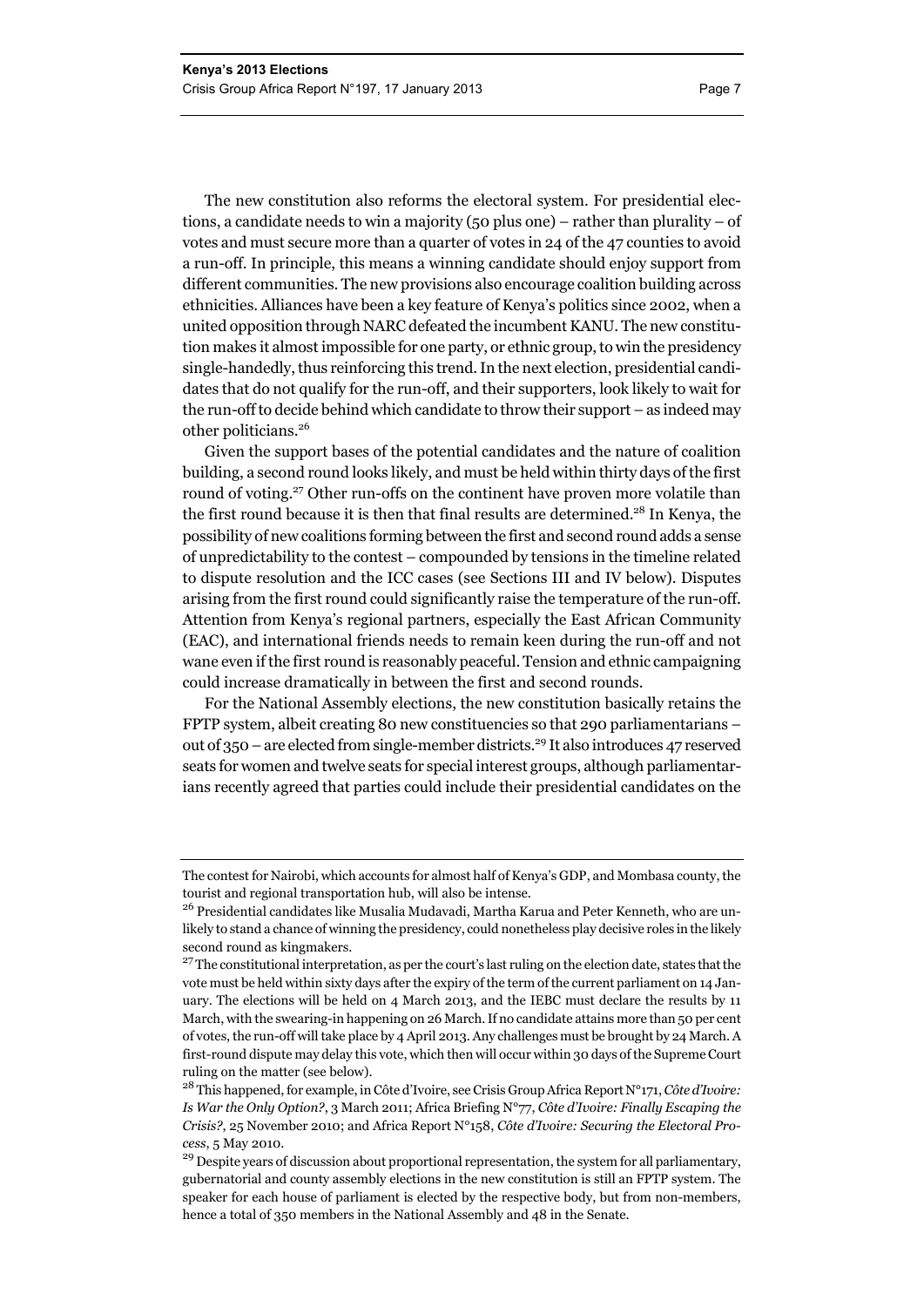special interest party lists.<sup>30</sup> As things stand, it looks very unlikely that the next national and country legislatures will fulfil the constitution's gender requirement that women occupy at least one third of the positions on all elected bodies, as parliament was unable to agree on rewriting the formula for reserved seats. On 11 December 2012, the Supreme Court ruled that this requirement will be implemented "progressively" and that the bodies elected in the 2013 polls do not need to meet the constitutional gender requirement.<sup>31</sup> The winner-takes-all nature of the vote in single-member parliamentary constituencies, the new powers of legislators and the high salaries they continue to enjoy mean that parliamentary seats will be fiercely fought, although some of the existing lawmakers are running for governor, which will be a more powerful position.<sup>32</sup>

Parliamentarians have blocked or watered down bills that could affect their reelection. They did not approve an important act on campaign finance before the assembly's term expired on 14 January 2013, which means that spending ahead of the elections will again be largely unregulated.33 They also passed an amended Leadership and Integrity Act on 22 August 2012 lowering the ethical criteria required to run for public office and removing the requirement for candidates to declare their wealth, acknowledge pending criminal cases, and be vetted by the Ethics and Anti-Corruption Commission.34 Civil society groups objected, claiming it failed to inform the public about their elected leaders,<sup>35</sup> and parliamentarians countered that the pro-

<sup>30</sup> This would allow losing presidential candidates to still retain political office in the National Assembly. "Presidency: How losers can get back to House", *The Standard*, 16 November 2012.

<sup>31 &</sup>quot;Advisory Opinion No. 2 of 2012", Supreme Court of Kenya, 11 December 2012, para. 47. Article 27 (8) requires that the state takes "legislative and other measures to implement the principle that not more than two-thirds of the members of elective or appointed bodies shall be of the same gender". However, in the National Assembly, only 47 seats (one per county) of 350 seats are explicitly reserved for women. This means that they must win some 70 FPTP seats (the exact number will depend on how many seats reserved for special interest candidates (twelve) go to women). Parliament was supposed to resolve this dilemma, but the bill regarding reserving parliamentary seats for women was poorly drafted and therefore impossible to pass, opening up a constitutional challenge in court. Crisis Group interview, Peter Okoth, executive director for the Institute for Education in Democracy (IED), Nairobi, February 2012. See also, "Gender rule to take effect in 2015", *The Nation*, 12 December 2012; and "Kenya: Gender rule to be progressive, orders court", Capital FM, 11 December 2012.

<sup>&</sup>lt;sup>32</sup> Kenyan parliamentarians are some of the highest paid on the continent, with a tax-free salary of approximately \$13,000 per month. They also sparked outrage when they tried to pass a \$110,000 leaving bonus, with money expected from tax increases. "Kenyan MPs' proposed pay rise sparks protest", Al Jazeera, 9 October 2012.Undeterred, parliamentarians tried again on 9 January 2013, passing a \$110,000 leaving bonus and also approved that each gets an armed bodyguard, a diplomatic passport for a retiree and his wife and unlimited access to the executive lounge for Very Important Person in all Kenyan airports. "MPs agree Sh9.3m send off pay", *The Nation*, 10 January 2013. This was again vetoed by President Kibaki. "Kenyan president rejects lawmakers' hefty retirement package", CNN, 12 January 2013.

<sup>&</sup>lt;sup>33</sup> See Section IV.D below. In newspaper interviews with top presidential contenders and campaign insiders, it is emerging that the price tag for running for president in 2013 could double from what it was in 2007, "with campaigns expected to be bigger, louder and flashier, as each voter now gets to help pick two more electoral positions under the new devolved system". "Campaign finance: Price tag of Kenya 2012 presidential race likely to hit \$130 million", *The East African*, 5 February 2012; "Kenyan candidates raise billions for epic State House race", *The Nation*, 3 February 2012.

<sup>34 &</sup>quot;House teams approve diluted Leadership and Integrity Bill", *The Nation*, 22 August 2012. <sup>35</sup> Civil society groups have challenged the constitutionality of several moves by the government. They petitioned in court President Kibaki's appointment of county commissioners and challenged procedures for nominating Alnashir Visram as chief justice and Githu Muigai as attorney general.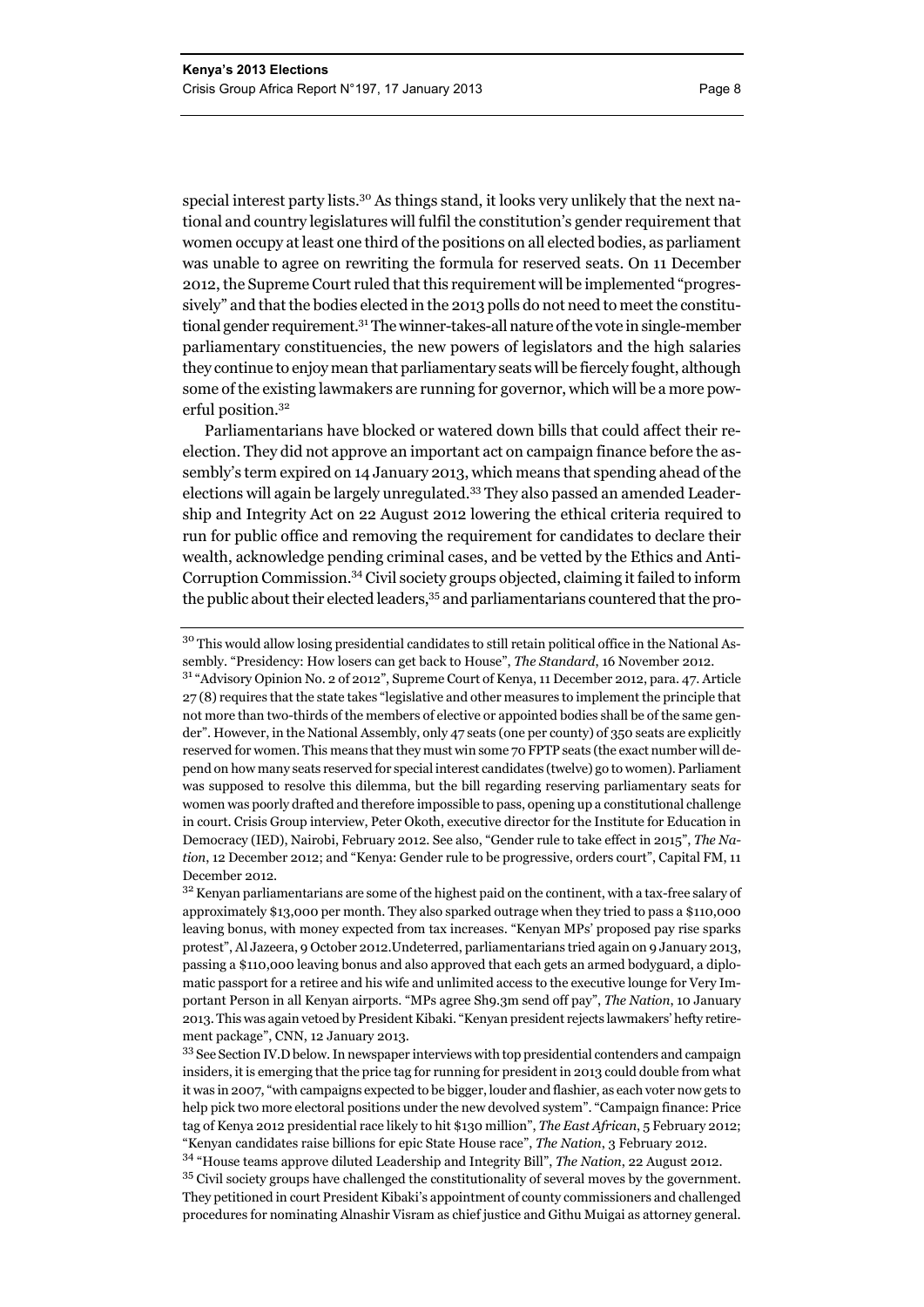posed bill's threshold was too high. Regardless of the amended act, the national courts have been forceful in upholding integrity requirements in public appointments.<sup>36</sup>

In December 2012, parliamentarians suspended enforcement of academic qualifications<sup>37</sup> and integrity preconditions for candidates wishing to run in the March elections.38 Concerns were raised over the ambiguity of the law regarding the vetting process. Though the constitution's chapter six requires that public officers be people of high integrity, there is no clear legal framework to vet the candidates after the cabinet and parliament removed such provisions from the Leadership and Integrity Act.39

The new constitution also raised expectations that its provisions can reverse inequality, deeply ingrained ethnicity, and other structural drivers of conflict (see Appendix B). But only months before the elections, much still remains to be done. Some of Kenya's most powerful elites still appear determined to protect the privileges they have always enjoyed and resist fully embracing the constitution's provisions and the country's desire for change.40

<sup>&</sup>lt;sup>36</sup> In an important ruling, the court overturned the appointment of Matemu Mumo as the chairperson of the Ethics and Anti-Corruption Commission. The court criticised the appointing authorities for failing to carry out due diligence and concluded that Matemu did not meet the required constitutional threshold to be appointed. Chief Justice Willy Mutunga indicated the decisions in the Matemu case and another had provided guidance for the courts in integrity cases. Crisis Group interview, Washington DC, 10 September 2012. See also, "CJ says past cases pointer on integrity rulings", *The Nation*, 1 October 2012. Matemu Mumo is appealing the ruling. "Matemu to reclaim his job to fight corruption", *The Sta*r, 1 October 2012. On 28 November 2012, the Court of Appeal blocked the government from hiring a new Ethics and Anti-corruption Commission (EACC) chairman pending his appeal. The appeal is expected to be heard in January 2013.

<sup>&</sup>lt;sup>37</sup> Candidates for the presidency, governors and their running mates must have degrees from local universities recognised by the government. Political parties were informed on 7 January that persons seeking positions in the national and county assemblies would not be required to provide any academic papers before being cleared to contest in the elections. Even though Section 2 of the constitution stipulates mandatory post-secondary education requirements, the requirement for the positions has been put on hold until the next elections under the Miscellaneous Amendment Act of 2012. "MPs suspend integrity and academic laws in March poll", *The Standard*, 8 January 2013.  $^{38}$  Ibid. Unlike in past elections, the integrity bar for those seeking elective posts in March 2013 has been raised, entrenched by chapter six of the constitution and set as precedent in key cases like the Matemu case ("Trusted Society of Human Rights Alliance v. A.G. & 2 Others"). "Why controversy over integrity under chapter six is phony?", *Kenya Today*, 18 October 2012.

<sup>&</sup>lt;sup>39</sup> The IEBC asked political parties to ensure that their candidates obtain clearance from relevant bodies, including the police, Kenya Revenue Authority, Credit Reference Bureau, Higher Education Loans Board and the Ethics and Anti-Corruption Commission. An initial provision in the Leadership and Integrity Act gave these bodies the legal backing to clear the aspirants, but was removed by the cabinet. Parliament failed to reinstate the requirement when the law came before it for enactment. However, despite the law's ambiguity, the possibility of being prohibited from running seems to be motivation enough for political parties to ensure that all candidates receive some sort of clearance. 40 Crisis Group interviews, Nairobi, May-November 2012.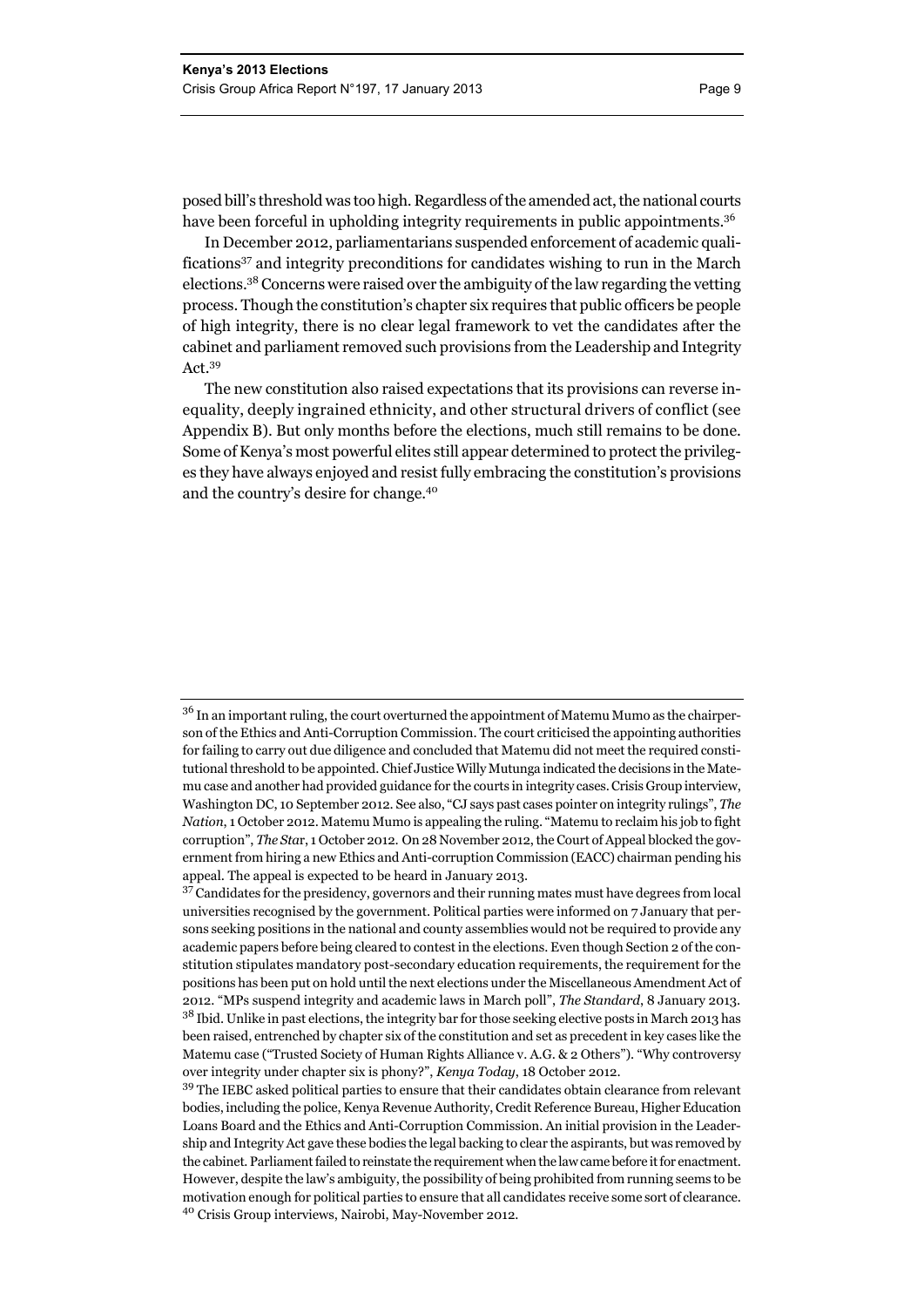#### III. **The ICC and Political Developments**

The ICC process concerning the 2007-2008 post-election violence raises enormously the stakes of the presidential contest.41 It will potentially be the central plank of the election campaign, with battle lines drawn based on who supports or opposes it. All four of the accused deny the charges against them and have appeared before the court voluntarily. Kenyatta and Ruto in particular have challenged the ICC proceedings as politically motivated, and used them to rally their respective ethnic communities' support.

The ICC may act as a deterrent against electoral violence, especially at the national level. As previous efforts to prosecute political violence were hampered by a partisan judiciary, having a court that is beyond political manipulation may have shifted elites' calculations.42

The trials, set to begin on 10 and 11 April 2013, will start about a month after the first round of the election, and likely only a few days after the second round, if one is required and there are no disputes. They could easily be turned into a campaign issue. The prosecution's charges against the accused have been updated and revised. On 9 January 2013, the prosecution submitted to the court its lists of witnesses and evidence to be relied on at trial and disclosed the estimated time it would need to present its case in each trial, confirming that they will be lengthy.<sup>43</sup>

The prosecution has expressed concerns about delays in securing full cooperation from the government.44 The government has on several occasions either contested or sought to undermine support for the ICC process at several levels.45 In early October

<sup>41</sup> The ICC process through early January 2012 is described in Crisis Group Briefing, *Kenya: Impact of the ICC Proceedings*, op. cit. On 23 January 2012, the Pre-Trial Chamber II issued its decision on the confirmation of charges against the original six suspects. It declined to confirm the charges against two, Henry Kiprono Kosgey and Muhammed Hussein Ali, and allowed the cases to go to trial against the four others. "The Prosecutor v. William Samoei Ruto and Joshua Arap Sang", ICC-01/09-01/11, and "The Prosecutor v. Francis Kirimi Muthaura and Uhuru Muigai Kenyatta", ICC-01/09-02/11. Ruto is accused of being criminally responsible as an indirect co-perpetrator for the crimes against humanity of murder, deportation or forcible transfer of population, and persecution. Sang is accused of having otherwise contributed to commission of the crimes against humanity of murder, deportation or forcible transfer of population, and persecution. Muthaura and Kenyatta are alleged to be criminally responsible as indirect co-perpetrators for the crimes against humanity of murder, deportation or forcible transfer, rape, persecution and other inhumane acts.

 $4<sup>2</sup>$  A senior official from the Kenya Human Rights Commission said that a few years ago, no-one countenanced the idea that these powerful and wealthy individuals would be tried. Crisis Group interview, Nairobi, March 2012.

<sup>43 &</sup>quot;Prosecution's provisions of materials pursuant to Decision ICC-01/09-01/11-440", 9 January 2013; and "Prosecution's provisions of materials pursuant to Decision ICC-01/09-02/11-451", 9 January 2013.

<sup>44 &</sup>quot;Statement by the Prosecutor of the International Criminal Court Mrs. Fatou Bensouda", press briefing, Nairobi, 22 October 2012; "Statement by the Prosecutor of the International Criminal Court Mrs. Fatou Bensouda at the press conference at the conclusion of Nairobi segment of ICC Prosecutor's visit to Kenya, Nairobi", 25 October 2012. Article 86 of the Rome Statute requires Kenya to cooperate fully with the court.

<sup>45</sup> Crisis Group Briefing, *Kenya: Impact of the ICC Proceedings*, op. cit. The government sought to rally the support of other African countries, arguing that the ICC was a European court out to impose Western values on Africa. Senior officials who did not toe the line were sidelined. The former justice, national cohesion and constitutional affairs minister, Mutula Kilonzo, who had argued that the four suspects should not hold public office or be permitted to participate in the next election, was moved to the less important education portfolio. He was replaced by Eugene Wamalwa, a vocal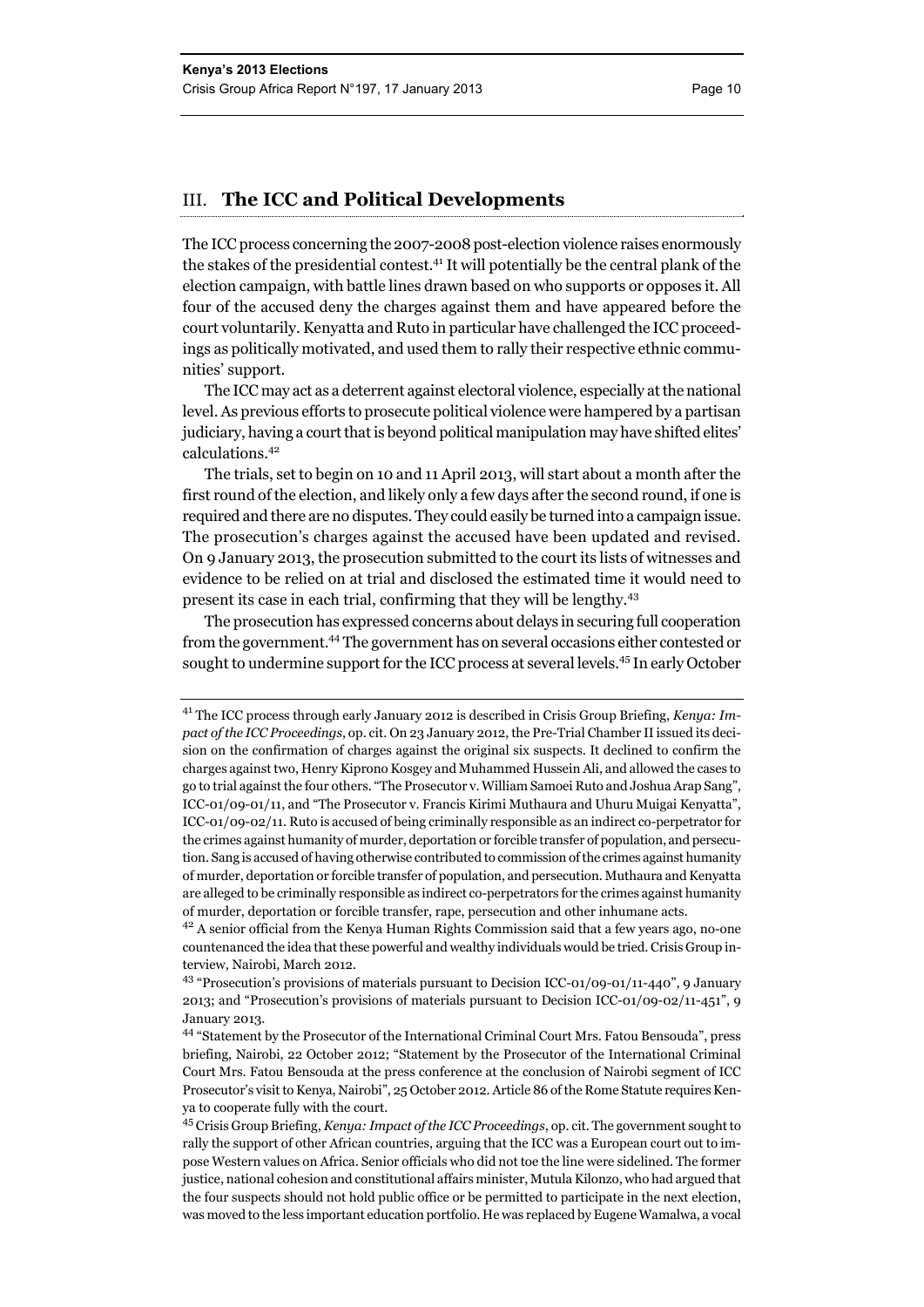2012, Deputy Prime Minister Mudavadi – and now presidential candidate – again called for local trials, dismissing the need for four individuals to be tried in "foreign jurisdictions".<sup>46</sup>

During her 22-26 October 2012 visit to Kenya, ICC Prosecutor Fatou Bensouda warned that she could seek the court's intervention if the government or the accused fail to cooperate.47 She noted arrest warrants would be requested if Kenyatta and Ruto fail to comply with court directives, even if the former is elected president. Her visit coincided with a highly charged campaign season. Kofi Annan expressed concern in October and again in December about the political impact of the ICC cases and implications for Kenyans having a president facing trial before the ICC.48

#### A. *The Eligibility of the Accused*

Those who support Kenyatta and Ruto emphasise that the suspects are innocent until proven guilty, and should therefore be allowed to contest the presidency. Others argue that because of the gravity of the cases, and the demands compliance with the ICC process would place on their time, no one facing trial before the ICC should be permitted to run. Mutula Kilonzo, for example, who is former justice, national cohesion and constitutional affairs minister and current education minister, argues that Chapter 6 of the constitution is very clear: they cannot run. In his view, the presumption of innocence standard is superseded by severity of the alleged crimes.<sup>49</sup>

Yet, a definitive decision on the eligibility of those facing trial to run for public office has not yet been provided.<sup>50</sup> A number of domestic cases were filed contesting

Kenyatta supporter. Mohammed Yusuf, "Kenya cabinet reshuffle changes presidential race", Voice of America, 27 March 2011; "Kibaki: Kenya working on local trials for Ocampo Four", *The Nation*, 24 April 2012. See also Crisis Group Briefing, *Kenya: Impact of the ICC Proceedings*, op. cit.

<sup>46 &</sup>quot;All Kenyans guilty of PEV – Mudavadi", *The Star*, 3 October 2012. Prime Minister Odinga has also called for local trials, but Ruto and Kenyatta publicly stated they do not believe his pledge. "Uhuru, Ruto dismiss PM Odinga on ICC trials", *The Nation*, 6 November 2012.

<sup>47 &</sup>quot;Bensouda jets in as Uhuru, Ruto intensify campaigns", *Sunday Standard*, 21 October 2012; and "Bensouda's stern warning on Ruto, Uhuru trials", *The Standard*, 27 October 2012.

<sup>48</sup> During his October visit, Annan said a Kenyatta or Ruto government "would have grand implications, which everyone needs to ponder particularly when you are dealing with leadership of the country, leadership within the country, and leadership that also involves other countries outside and beyond Africa". Kenyatta replied, "my focus is Kenya, the region, and the continent. No Kenyan or African has said Uhuru should not vie for the presidency, so the rest can stay away if they don't want to associate with us. We welcome them to continue visiting Kenya because tourists help our economy grow, but I am not looking to be president in the UK, U.S. or Germany". "Bensouda jets in as Uhuru, Ruto intensify campaigns", *The Standard*, 21 October 2012. In December Annan urged Kenyans not to vote for politicians facing trial at the ICC. "Kofi Annan urges Kenyans not to vote for indicted politician", BBC, 4 December 2012. Kenyatta and Ruto and their supporters are increasingly invoking nationalist rhetoric, especially against "foreigners" who challenge their ability to contest the presidency. Pheroze Nowrojee, "Uhuru did wrong to insult Annan, Mkapa", *The Star*, 17 October 2012.

<sup>49</sup> Crisis Group interview, Mutula Kilonzo, Nairobi, February 2012.

<sup>50</sup> According to Chief Justice Willy Mutunga, recent decisions have provided guidance on how the courts should handle the cases on leadership and integrity. For example, the nomination of attorney Mumo Matemu as the head of the Ethics and Anti-Corruption Commission was nullified by the court on grounds that he was unfit to serve because of questionable integrity. See fn. 36. Deputy Chief Justice Nancy Baraza was suspended following allegations she brandished a gun at a shopping mall security guard. She apologised for the "unfortunate incident", but denied that a gun was involved. "Police want Bazara tried", *Daily Nation*, 9 January. She subsequently resigned, writing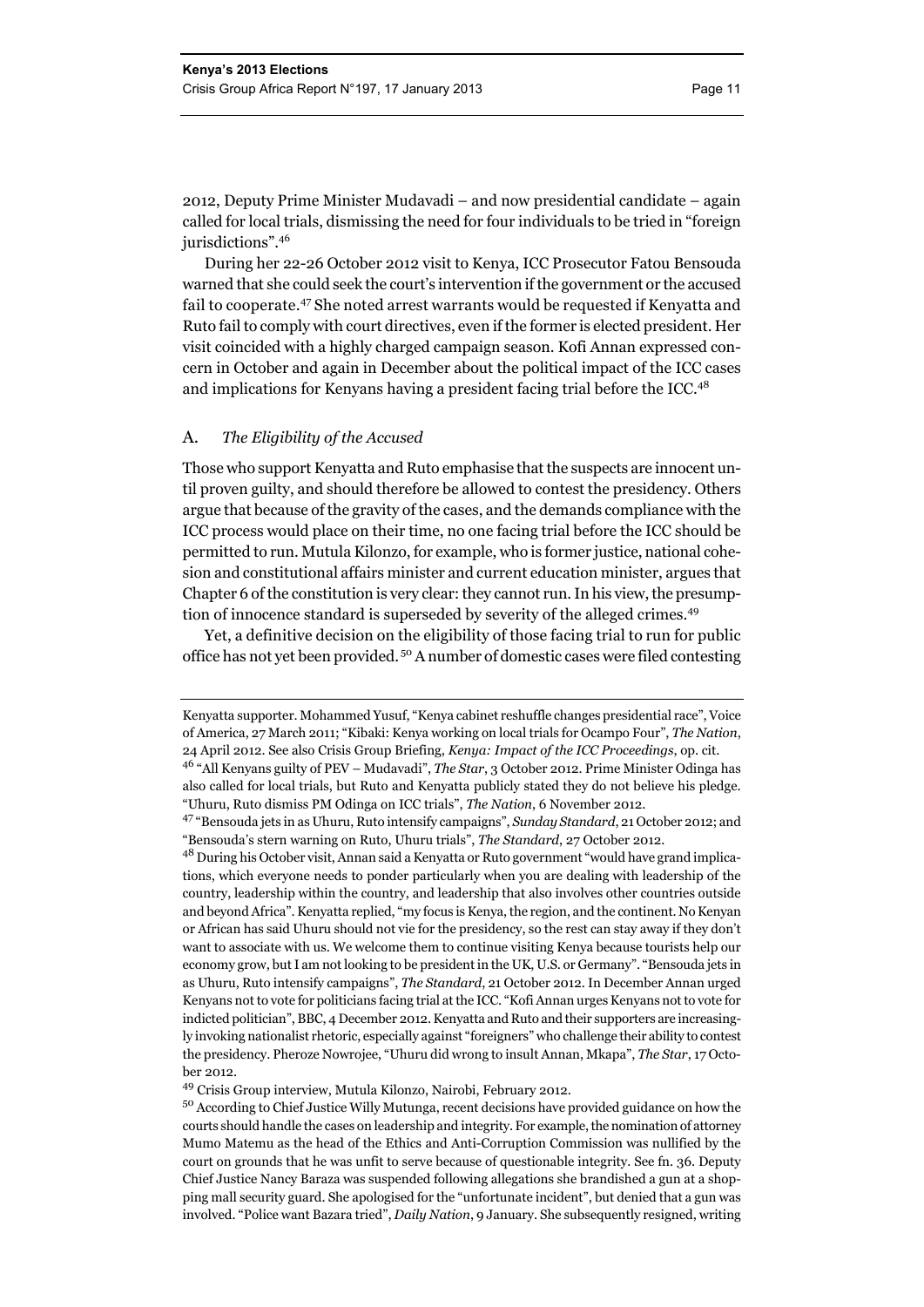Kenyatta's and Ruto's eligibility. In an initial case the petitioners wanted the court to declare that the ICC's confirmation of charges against both "would be a threat to the Constitution".51 They also asked "whether the presumption of innocence in favour of the two persons committed to trial before the International Criminal Court overrides or outweighs the overwhelming public interest to ensure protection and upholding tenets and principles of the Constitution set out under Article 10 and 73".52

This case was withdrawn and a fresh case was filed by the International Centre for Policy and Conflict (ICPC), on 30 November, which argues that "a person committed to trial at the Hague would not be able to properly discharge his/her duties as a public or state officer, since she/he would be required to attend the hearings … on a full time basis",53 and adds that the honour and integrity of public officials required by the constitution would be "seriously eroded". The petitioners asked for an advisory opinion or interpretation that the constitution's provisions on leadership and integrity prohibit Kenyatta and Ruto from holding public office.<sup>54</sup>

The case, currently before high court judge David Majanja, was delayed when he instructed the ICPC to personally serve Kenyatta and Ruto with the suit papers.55 It has subsequently been merged with a second integrity suit, filed on 19 December 2012 by the Kenya Human Rights Commission and the International Commission for Jurists-Kenya.56 Kenyatta indicated he is ready to fight the case filed by the ICPC challenging his suitability.57

If the case is heard and the judge rules against the two men, it would certainly be appealed to a higher court, either the Court of Appeal or directly to the Supreme Court. While it is unclear which way the courts will rule, a decision that Kenyatta and Ruto are ineligible could be very contentious, especially if issued after the 30 January deadline for candidate nominations, since their supporters will be unable to identify and nominate alternative candidates, and could lead to protest and unrest. If possible, the date of any decision should be announced in advance so the security agencies and others can prepare accordingly.

to the president: "Although I have preferred an appeal in the supreme court challenging the recommendations of the tribunal set up to probe my conduct, I do not see myself getting a fair and impartial hearing before the court as currently constituted". "Baraza drops appeal and quits DCJ job" *The Star*, 19 October 2012; and "Nancy Baraza finally resigns", *The Standard*, 19 October 2012. 51 Specifically they sought the courts' advisory opinion and the interpretation of "Ar ticles 10 (1) and (2), Articles 73, 75 and 80 of the constitution, and the implication to persons charged with serious crimes taking leadership position". "Patrick Njuguna, Augustino Neto, Charles Omanga, Kenya Youth parliament and Kenya Youth League vs. Attorney General, Commission on implementation of the constitution and IEBC", para. 1, 25 January 2012.

<sup>52</sup> Ibid, para. 2.

<sup>53 &</sup>quot;The International Centre for Policy and Conflict vs Attorney General, Commission on implementation of the constitution and Independent Electoral and Boundaries Commission", para. 15, 30 November 2012.

<sup>54</sup> Ibid, para. 27.

<sup>55</sup> When the group was unable to serve the two men by 5 December, it sought to do so through notices in newspapers. This request was rejected by the judge on 11 December. "Kenya: ICPC fails on bid to serve Ruto, Uhuru by media", *The Star*, 11 December 2012. Eventually court official Michael Munguti managed to served them with the papers. "Uhuru ready for case over his candidature", Standard Digital (online), 3 January 2013.

<sup>56 &</sup>quot;Lobbies want court to stop Uhuru and Ruto from vying", *The Nation*, 20 December 2012. 57 "Uhuru ready for case over his candidature", op. cit.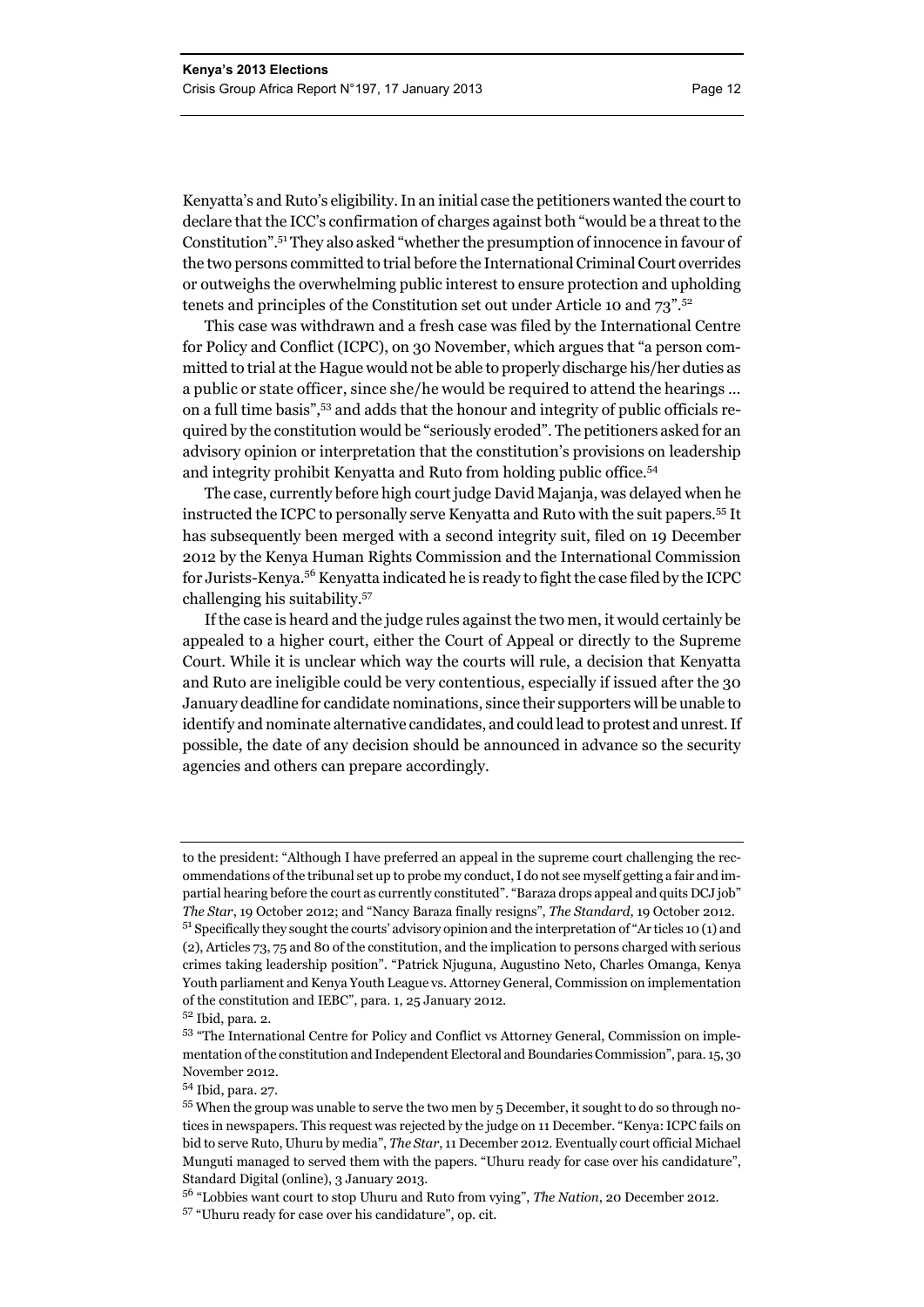#### B. *Implications*

The ICC process will alter the electoral dynamics, and arguably may be a key factor in determining voting patterns.58 At the end of November 2012, Uhuru Kenyatta (The National Alliance, TNA), William Ruto (United Republican Party, URP) and Musalia Mudavadi (United Democratic Forum, UDF) formally announced the creation of the Jubilee coalition.59 They were joined by former ODM stalwarts, including Najib Balala (from the coast and nominally representing the Muslim community) and Charity Ngilu (likely to attract some women's votes and support from lower Eastern Province), both of whom recently defected from the Odinga camp. However, several weeks later, Mudavadi withdrew from the coalition over disputes about the presidential nomination process.<sup>60</sup>

| <b>Tribe</b>             | Per cent of population (approx. 43 million est. in 2012) |
|--------------------------|----------------------------------------------------------|
| Kikuyu                   | 17                                                       |
| Luhya                    | 14                                                       |
| Kalenjin                 | 13                                                       |
| Luo                      | 11                                                       |
| Kamba                    | 10                                                       |
| Kenyan-Somali (disputed) | 6                                                        |
| Kisii                    | 6                                                        |
| Mikenda                  | 4                                                        |
| Meru                     | 4                                                        |
| Other                    | 15                                                       |

#### **Ethnic Breakdown – Kenya (2009 census)**

The Kenyatta-Ruto alliance seems to be firm – so far. With Kenya's ethnic-based politics, this alliance represents a formidable force if the leaders can attract the full support of their respective communities, particularly Kenyatta's Kikuyu and Ruto's Kalenjin. If it holds, <sup>61</sup> it could potentially lower tension in much of the populous Rift Valley, an epicentre of political violence and ethnic tension between the Kalenjin and Kikuyu since the return to multiparty politics.<sup>62</sup> However, the unity of the two leaders' followers will face a huge test at the local level, especially in some Rift Valley counties.63 Ruto and Kenyatta must navigate the treacherous and mutually distrustful history between their respective communities.<sup>64</sup>

<sup>58</sup> Crisis Group interview, Issack Hassan, IEBC chairman, Nairobi, February 2012.

<sup>59 &</sup>quot;Mudavadi joins Uhuru and Ruto", *The Nation*, 5 December 2012.

<sup>60 &</sup>quot;Dissolve Jubilee, says Mudavadi", *The Star*, 3 January 2013; and "Jubilee alliance fate unclear as UDF pulls out", *The Standard*, 3 January 2013.

 $^{61}$  While Kenyatta and Ruto nationally are seen to be united because of the ICC cases against them, their respective ethnic constituencies seem to be largely undecided on how they will vote, particularly the Kalenjin. Crisis Group interview, Kericho resident, Nairobi, 25 May 2012. Even nationally, the Ruto camp is suspicious of Kenyatta's. "Trouble brews in G7 Alliance", *The Standard*, 6 June 2012. Observers note the logic in Ruto's alliance with Kenyatta: since they are co-accused, their interests overlap. The calculations would be much different were he to join Odinga, who is not subject to an ICC proceeding. Crisis Group interview, human rights activist, Nairobi, 24 October 2012.

<sup>&</sup>lt;sup>62</sup> However, anti-Luo sentiment may grow and violence occur around tea plantations, which employ many non-Kikuyu, and the border zones of Luo/Kikuyu and Luo/Kalenjin areas. Crisis Group email correspondence, Kenya expert, 12 January 2013.

<sup>&</sup>lt;sup>63</sup> Kalenjin support for Kenyatta is also contingent in part on whether or not Kikuyus will contest seats in the Rift Valley. "They can come, own property, buy land, but if they run for office, the alli-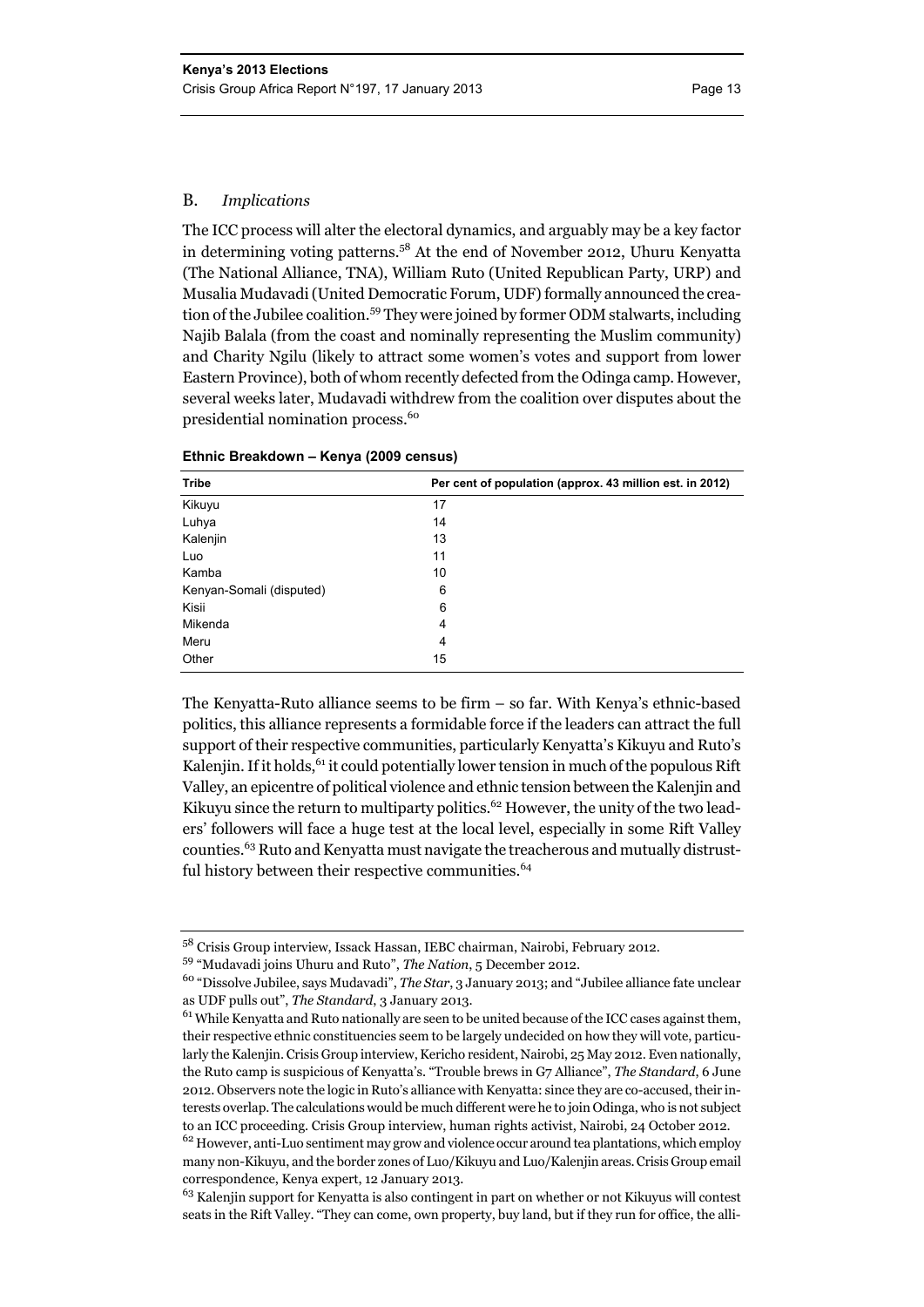Nor are the Kalenjin a monolithic voting bloc. While Ruto holds considerable sway, he is not the only leader with a say in how the community votes.<sup>65</sup> Further, the Kalenjin may be reluctant to play second fiddle – in 2002 Ruto asked them to support Kenyatta; in 2007 he asked them to support Odinga and in 2013 the community may well not be keen to support a presidential candidate from another tribe.<sup>66</sup> On Kenyatta's side, communities like the Meru, who have usually voted with the Kikuyu, are not happy about yet another Kikuyu presidential candidate. They say they will not be used as a rubber stamp by Kenyatta and key leaders have vowed not to work with him.<sup>67</sup>

Prime Minister Raila Odinga, the ODM leader, has countered Kenyatta's and Ruto's move by forming his own alliance, the Coalition for Reform and Democracy (CORD), with Vice President Kalonzo Musyoka from the Wiper Democratic Movement, as well as the Ford Kenya party led by Moses Wetangula.<sup>68</sup> CORD is a coalition of Odinga's Luo, Musyoka's Kamba and Wetangula's Luhya (split by Mudavadi's and Wamalwa's Amani coalition). Odinga is also working with politicians from the Rift Valley and is attempting to reach out to smaller communities.

The other large group is the Amani coalition, featuring Deputy Prime Minister Musalia Mudavadi, Eugene Wamalwa (New Ford Kenya), another president's son, Gideon Moi (KANU), and former cabinet minister and businessman Nicholas Biwot (Vision Party of Kenya).<sup>69</sup> The coalition could claim a sizable proportion of Muda-

ance will not hold. Why is the Rift Valley in Kenya where everyone can come and live, but Central Province is a Kikuyu-land?" Crisis Group interview, community leader, Eldoret, January 2012.

<sup>&</sup>lt;sup>64</sup> "In the Rift Valley the conflict always pits the Kikuyu and the Kalenjin against each other. If Kenyatta and Ruto work together there will be tension, but if they do not work together there will be violence". Crisis Group interview, Njoro resident, 23 November 2012. In addition, with the emergence of the Amani coalition, violence also could be recast between Kikuyu/Kalenjin and Luhya in certain counties.

<sup>65</sup> Other Kalenjin leaders include Henry Kosgey, ODM chairman, Sally Kosgei, Aldai constituency parliamentarian, and Professor Margaret Kamar. Crisis Group interview, Vincent Bartoo, Eldoret bureau chief, *The Standard*, Eldoret, 16 November 2012.

<sup>66</sup> Crisis Group interview, political activist, Nakuru, 17 November 2012. In some Rift Valley counties, like Nakuru, the Kikuyu have an unassailable numerical superiority, which makes some Kalenjin wary about a Kenyatta-Ruto alliance – they argue that if they support Kenyatta, it is only fair for local seats to be allocated to them.

 $^{67}$  The most senior Meru leader, Energy Minister Kiraitu Murungi, has broken ranks with Kenyatta claiming he showed a lack of respect. Another leader, Gitobu Imanyara, formally joined ODM. Kenya's history of pre-election coalition fluctuations is making most politicians wary of committing to any alliance without extensive negotiations and consultations. Former parliamentarian Richard Maoka Maore noted, "when you talk of political rewards, these people feel marginalised … this marginalisation has been most explicit during the Kibaki administration, during which the Meru people were divided in the middle when the president put Kiraitu Murungi and Francis Muthaura in the front line. These two apparently did not know the size of Meru; we have over 300 senior government officials from Meru and over 99 per cent of them come from two constituencies namely Central Imenti and South Imenti, where Muthaura and Kiraitu respectively hail from. So there have been resentment and disgust among the other residents of the greater Meru". "Why the Meru will support Riala-Maoka Maore", *The Star*, 7 January 2103.

<sup>68 &</sup>quot;Cord hints at endorsing PM Odinga for race", *The Nation*, 9 December 2012. Moses Wetangula was foreign minister from January 2008 to March 2012.

 $69$  It is not an officially constituted coalition, since it formed after the 4 December 2012 deadline. This may make it less stable in the run-up to the elections.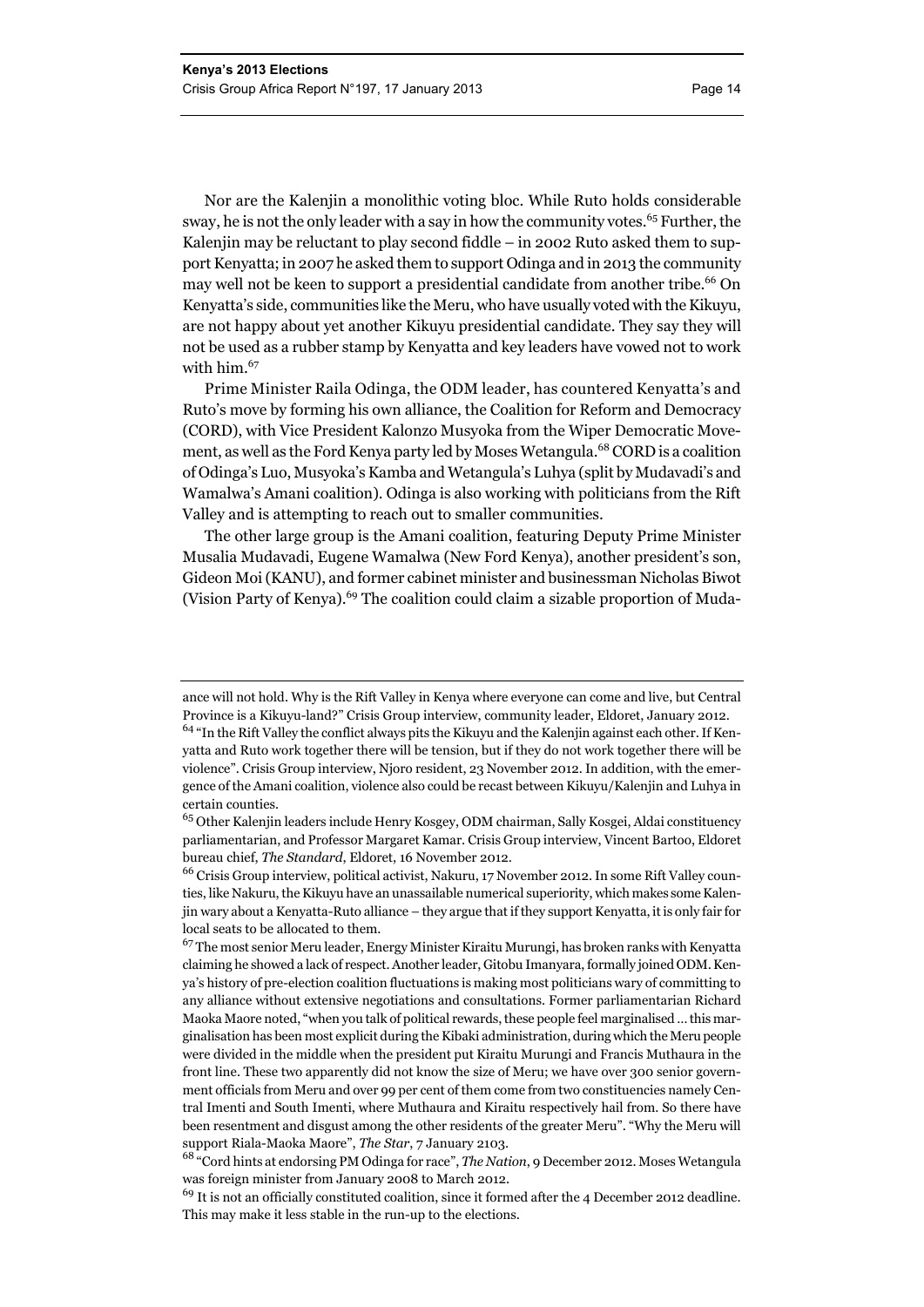vadi's and Wamalwa's Luhya in Western Province, and Gideon Moi's Kalenjin. This may eat into the Jubilee coalition's vote in the Rift Valley. 70

Additionally, Peter Kenneth (Kenyan National Congress, KNC) has joined hands with Raphael Tuju (Party of Action, POA) in the Eagle alliance. The two younger politicians are in the race for the crucial youth vote.<sup>71</sup> To their supporters, the Kenneth-Tuju pair is a fresh alternative, with a non-tribal and policy-oriented platform.72

According to the December 2012 opinion poll by Ipsos-Synovate, whose polling tends to be fairly accurate, 34 per cent would vote for Raila Odinga if the election had taken place then; 27 per cent for Uhuru Kenyatta; 5 per cent for Musalia Mudavadi (before he announced his own Amani coalition); and 4 per cent for Peter Kenneth.73 Unsurprisingly, support for particular candidates varies widely by region and its dominant ethnic group.74 In the case of a two-way contest, 47 per cent would vote for an Odinga-Musyoka and 41 per cent for a Kenyatta-Ruto ticket.75 Unfortunately, the rapid cobbling together of large multi-party coalitions has also undermined the possibility of coherent political platforms.76 This limits idea-based elections and focuses voters' choices on particular leaders and tribal affiliations.

It will be essential to monitor historically volatile relations and regions such as the Rift Valley, while keeping a close eye on emerging fault lines and new theatres of violence in the election.<sup>77</sup> The first test will be the party nomination process that selects candidates before the nominations deadline on 18 January 2013. There are 1,882 positions to be contested countrywide for which parties will be picking candidates, including 290 for the National Assembly, 1,450 for county assembly, 47 for governor and senator and reserved seats (one in each county); and one for the president and deputy president.78

For parliamentary, gubernatorial and county assembly aspirants in some "safe" counties, where one party or coalition dominates, this will be tantamount to winning the election. The three biggest coalitions all chose 17 January to hold nominations (this would prevent those who lose from defecting to rival parties).79 This has led to a

<sup>70</sup> Mudavadi's ability to attract significant Rift Valley votes depends on his Kalenjin coalition allies, principally Gideon Moi, KANU chairman, whose father, former President Moi, still has some residual power, especially with older voters. Crisis Group email correspondence, Kenya expert, 12 January 2013.

 $71$ <sup>The 2010</sup> census showed that 75 per cent of the Kenyan population is less than 30 years old, although the percentage of registered voters of that age is considerably lower.

<sup>72 &</sup>quot;Kenneth, Tuju beat coalitions deadline with pact", Capital FM (online), 4 December 2012. Kenneth is known for good management of the constituency development fund in Gatanga.

<sup>73</sup> The popularity of front runners Odinga and Kenyatta each gained one percentage point compared to the November poll. Ruto lost 7 points and Musyoka shed 5 points. "Political Barometer Survey", Ipsos Public Affairs, 14 December 2012.

<sup>74</sup> For example, in Nyanza (a Luo-dominated province) 70 per cent support Odinga. In Central (Kikuyu-dominated) 56 per cent would vote for Kenyatta. Ibid. 75 Ibid.

<sup>76</sup> N. Cheeseman, G. Lynch and J. Willis (eds), "Early Warning and Long Term Monitoring Project: Kenya Elections 2013 Baseline Report", Nairobi, December 2012.

<sup>77</sup> For example, tensions are very high along the coast because of the Mombasa Republican Council's secession demands.

<sup>78</sup> James Oswago, "Kenya 2013 Election Watch Forum", lecture, Sarova Stanley, Friedrich Ebert Stiftung and Africa Policy Institute, Nairobi, 16 January 2013.

 $^{79}$  However, the major alliances all abandoned joint nominations. "Cord changes tack in poll strategy", *The Nation*, 9 January 2013; "Amani parties to hold separate primaries", 8 January 2012.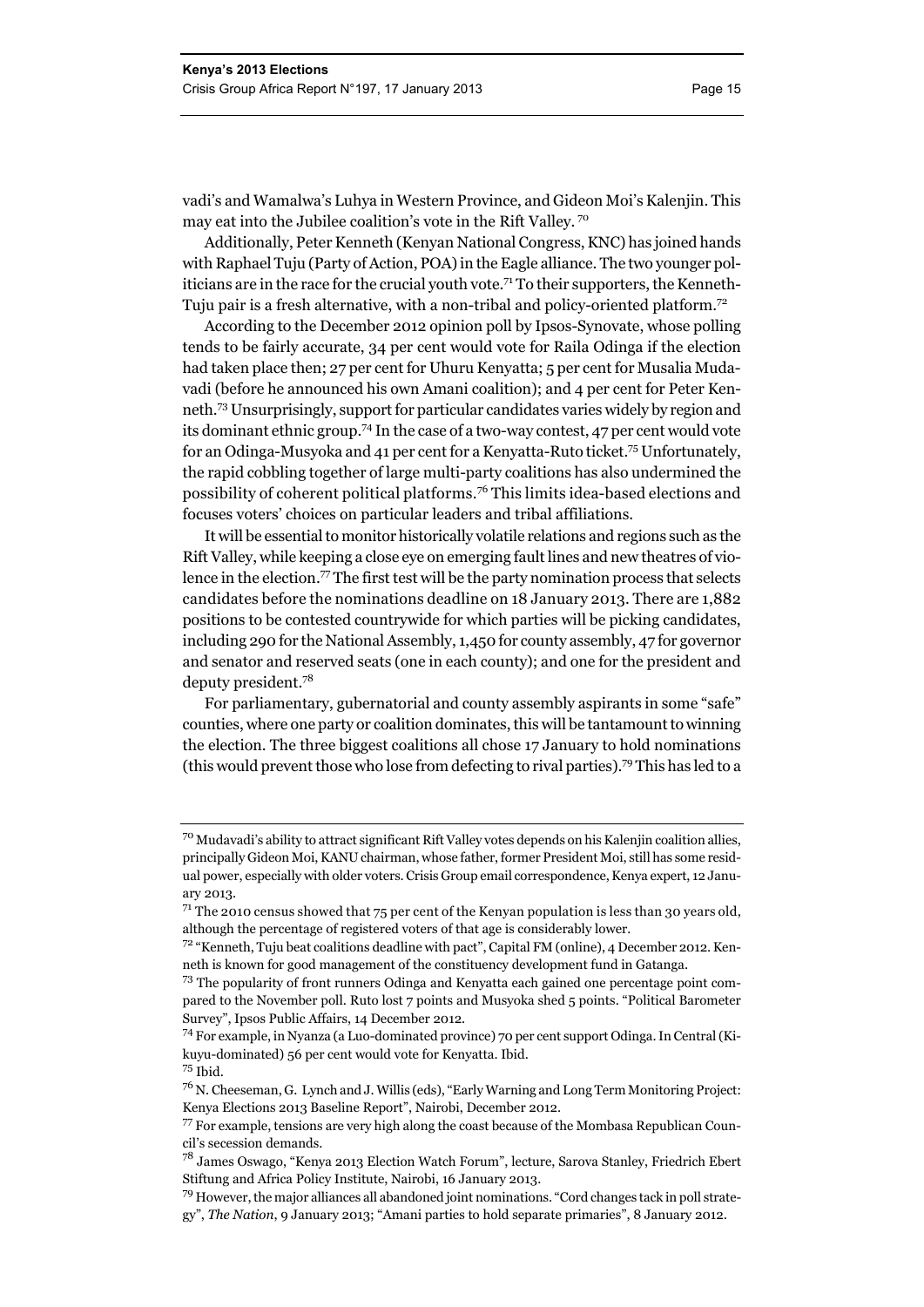great deal of confusion and fear of possibilities of rigging.<sup>80</sup> Many aspirants, mainly from Cord and Jubilee coalitions, have expressed fears that top party officials are going to favour certain candidates through direct nomination.<sup>81</sup> They are also concerned with the possible tampering of the nomination process to tilt the outcome in favour of their preferred candidates.<sup>82</sup> The lack of transparency is also creating tensions.<sup>83</sup> The high number of disputes that may arise could overwhelm the Political Parties Disputes Tribunal and IEBC.<sup>84</sup> This is also seen as a test of security arrangements.<sup>85</sup>

#### C. *Possible Scenarios*

Given Kenya's tumultuous politics and the ongoing implementation of the new constitution, it is difficult to predict what will happen, which will depend on many factors. How either of the two main camps would respond to losing a close vote it perceives as flawed, or even to early signs it is falling behind, is unclear. All of the main contenders have spoken out against political violence and should be encouraged to continue doing so. Still, it is important to ponder the possible consequences of the presidential race and the risks to the country's stability.

#### 1. What if the election is very close and disputed?

In Kenya the incentive to use political violence in national- or county-level races will increase if the vote is close or expected to be close (when it can be used to suppress opponents' voters) or during election disputes. In the presidential race, counties in which a candidate is just above or below the 25 per cent of the votes necessary to win (in 24 of the 47 counties) are particularly vulnerable. County-level contests, for governor, National Assembly and county assembly, could also become violent, especially in locations where communities are split by new electoral boundaries or areas where "indigenous" communities are outnumbered by new arrivals.<sup>86</sup> Lastly, in some "safe" counties, where one party (or ethnic group) dominates, violence could occur before the polls as politicians vie for the party's nomination. The lack of transparency in party nominations is also raising tensions among communities.

<sup>80 &</sup>quot;Confusion ahead of Jan 17 party nominations deadline", *The Star*, 14 January 2013.  $^{81}$  Ibid.

 $82$  Ibid.

<sup>&</sup>lt;sup>83</sup> Crisis Group email correspondence, Kenya expert, 13 January 2013. Many politicians have also quietly secured the nomination of smaller parties in case they lose in the 17 January primaries. "The countdown, elections 2013", *The Standard*, 16 January 2013; Crisis Group interview, Kenya expert, 10 January 2013.

<sup>84</sup> The tribunal, a quasi-judicial body, was created by the 2007 Political Parties Act to rule on disputes between members of a party, a coalition or between two camps. See also "Confusion ahead of Jan 17 party nominations deadline", op. cit. The IEBC has said it will not consider party nominations petitions after 17 January. "No petitions after Thursday, IEBC warns political parties", *The Standard*, 16 January 2013; James Oswago, "Kenya 2013 Election Watch Forum", op. cit.

 $^{85}$  Inspector General of Police Kimaiyo has assured Kenyans of security during the exercise, which "resembles a mini-election". Ibid.

<sup>86 &</sup>quot;Early Warning and Long-Term Monitoring Project", op. cit. Areas this study highlights as of particular concern for electoral fraud and violence are: Mombasa and Tana River (Coast); Rift Valley; Isiolo (Eastern); Kisumu (Nyanza); Kibera and Mathare slums (Nairobi); as well as Garissa and Marsabit (North Eastern). See also, David Throup, "Reading the Tea Leaves on the Kenyan Elections: Patterns of Violence and Political Alliances", Center for Strategic and International Studies, 16 November 2012.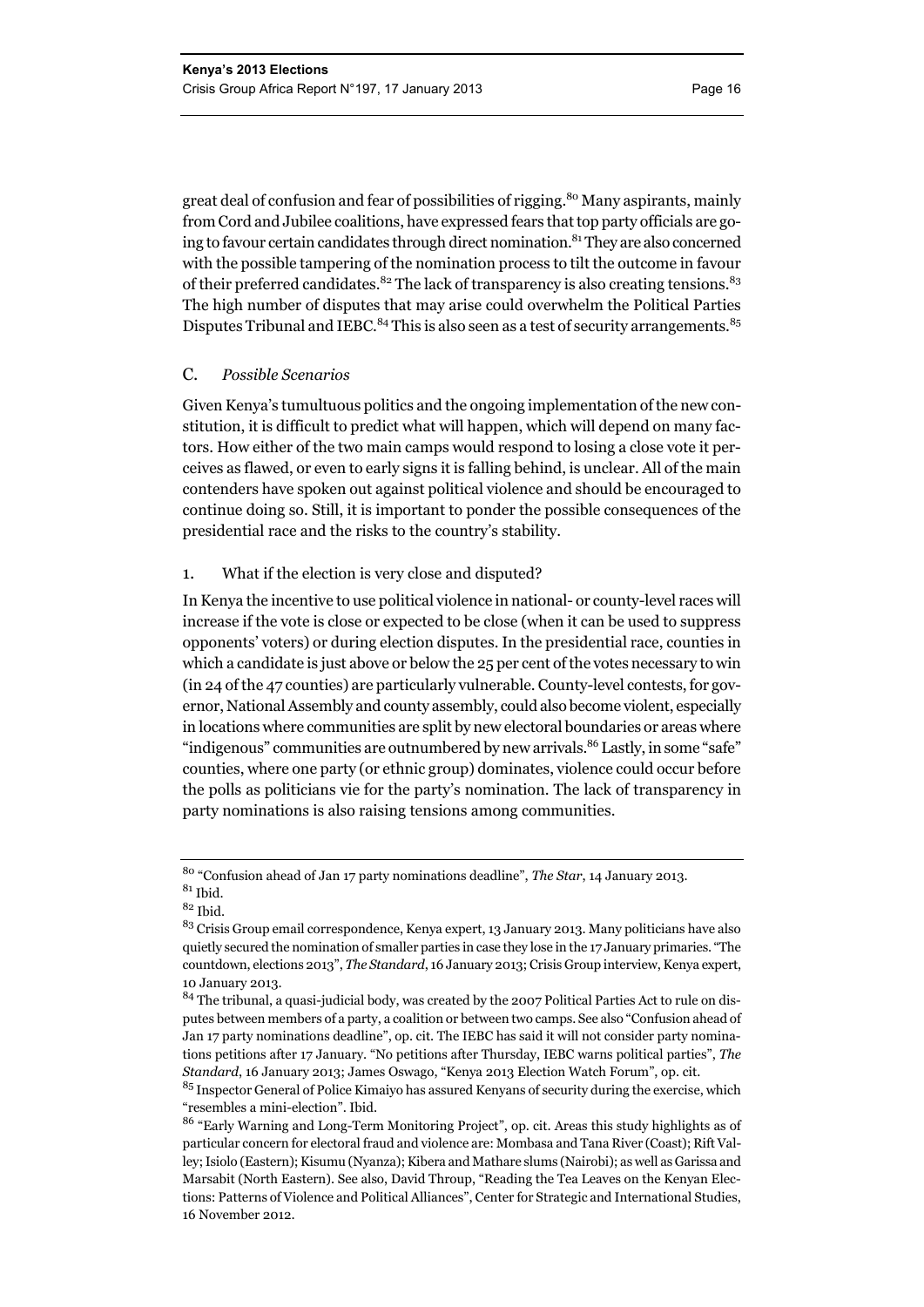The stakes for Kenyatta and Ruto, in particular, are high. If Kenyatta fails to win the presidency they may be facing trial in The Hague, with little, if any, support from a new government that might be eager to sideline former rivals by supporting the ICC process.87 If the vote is very close or disputed, as it was in 2007, there is a risk of violent contest over the result, which would spoil the election. Kenyatta, notably, has specifically warned against this, stating that "politicians must never again be allowed to cause violence and then go to Nairobi to make deals over power".<sup>88</sup> Others may also respond badly to a close or uncertain result. Raila Odinga's supporters engaged in political violence after the disputed 2007 polls,  $89$  and Kenya has a history of violent political conflict.<sup>90</sup>

#### 2. What if Kenya has a president facing trial before the ICC?

#### Domestic implications

The first domestic challenge such a president would likely face would be Article 145 (1) (b) of the constitution, which allows a member of the National Assembly, supported by at least a third of all the members, to move a motion for the president's impeachment on the ground that there are serious reasons for believing he has committed a crime under national or international law. While he would continue in office during subsequent proceedings, the president might find it difficult to continue to carry out his duties fully.

At the same time the president would need to decide whether to cooperate with the ICC. Kenyatta and Ruto have consistently pledged to do so, and their hope is that they stand trial and are acquitted. The incentive to cooperate is stronger if they sense the trials are fair and going in their favour. Kenyatta's trial is due to commence on 11 April 2013. This would mean he would be often absent from office, spending much of his time at The Hague over many months.<sup>91</sup> Day-to-day government would be managed by a leaderless cabinet for the course of the proceedings and little of the reform process would be expected to move ahead.<sup>92</sup>

<sup>&</sup>lt;sup>87</sup> It appears that Kenyatta and Ruto also plan to win a majority in parliament, which may influence how the country responds to the ICC, whether or not they win the presidential vote. Crisis Group interview, Nairobi, 13 January 2013.

<sup>88 &</sup>quot;Kenya: Jubilee plans major Uhuru Park rally", Capital FM, 7 January 2013.

<sup>89</sup> William Ruto was an ODM leader at the time of the 2007-2008 violence.

<sup>90</sup> As the Commission of Inquiry into Post-Election Violence report noted, "sadly, violence has been a part of Kenya's electoral processes since the restoration of multi-party politics in 1991". "Report of the Commission of Inquiry into Post-Election Violence (CIPEV)", op. cit., p. 3. See also "Divide and Rule: State-Sponsored Ethnic Violence in Kenya", Human Rights Watch, 1993; "Kayas of Deprivation, Kayas of Blood: Violence, ethnicity and the state in coastal Kenya", Kenya Human Rights Commission (KHRC), 1997; and "Playing with Fire: Weapons Proliferation, Political Violence and Human Rights in Kenya", Human Rights Watch, 2002.

<sup>&</sup>lt;sup>91</sup> In a pre-trial brief, ICC Prosecutor Bensouda told trial judges she will need an estimated 826 hours to present her case against Ruto and Sang and 572 hours to present evidence against Kenyatta and Muthaura. "Prosecution's provisions of materials pursuant to Decision ICC-01/09-01/11-440", 9 January 2013; and "Prosecution's provisions of materials pursuant to Decision ICC-01/09-02/11- 451", 9 January 2013. This does not include time required by the defence and others.

<sup>92</sup> Crisis Group interview, civil society activist, Nairobi, November 2012. See also, "If Uhuru Kenyatta or William Ruto is Elected President: Implications of a Kenyatta/Ruto Presidency for Kenya", Kenya Section of the International Commission of Jurists (ICJ-Kenya), Katiba Institute and Kenya Human Rights Commission (KHRC), no date.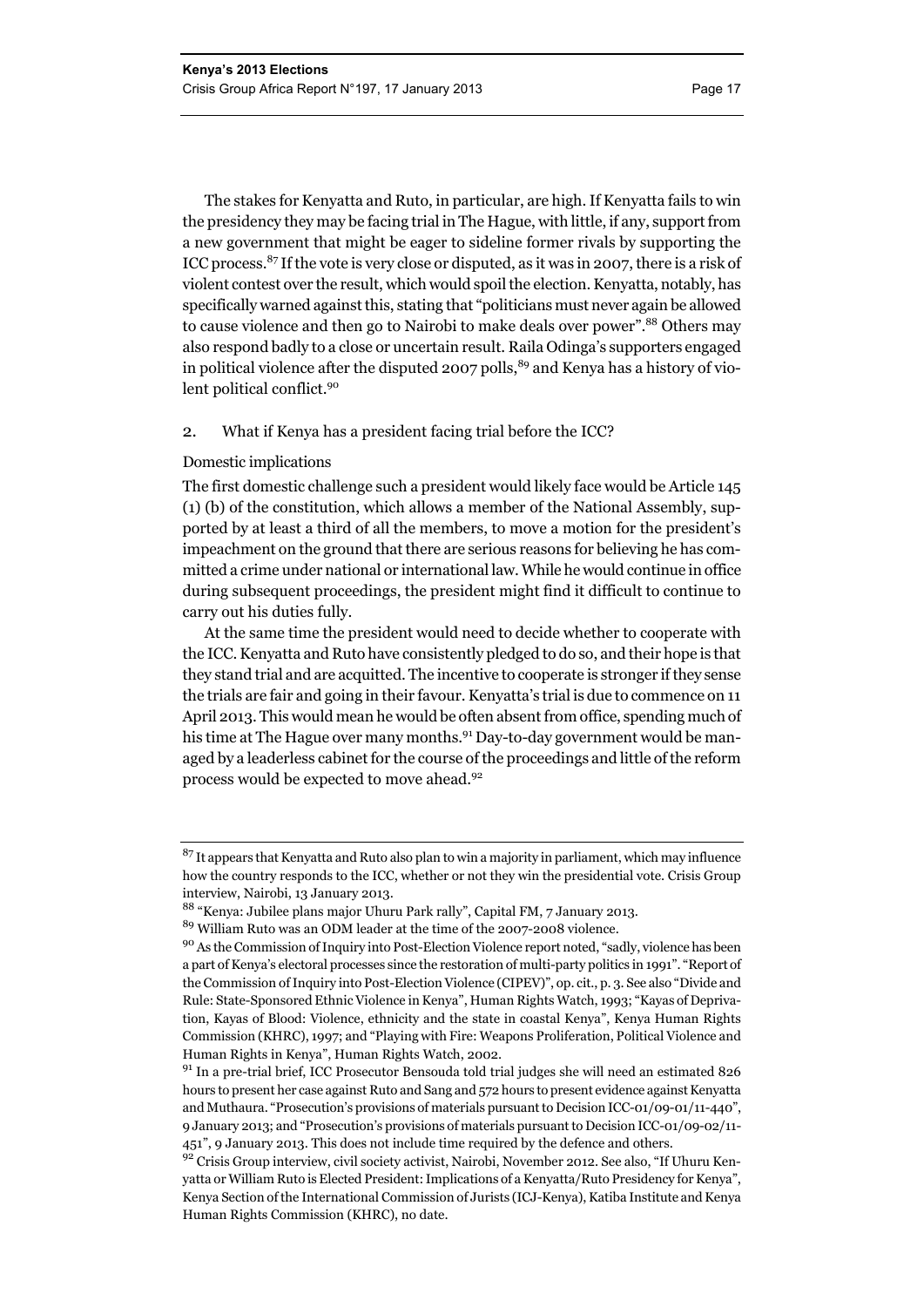If the trial goes against them, they could use their powerful positions to attempt to derail their prosecution, possibly try to have Kenya withdraw from the Rome Statute, and undermine the ICC by turning the region against it.93 Withdrawal, however, would not suspend ICC proceedings or relieve the accused or their government of their obligations before the court. The president could also push for local jurisdiction to try his case. This would be huge challenge for a judiciary that is trying to rebuild and end impunity.

The most extreme case scenario would be complete non-cooperation, comparable to neighbouring Sudan's President Omar al-Bashir, where the president would need to remain in power indefinitely for fear that he would otherwise ultimately end up in The Hague. Such an outcome would be disastrous for Kenya and its business community and the reform process would be irretrievably undermined.

#### International implications

While most countries say they are not backing any candidate, the potential international implications if Kenyatta wins the presidency are serious, if uncertain. If he were to resist The Hague process, Kenya would be isolated, with major implications for the entire population and socio-economic development. Even if the president cooperates with the court, it would be difficult for many countries to have normal diplomatic relations during the long trial and many donor governments might need to scale back their bilateral assistance.<sup>94</sup> Regardless of the outcome of the trial, the country's diplomatic capital would also erode, and some trading partners would likely find it difficult to conduct business with Kenya, which relies heavily on foreign direct investment, trade and tourism.

In case of non-cooperation, it is likely that the UN may curtail its operations in Kenya, and Nairobi in particular.<sup>95</sup> Not only would this mean a loss of business for Kenyan companies, but the numerous UN staff based in Nairobi might also move, with the attendant loss in rental income and spending, which, combined, would have a disastrous impact on the economy.96

96 "Is Kenya ready to face the consequences of Uhuru Presidency?", *The Star*, 8 December 2012.

<sup>93</sup> A week after then-ICC Prosecutor Luis Moreno-Ocampo named six Kenyans suspected of being behind post-election violence, Kenyan parliamentarians voted overwhelmingly for the country to pull out of the Rome Statute. The move had no legal force but was intended to send a signal to the government. "Kenya MPs vote to leave ICC over poll violence claims", BBC, 21 December 2010. 94 Crisis Group interview, EU diplomat, Nairobi, 30 November 2012. Speaking in Eldoret on 15 January 2013, the UK envoy to Kenya reiterated that his government does not support any candidate but stated "the position of my government and others is that we don't get in contact with the ICC indictees unless it is essential". "UK to avoid contact with ICC suspects", *The Standard*, 16 January 2013. See also "Election threatens to destabilise Kenya", *Financial Times*, 14 January 2013. 95 A note issued in 2006 by the UN legal adviser states, "Contacts between UN representatives and persons indicted by international criminal jurisdictions holding positions of authority in their respective countries should be limited to what is strictly required for carrying out UN mandated activities. The presence of any UN representative in any ceremonial or similar occasion with such individuals should be avoided. When contacts are absolutely necessary, an attempt should be made to interact with non-indicted individuals of the same group or party". Nicholas Michel, Under-Secretary-General for Legal Affairs, The Legal Counsel, "The UN position on peace and justice in post-conflict societies", UN Interoffice Memorandum, 27 September 2006.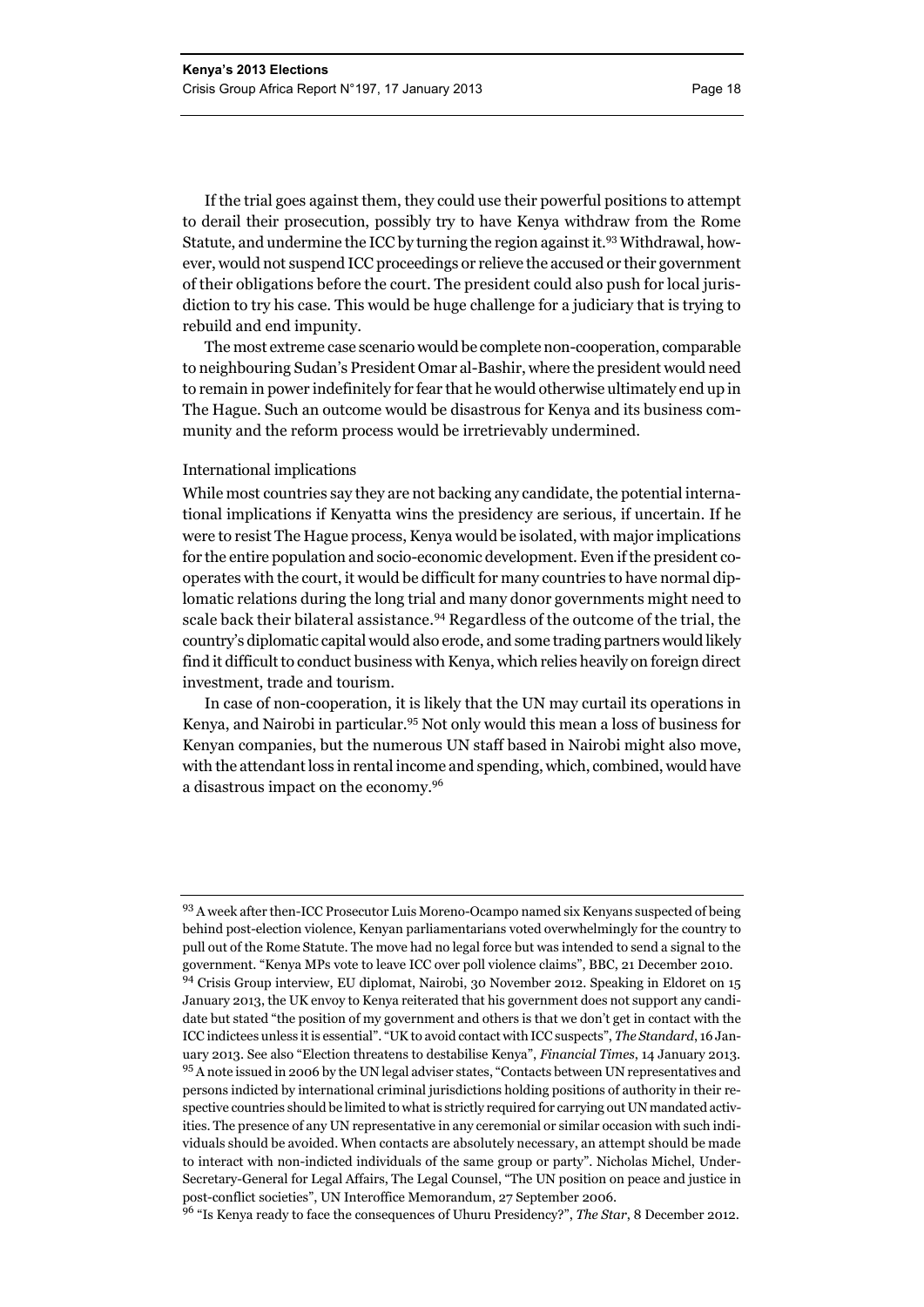#### IV. **Electoral Preparations**

Preparations for the elections are now moving forward fast. A new election commission, the IEBC, despite controversy over the timeline and the procurement of voter registration kits, still enjoys a reasonable degree of public trust. New constituency boundaries have been drawn and all related disputes resolved by the courts. The IEBC is planning an array of fraud prevention measures and expedited provisional results communicated directly from polling stations to allay worries of manipulation.

But considerable challenges remain. Parliamentarians watered down some necessary laws, and have failed to pass others, such as the campaign finance bill. The acting registrar of political parties appeared unable to enforce new rules during political party registration. The bungled voter registration procurement meant a delayed start to voter registration, which in turn impacts other preparations – a particularly troubling development given that the ICC cases make the electoral timeline extremely sensitive for the current contenders. Any non-transparent changes to the timeline now, even on technical grounds, would undermine confidence in the IEBC and, worse still, be perceived as politically motivated. The election commission urgently needs to work with other stakeholders, particularly political parties, the judiciary and civil society, to address potential problems with the electoral timeline and keep the electorate informed about what it is doing.

#### A. *The Independent Electoral and Boundaries Commission (IEBC)*

The Kriegler report identified weaknesses in the previous election commission, the Electoral Commission of Kenya (ECK), as having contributed to the 2007-2008 violence. Its weak management of a flawed results process, particularly for the presidential polls, sparked the initial protests. Deep distrust in the ECK meant that opposition politicians suspected it of election rigging and had little reason to believe commissioners would address their complaints fairly. The commission's weakness and lack of credibility could be traced in part to the president's ability at the time to unilaterally appoint its members.<sup>97</sup>

To address these problems, the Kriegler report recommended, and the new constitution required (Article 88), that commissioners to the IEBC be appointed through a consultative process. A selection panel, set up in August 2011 through consultations between the president and prime minister, identified commissioners who were formally nominated by the president. The list was vetted and approved by parliament in transparent hearings, some of which were even streamed online.<sup>98</sup>

<sup>&</sup>lt;sup>97</sup> Ahead of the 2007 election, Kibaki ignored the Inter-Parties Parliamentary Group (IPPG) agreement according to which a president would appoint commissioners nominated by the opposition. President Moi in 2002 had appointed commissioners according to this agreement, but it was never codified in law. Kibaki instead appointed a number of ECK members unilaterally only months before the elections, despite protests from a cross-section of society, including party leaders and other presidential candidates*.* Nothing in the legal framework at the time prevented him doing so. "Kriegler report", op. cit., pp. 30-32. Samuel Kivuitu, the election commission chairman, was also trusted (due to his successful management of the 2002 polls) just before the 2007 election results were announced.

<sup>98 &</sup>quot;IEBC nominees face Parliament", *The Nation*, 29 October 2011.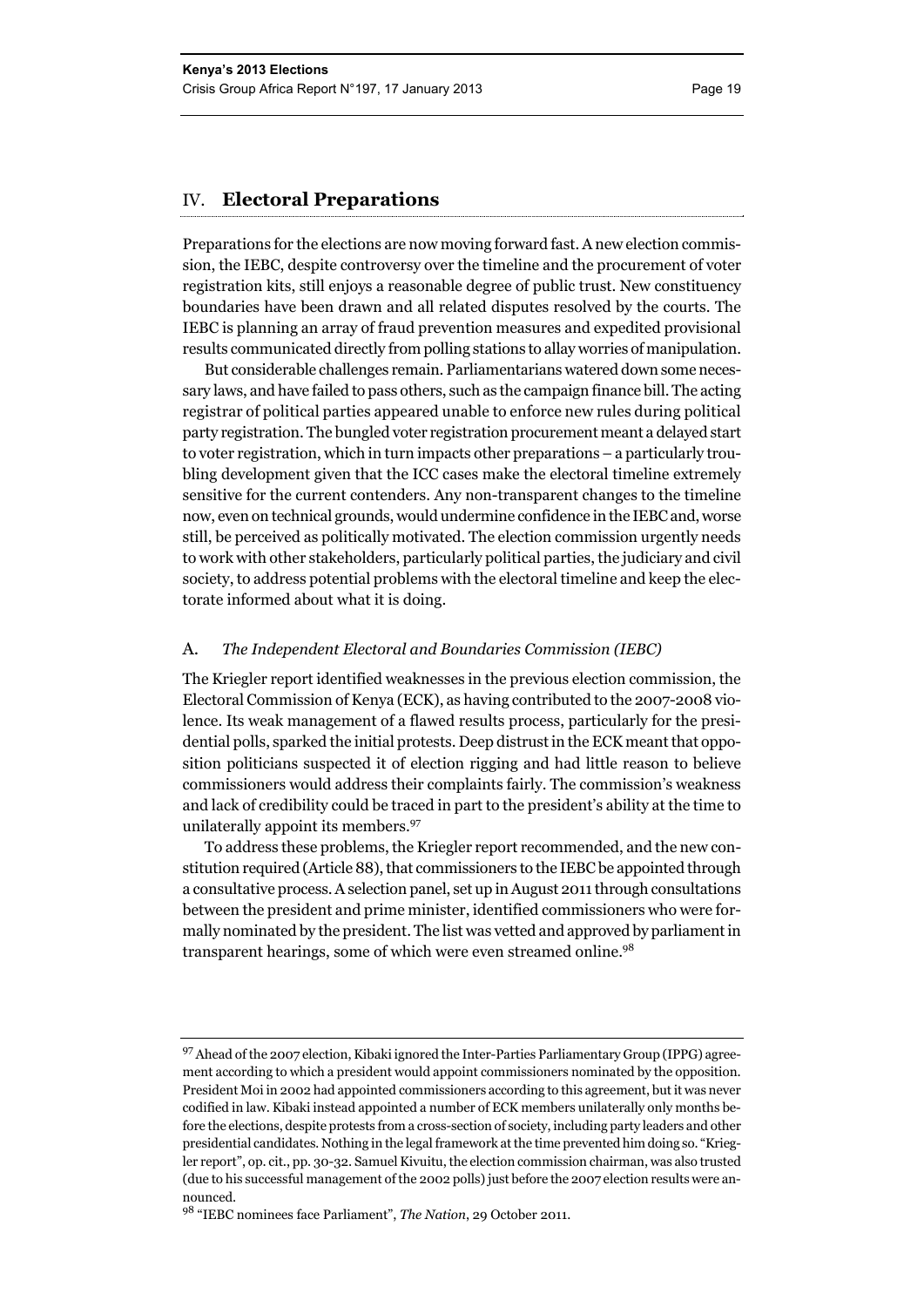Despite complaints from some politicians that the process was insufficiently transparent, a promising constellation of commissioners was appointed.99 The majority are a change from previous appointments of semi-retired civil servants and diplomats.<sup>100</sup> They now serve for only a single, non-renewable six-year term. They are also more difficult to dismiss, and thus appear to have less incentive to curry favour with politicians to seek renewal or stay in post. Together these measures provide the security of tenure that the Kriegler report recognised was important to ensure commissioners' independence.<sup>101</sup>

The IEBC until recently enjoyed broad political and public support, in part because of its successful management of the 2010 constitutional referendum and various byelections.102 The IEBC also performed delimitation of county boundaries – one of its first tasks related to the 2013 polls – reasonably adeptly.<sup>103</sup>

The commission's recent handling of the procurement of expensive biometric voter registration kits, however, as well as its inability to enforce new rules on political parties during their registration (see Section IV.E below) and the controversy over the elections date, appear to have somewhat eroded its solid reputation.<sup>104</sup> The bungled procurement process in particular, although the IEBC was not solely responsible, exposed its inexperience and weakness.<sup>105</sup>

Despite these problems, the IEBC remains one of Kenya's more trusted institutions, but the intense political pressure as March approaches will provide a stiff test.<sup>106</sup>

104 "Kenya's 2013 General Election", op. cit., p. 49.

<sup>99</sup> Several parliamentarians argued that some candidates were unfairly overlooked. "MPs fault list of applicants for IEBC commissioners", *The Standard*, 16 September 2011. However, according to an interlocutor, the nine-person commission is leaner than the previous one, and enjoys public support because of the manner in which its members were appointed. Crisis Group interview, Peter Okoth, executive director for the Institute for Education in Democracy (IED), Nairobi, February 2012.

 $100$  Much of the interim commission's experience was lost.<br> $101$  "Kriegler report", op. cit. According to Article 251 of the constitution, commissioners can only be removed by a special tribunal.

<sup>&</sup>lt;sup>102</sup> The referendum was organised by a transitional election commission, the Interim Independent Election Commission (IIEC), but a number of IEBC commissioners, including the chairman, were on the IIEC board. A survey showed that 70 per cent of Kenyans believe the IEBC has so far conducted its work in an impartial manner. "Kenya's 2013 General Election: A Review of the Environment and Electoral Preparedness", The Kenya National Dialogue and Reconciliation (KNDR) Monitoring Project (South Consulting), October 2012, p. 45.

<sup>&</sup>lt;sup>103</sup> After acrimonious parliamentary and grassroots debates, the IEBC report defining new constituencies on delimitation was passed by the parliament with only limited amendments. The judges also dismissed nearly 70 of the 136 petitions lodged against the boundaries, saying they lacked sufficient grounds and that some were filed after the deadline to submit complaints. The delimitation process is an important success of the reformed electoral institutions and the courts.

 $^{105}$  "Kenyans' faith in the Independent Electoral and Boundaries Commission's (IEBC) ability to conduct free and fair elections has dropped from 83 per cent in March this year to 76 per cent by last month, according to the latest opinion poll survey". Peter Obuya, "Public trust in IEBC plummets over BVR saga – poll", *The Nation*, 11 November 2012. The IEBC's earlier decision to abandon electronic voter registration was overruled by the government.

<sup>&</sup>lt;sup>106</sup> According to the respected South Consulting group that is monitoring compliance with the National Accords that ended the 2007-2008 violence, 72 per cent of those surveyed believe the IEBC is independent enough to conduct the next general election in a free and fair manner. It noted, however, that most people rated the commission poorly for enforcing electoral laws. It also found that the most trusted institution was the judiciary, with 78 per cent saying they had confidence in the institution as the election approaches. "Kenya's 2013 General Election", op. cit., p. viii, x and 33.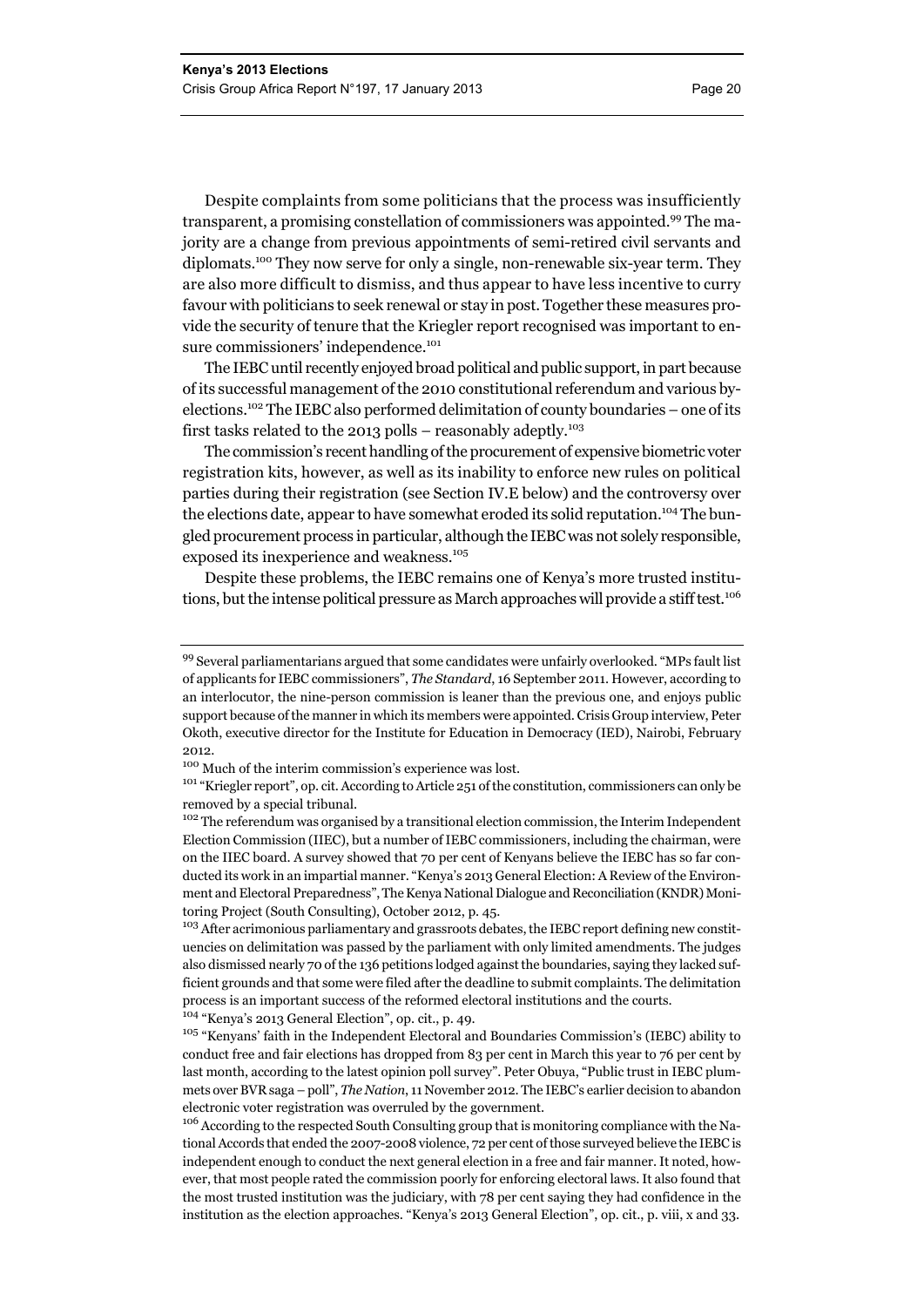Since many of its decisions between now and March are likely to be contentious, it should exploit opportunities – including through the Political Parties Liaison Committee – to discuss them fully with all political factions, ideally involving them in key decisions. Local IEBC regional offices should do the same with candidates for local office, especially for the gubernatorial election.

Drawing in and building a strong alliance with civil society groups would also strengthen confidence in the IEBC.<sup>107</sup> Transparency and effective outreach and communication will be key to maintaining public support. The commission should also consider taking strong early action against violators of campaign rules, particularly those who use inflammatory language, to send warning signal that, like the judiciary, it is unafraid to take on powerful politicians. Making an early example would help set the tone for the campaign.

#### B. *Electoral Dispute Resolution*

The absence of trusted and credible ways of resolving electoral disputes was, according to the Kriegler report, another key factor contributing to the 2007-2008 violence. In particular the report highlighted that parties had no means to address perceived flaws in results – such as those from Kibaki strongholds for example – before they were formally announced. Petitions could only be lodged afterwards, and only to the courts, which often took "months or even years" to resolve them.<sup>108</sup> In any case, given that five new justices were appointed a few days before the polls by President Kibaki, the Odinga team doubted the judiciary's capacity to resolve disputes fairly.109 A crucial recommendation, drawing on Judge Kriegler's own experience, was to establish a body dedicated to resolving electoral disputes "quickly, fairly and practically".110 This would avoid cases, especially those pertaining to results, getting stuck in the regular judiciary.

The new constitution and laws do not establish such a body, although they do address many of the weaknesses in dispute resolution identified by the Kriegler report. The Elections Act, 2011 provides a comprehensive list of electoral offences and sanctions for their violation. The IEBC has authority to pursue those who commit offences, and the chairman has indicated it will use this prerogative robustly, though its will to do so remains to be seen.111 Disputes are still resolved by either the IEBC or the judiciary, but both have been reformed and enjoy considerably more independence and political and public confidence. The commission resolves disputes that arise before the announcement of results, including those related to candidate nomination – which could require it to rule on the eligibility of those accused by the ICC.112 Disputes sub-

<sup>&</sup>lt;sup>107</sup> Some have suggested that the IEBC is not communicating openly with civil society groups, which if true would be a grave mistake.

 $^{108}$  "Kriegler report", op. cit., p. 141.  $^{109}$  Ihid.

<sup>&</sup>lt;sup>110</sup> His reasons for the establishment of such a body are developed in a section on "a special electoral dispute resolution court". Ibid, pp. 142-143.<br><sup>111</sup> According to Chairman Hassan, "it's every politician's nightmare to be disqualified from partici-

pating in the polls, and this will hopefully discourage them from participating in electoral malpractice". Crisis Group interview, Ahmed Isaack Hassan, IEBC chairman, Nairobi, February 2012.

<sup>&</sup>lt;sup>112</sup> Constitution of Kenya, Article 88 (4) and Elections Act, Article 74. The IEBC must resolve disputes within seven days, or before the nomination or the results challenged are confirmed, which in principle addresses the problem of timeliness identified by the Kriegler commission. On 21 November, the IEBC chairman, Isaack Hassan, said the commission would make a decision on Kenyatta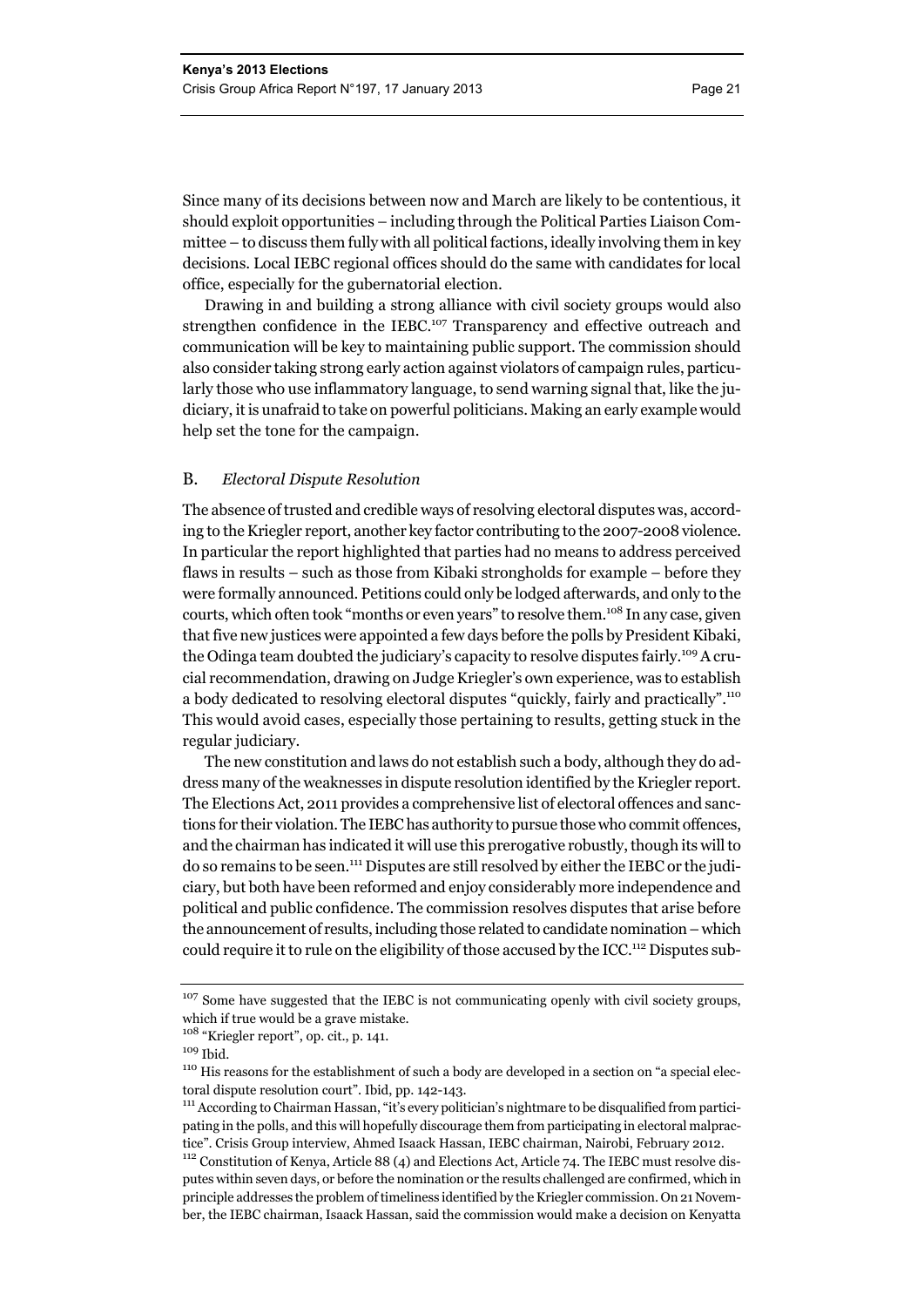sequent to the announcement of results go either to the high courts (for county and parliamentary polls) or to the Supreme Court (for the presidential contest). But given the shortage of judges – there are only about  $70$  – the judiciary is still likely to struggle to resolve all disputes in a timely manner. $^{113}$ 

A troubling gap in the legal framework for disputes concerned the adjudication of disputes between the first round of voting and a potential presidential run-off. According to the new constitution, anyone can challenge the election of a presidentelect.114 A petition against the candidate with the second highest number of votes or another dispute related to the first round could shape which candidates qualify to contest the run-off.115 On 11 December 2012, the Supreme Court asserted its jurisdiction in all aspects of potential presidential election disputes, and clarified that if a second vote were necessary it should occur within 30 days "from the date on which disputes in respect of the first round have been resolved".116 Aware that delays could undermine free, fair and peaceful elections, it also indicated it would establish specific and efficient guidelines for the hearing of first-round election disputes. $117$ 

#### C. *Political Parties Act*

Another major change in the legal framework for elections is the November 2011 Political Parties Act. Political parties in Kenya have long been problematic. Formed for the most part along ethnic lines, they tend to be ideology-free electoral vehicles for their leaders and central to the ethnic number-crunching and coalition building that take place ahead of each poll. Few have internal party democracy that is sufficiently robust to allow for the transparent selection of leaders, or to replenish leadership and offer young members a chance to progress through the ranks. Leaders or their financiers often meddle in primaries or candidate selection processes. Politicians traditionally jump from one party to another readily, or start new parties when they believe existing ones do not serve their interests. The last few months have seen a major migration of politicians, as incumbents and aspirants for elective office rush to join parties that are perceived as popular in their locales.118

The new act aimed to address at least some of these problems, and – were it enforced – could represent a genuine opportunity to change Kenya's political culture. It

<sup>115</sup> The KNDR Monitoring Report lays out potential scenarios for disputes related to the first round of elections. "Kenya's 2013 General Election", op. cit., p. 30.

and Ruto once the court rules on a case questioning their integrity. "Court has final say on Uhuru and Ruto, says IEBC boss", *The Nation*, 21 November 2012. When it appeared likely the court would not rule before the candidate nomination deadline, he told the press the commission would not deny nominations to candidates facing criminal charges, as long as they conform to the rules required of the elective posts. However, when asked whether Kenyatta and Ruto would be allowed to contest, he stated, "no comment on these two since their matter is in court". "Uhuru, Ruto: IEBC states its position", *The Nation*, 3 January 2013.

<sup>113</sup> See, for example, "Kenya's 2013 General Election", op. cit.

<sup>&</sup>lt;sup>114</sup> The petition must be lodged within seven days of the announcement of results. The Supreme Court must then determine the petition within two weeks and its decision is final.

<sup>116 &</sup>quot;Advisory Opinion No. 2 of 2012", op. cit., para. 106.

<sup>&</sup>lt;sup>117</sup> Ibid. Many are not convinced the Supreme Court's assertion of jurisdiction through an advisory ruling is constitutional. If the court makes a controversial decision, its legal basis may be appealed and cause further delays and controversies. Crisis Group email correspondence, Kenya expert, 12 January 2013.

<sup>118 &</sup>quot;Politicians to ditch parties in defections", *The Nation*, 24 September 2012; and "Stage set for mother of all defections", *The Standard*, 28 September 2012.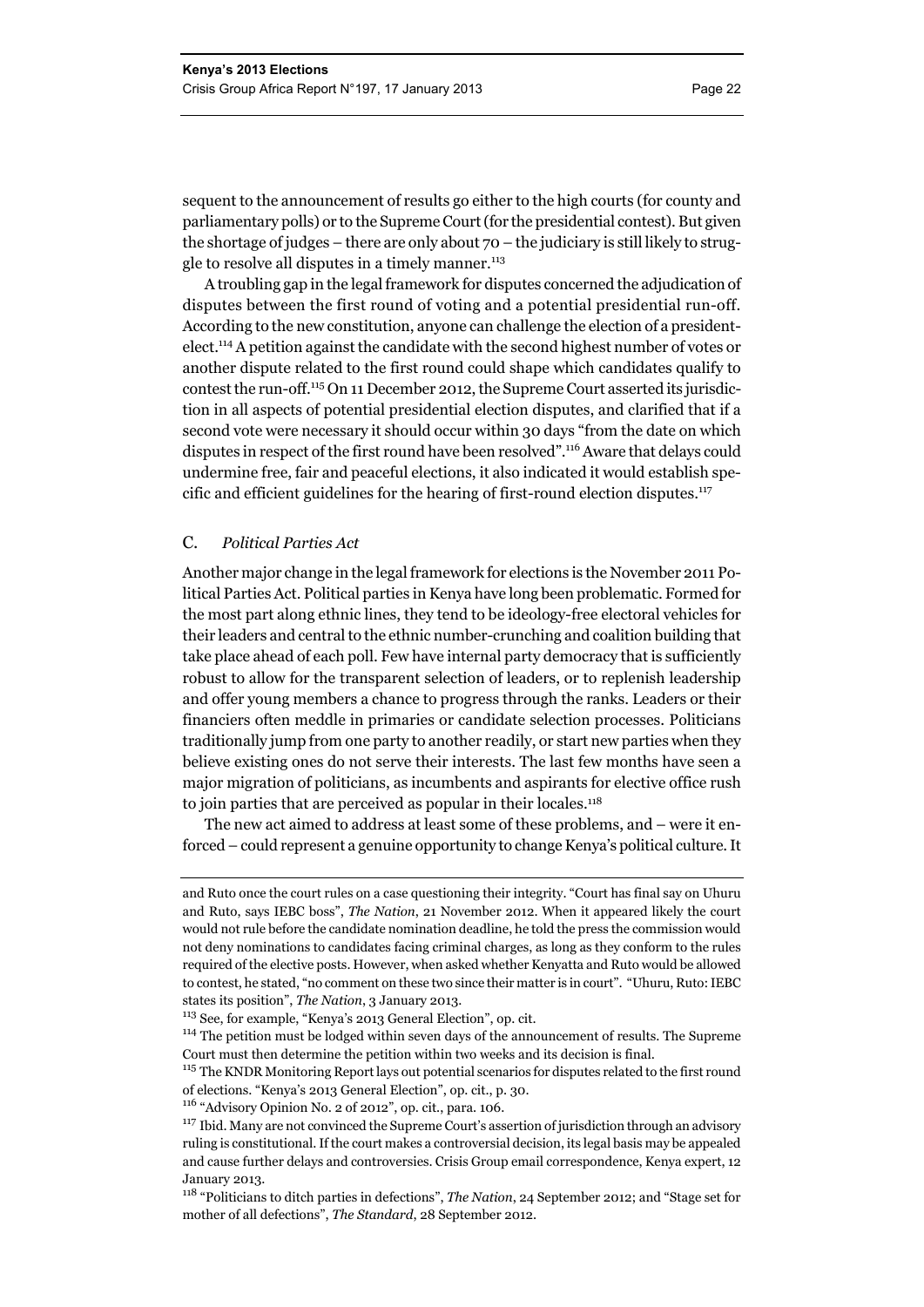restricts party hopping, attempts to engender party discipline and promotes transparent, accountable and democratic national political parties. It prohibits engagement in or encouragement of political violence as well as organising parties along ethnic or regional lines.119 It imposes strict regulations regarding membership, intraparty mechanisms and finance, and also provides for some public funding for political parties, nominally to check the influence of powerful benefactors. As this money can only be used for promoting parties' internal democracy, rather than campaigning, and as the campaign finance legislation has yet to pass, it looks unlikely that this measure will have much effect for the 2013 polls.<sup>120</sup>

The act also seeks to discourage party hopping by allowing switching of parties only up to two months before the election, though this deadline was recently relaxed to 19 January by parliament and President Kibaki.<sup>121</sup> In addition, parliamentarians cannot "publicly advocate" for parties of which they are not members, a rule that has in the past been continually broken.122

The act is enforced by the registrar of political parties, $123$  but this appointment has been on hold since September 2011 and is currently being filled by an acting registrar, Lucy Ndung'u.124 The law also created the Political Parties Tribunal to settle internal party disputes.<sup>125</sup> Until November 2012, the tribunal had heard only one case.

tional budget to the fund (maybe 1 or 2 per cent). Ibid, p. 42.<br><sup>121</sup> This was done to allow parliament to sit beyond 4 January, the initial deadline, because parliamentarians who switched parties for the upcoming elections would legally relinquish their seats. Parliament still must pass several important bills, including laws on devolution. "Kibaki allows MPs more time to party-hop", Capital FM, 1 January 2013.<br><sup>122</sup> Article 103 of the constitution states, "(1) the office of a Member of Parliament becomes vacant

<sup>&</sup>lt;sup>119</sup> However, personality-driven ethnic politics still remains. Most of the politicians from central Kenya declared their support for Kenyatta's TNA, while a majority of politicians from the Rift Valley extended support to Ruto's URP.

<sup>&</sup>lt;sup>120</sup> It will cover political party costs for communicating party policies; maintaining links between party and state organs; organising civic education in democracy and electoral processes; bringing the party's influence to bear on shaping of public opinion; and not more than 25 per cent for administrative expenses of each party. Political Parties Act, Part 5, 28-30. But the money allocated in the budget is not sufficient. The finance minister allocated a paltry KSh200 million (\$2,349,000) to political parties in the 2009-2010 budget. Kennedy Masime and Dr Peter Oesterdiekhoff, *Institutionalising Political Parties in Kenya* (Nairobi, 2010), p. 34. The authors argue that the Political Parties Act should be amended to require the minister to allocate a specific proportion of the na-

<sup>… (</sup>e) if, having been elected to Parliament (I) as a member of a political party, the member resigns from that party or is deemed to have resigned from the party as determined in accordance with the legislation contemplated in clause (2); or (ii) as an independent candidate, the member joins a political party…". The Political Parties Act stipulates that should a party member join or form another party, or publicly advocate for another party, he or she will be deemed to have resigned from his or her original party. Political Parties Act 2011, Part 2, Clause 14 (5).

<sup>&</sup>lt;sup>123</sup> Its role is to register, regulate, monitor, investigate and supervise political parties to ensure compliance with the act; administer the political parties fund; ensure publication of audited annual accounts of political parties; verify and make publicly available the list of all members of political parties; and maintain a register of political parties and the symbols of the political parties.

<sup>&</sup>lt;sup>124</sup> Ms Ndung'u is director of the Office of the Registrar of Political Parties. "Office of the Registrar of Political Parties", at www.iebc.or.ke/index.php/component/content/article/268-secretariate/ 137-office-of-the-registrar-of-political-parties.

<sup>&</sup>lt;sup>125</sup> This quasi-judicial body was created by the 2007 Political Parties Act to hear appeals against decisions made by the registrar of political parties and to rule on disputes between members of a party or a coalition or between two camps. The tribunal is constituted by the chief justice, who determines its procedural rules, and its members must be ratified by parliament. See Kennedy Masime and Dr Peter Oesterdiekhoff, "Institutionalising political parties in Kenya", Electoral Insti-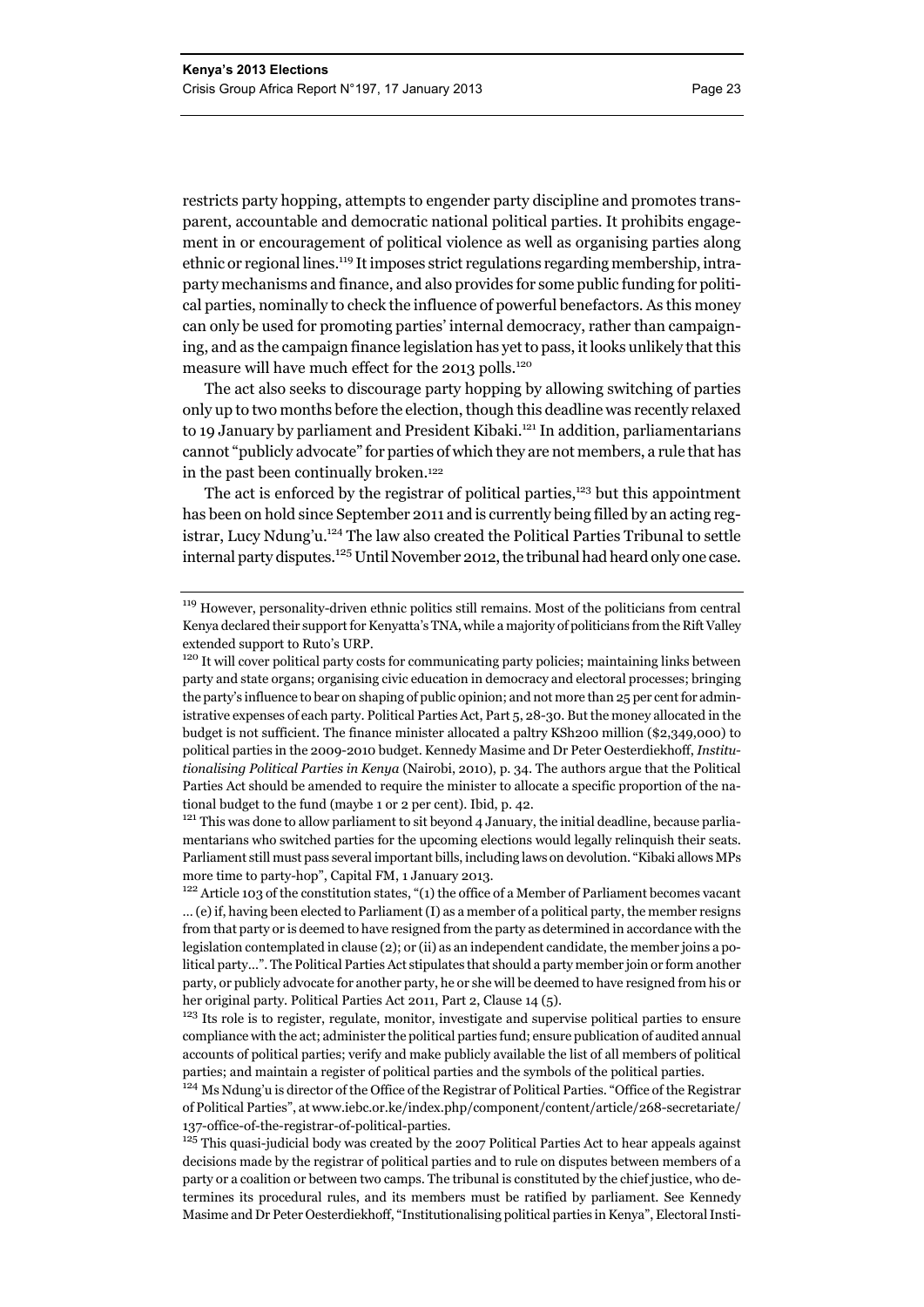Two additional cases have since then been submitted before the tribunal as parties begin to make use of this body, with the elections approaching fast. However, its decisions are not final and can be appealed.<sup>126</sup>

Through a code of conduct the act attempts to ensure that internal party nominations are credible to guarantee democratic party functioning and elections.127 So far the code has not been fully enforced by the acting registrar of political parties. Some internal party elections even saw violence. In several Homa Bay county constituencies, ODM primaries turned violent in late 2011, which cast doubt over their fairness,<sup>128</sup> and Rongo, Nyatike, Kasipul, and Kabondo constituencies also experienced considerable violence, resulting in ten party members' deaths. In Migori county (Rongo constituency), police later investigated the clashes, but produced no findings.129 Fighting also broke out in the Likoni election, after parliamentarian Suleiman Shahbal submitted a petition, which he later dropped, to halt recognition of the results, claiming there were irregularities in the polling.<sup>130</sup> Similar reports of irregularities occurred in Kisumu Town, Bomachoge, and Othaya.<sup>131</sup> The nominations for other recent byelections also resulted in bitter legal wrangles.<sup>132</sup>

In the mad dash to meet the 30 April 2012 deadline for the registration of parties set by the act, some parties were alleged to have resorted to desperate measures to meet registration requirements.<sup>133</sup> Parties have been accused of registering citizens as their members without their knowledge.<sup>134</sup> In the wake of these accusations, officials called on the acting registrar of political parties to investigate.135 Although there

tute for the Sustainability of Democracy in Africa (www.eisa.org.za/WEP/kentribunal.htm) Nairobi, 2010; and "Analysts see party disputes tribunal's plate overflow", *The Standard*, 1 January 2012. The overlap involving the IEBC, which settles disputes related to nominations, the tribunal and the registrar should have been harmonised and brought under one piece of legislation or authority.

<sup>&</sup>lt;sup>126</sup> "This defeats the purpose of political parties' dispute resolution, which should be expeditious. The tribunal structure is equivalent to a magistrate's court, yet qualification of the chairman is a high court judge". "Stringent timelines for resolving electoral disputes may be untenable", *Sunday Standard*, 30 September 2012.

<sup>&</sup>lt;sup>127</sup> Political Parties Act, 2011, Code of Conduct 6 (k).

<sup>128 &</sup>quot;ODM party polls breached the new constitution", *The Star*, 16 January 2012.

<sup>129</sup> "Police probe politicians in killings of Migori youth", *The Standard*, 13 December 2011; and "Four youth killed, scores injured after rival ODM supporters clash", *The Standard*, 12 December 2011. 130 "Likoni election results still stand, ODM leaders insist", *The Star*, 31 December 2011.

<sup>131 &</sup>quot;Minister skips ODM elections", *Daily Nation*, 25 November 2011.

<sup>&</sup>lt;sup>132</sup> According to the KNDR, by-elections in Ndhiwa, Kangema and Kajiado North were all problematic. "Kenya's 2013 General Election", op. cit., pp. 33, 50. See also "Pre-Election Environment in Kajiado North, Ndhiwa and Kangema", Elections Observation Group (ELOG), 14 September 2012; "ODM, TNA nominees cleared", *The Nation*, 22 August 2012.

<sup>133 &</sup>quot;M-Pesa details used 'to register' party members", *The Standard*, 16 January 2012.

<sup>&</sup>lt;sup>134</sup> *The Nation* reported the results of a check it conducted finding that a woman who had died on 19 January 2012 was among those improperly registered as party members. Others registered without their consent included several *Nation* staffers and other journalists. This raised significant concerns regarding the authenticity of the lists submitted to the registrar. She has responded to complaints indicating she has consistently asked parties to correct anomalies. The Political Parties Act, however, gives her power to deregister parties that obtain registration fraudulently. "Dead woman included in party members' list", *The Nation*, 9 January 2013. See also, "Political parties in members registration fraud saga", *The Star*, 3 January, 2012; "Kenyans cry foul over fake party membership", Citizens TV, 3 January 2013; and "Voter beware, you might 'belong' to a political party", Capital FM, 3 January 2013.

<sup>135</sup> TNA writes to registrar of political parties regarding fake registrations", *The Star*, 4 January 2013.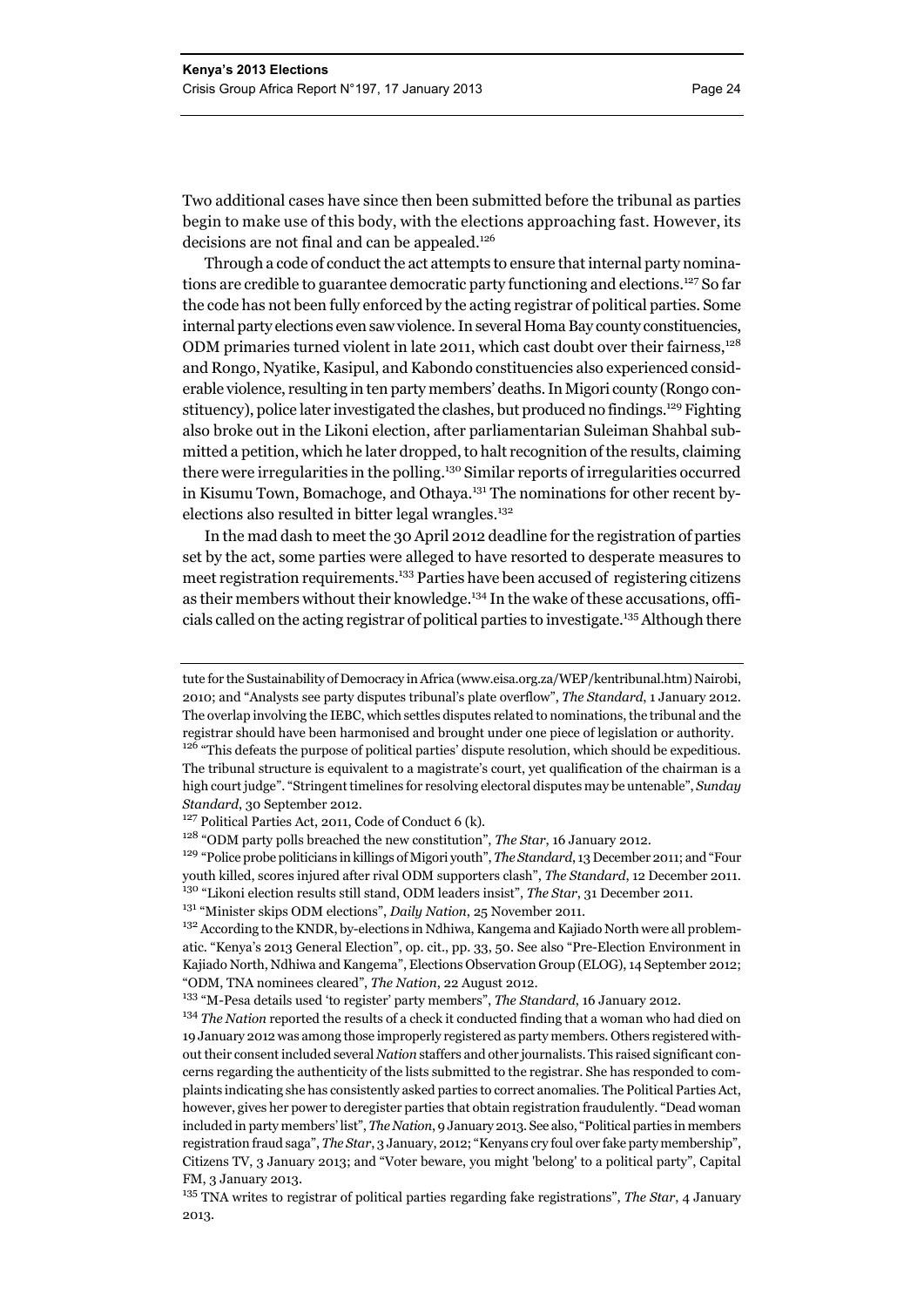have been some investigations, to date neither the registrar nor the IEBC has delisted any parties. Not only has this raised concerns about their ability and willingness to enforce legislation governing the behaviour of parties, but it reinforces a sense of impunity.136 The registrar and the rest of the IEBC must be forceful against violations of the act, in particular related to the behaviour of politicians during the campaign.

#### D. *Campaign Finance*

Campaign financing previously was shrouded in secrecy, and political parties generally did little to disclose their sources of funding.<sup>137</sup> Campaigns are very expensive.<sup>138</sup> In the past major corruption scandals were often linked to campaign and political financing.139 A 2012 draft Election Campaign Financing Bill would have forced parties to make public their finances and place a ceiling on the amount spent on campaigns. However, parliament did not reach agreement on the draft bill before its last session. The failure to pass the bill is seen as another sign that Kenya's politicians are stalling implementation of the new constitution and failing to meet citizens' expectations for reform.

#### E. *Voter Registration and the Electoral Timeline*

Kenya has used a biometric system for voter registration to try to address the flaws and manipulation that had plagued previous registration exercises.<sup>140</sup> However, a controversial procurement of expensive voter registration kits in the fall of 2012 undermined confidence in the IEBC. The bidding process was scrapped and the commission pledged to run voter registration without biometrics, until the government stepped in and purchased kits.<sup>141</sup> The procurement saga played out blow-by-blow in the Kenyan media.142 It exposed the IEBC's inability to communicate effectively and its struggle to contain negative press. As election day approaches, commissioners must develop a media outreach strategy to explain better the electoral process and they and their staff must speak with one voice to inspire confidence.

The IEBC registered 14.4 million Kenyans: fewer than the 18 million citizens it had aimed for but more than the 12.4 that registered ahead of the 2010 constitutional

<sup>&</sup>lt;sup>136</sup> According to a minister, little has changed regarding the culture of political parties. "The politicians as well as the citizens have not reoriented their activities in line with the new constitution". Crisis Group interview, Mutula Kilonzo, Nairobi, 17 October 2012.

<sup>137 &</sup>quot;Response to Campaign Finance Bill 2011", Centre for Multiparty Democracy-Kenya, no date, at www.cmd-kenya.org.

<sup>&</sup>lt;sup>138</sup> "Campaign Finance and Corruption, a monitoring report on campaign finance in the 2007 general election", Coalition for Accountable Political Financing, 2008. This organisation estimates that President Mwai Kibaki and Prime Minister Raila Odinga campaigns spent \$75 million in 2007 and parliamentary candidates spent an average of \$100,000.

<sup>139</sup> Oscar Gakuo Mwangi, "Political corruption, party financing and democracy in Kenya", *Journal of Modern African Studies*, vol. 46, no. 2, June 2008, pp. 267-285; and "Transparency in campaign and political financing", CAPF bill digest, Coalition for Accountable Political Financing (CAPF), August 2012.

<sup>140 &</sup>quot;Kriegler report", op. cit. Most analysts, however, agree that the registration ahead of the constitutional referendum marked an enormous improvement on previous exercises.

<sup>141</sup> Crisis Group interview, Nairobi, November 2012.

<sup>142</sup> Crisis Group telephone interviews, November 2012. See Mashaka Lewela and Emmanuel Kisiangani, "Kenya's Biometric Voter Registration: New Solution, New Problems", Institute for Security Studies, 29 October 2012.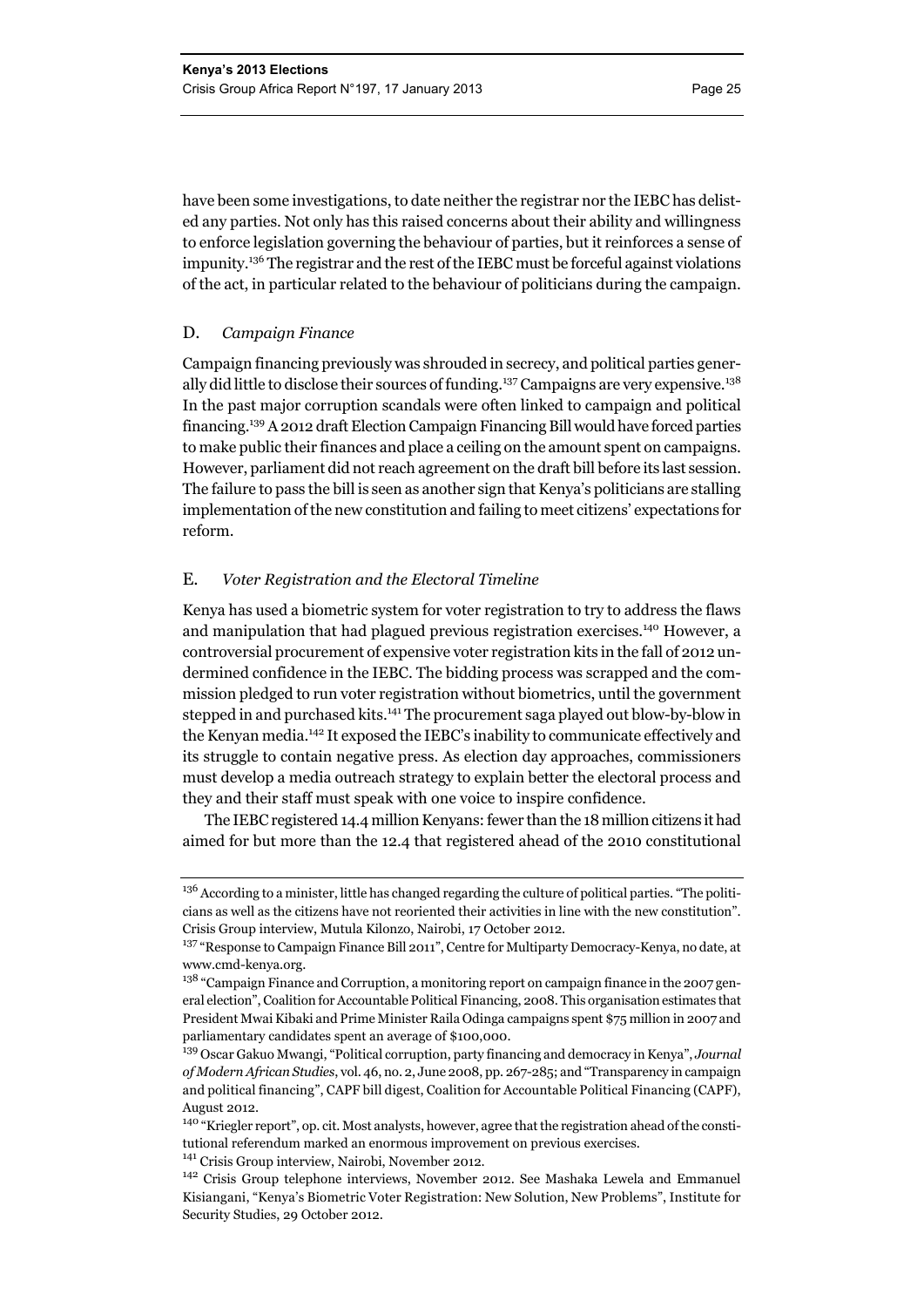referendum.143 The delayed start of voter registration (originally scheduled for 1-30 November 2012) places enormous pressure on the electoral timeline, as other aspects of electoral preparations – particularly party and candidate registration – rely on voters being registered. This has already prompted some adjustments and tweaks to the timeline, such as the decision not to register Kenyans in the diaspora (except for the EAC) and time for checking the ballot papers and the electoral registry. To prevent confusion, the IEBC should publish clear guidelines on the timetable of the elections. Any further changes to the date of the vote, even on technical grounds, would likely meet fierce political resistance from Kenyatta and Ruto (if they are permitted to run). Delays would push the electoral date back against the ICC trials, requiring the defendants to be in The Hague and making it more difficult for them to campaign.

#### F. *Operational and Anti-Fraud Preparations*

The IEBC plans extra measures to prevent fraud, ballot stuffing, bribery and manipulation of results that have been features of recent Kenyan elections, often with the complicity of electoral officials.144 It has tightened its recruitment practices. Many officials will not be allowed to perform their duties in their home areas and will be informed where they will work only at the last minute in an attempt to reduce their susceptibility to community pressure, bribery or intimidation.145 In addition to the new registration methodology, the IEBC plans to use electronic poll books – the procurement of which is now underway – in each polling stream on election day, which if they work should allow staff to identify voters through their finger prints. The electronic books should also make it easier for citizen observers and party agents to track how many ballots have been cast at each point during the day.In principle this should make it more difficult for ballot boxes to be "topped up" with any unused ballots by unscrupulous polling staff at the end of the day.<sup>146</sup>

Results from each polling stream will be relayed directly, usually via mobile phone, to a data centre in Nairobi, which should allow for the quick tallying of provisional results.147 A similar method used during the constitutional referendum avoided the uncertainty and tension surrounding delayed results; although with multiple elections taking place simultaneously, the amount of information relayed is unprecedented. Final results are announced only once paper results forms make their way back and are checked against the data initially reported electronically from polling locations. It will be vital for all citizen observers and party agents in each polling stream to receive copies of that stream's forms. The IEBC must also publish results online as

<sup>&</sup>lt;sup>143</sup> According to the IEBC, those registered represent almost 80 per cent of the estimated eligible voting population. "Registered voters by 18th December, 2012", Independent Electoral and Boundaries Commission, 18 December 2012.

<sup>144</sup> The Kriegler report said that errors were so egregious at every level of vote collection and tallying that any statistical analysis of the 2007 results was pointless. "Kriegler report", op. cit.

<sup>145</sup> Crisis Group interview, Ahmed Isaack Hassan, IEBC chairman, Washington DC, April 2012. <sup>146</sup> It is hoped this process will also eliminate ghost voters. In the 2007 election, 1.2 million dead people reportedly voted. Crisis Group interview, Ahmed Isaack Hassan, IEBC chairman, Nairobi, February 2012.

<sup>&</sup>lt;sup>147</sup> Technical experts with the IEBC currently estimate that some 70 per cent of polling stations have sufficient mobile coverage. For the others different measures will be used, they say, including in places satellite phones. Crisis Group telephone interviews, November 2012.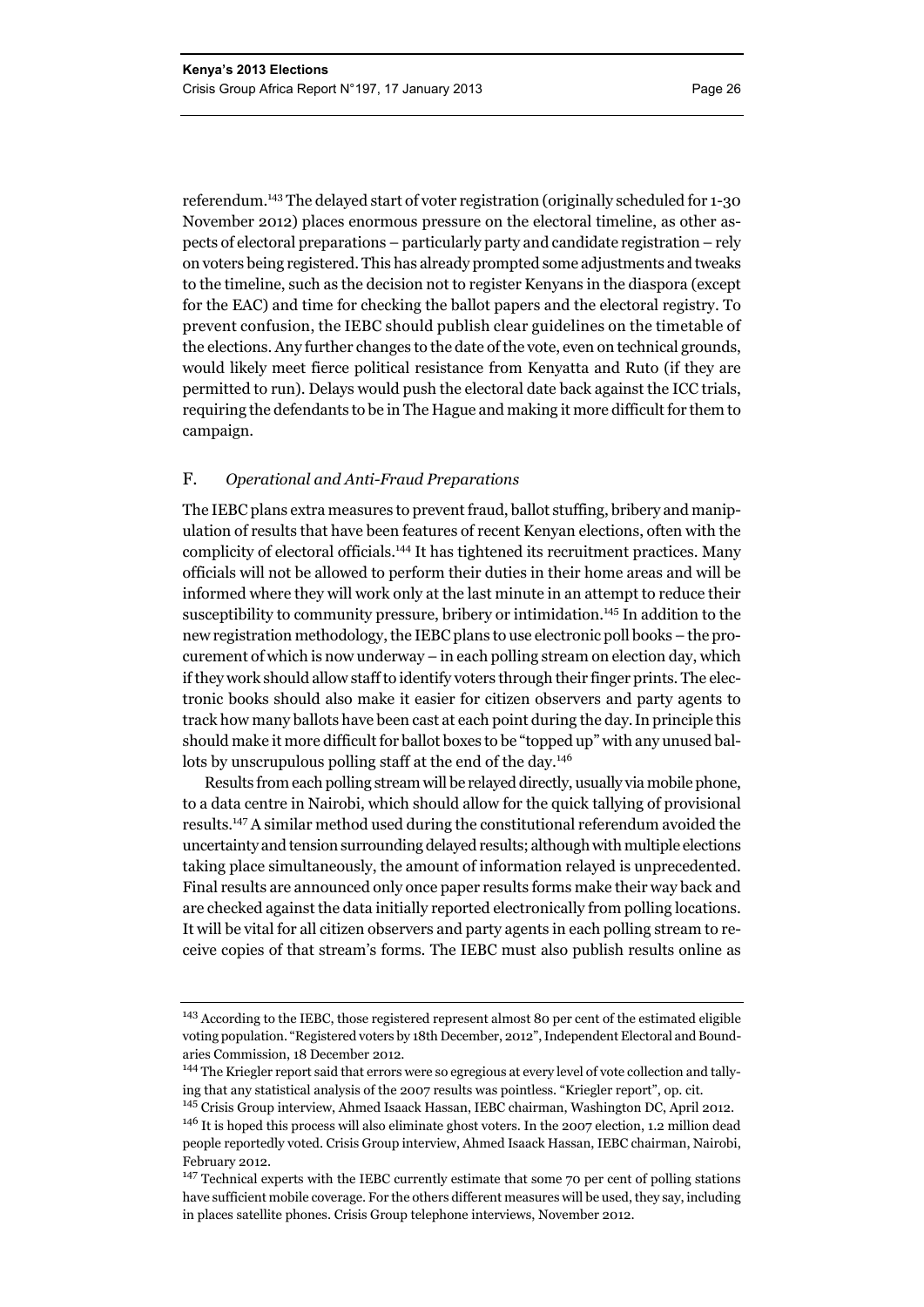soon as they are available, and disaggregated by polling stream, to allow observers and parties to verify their accuracy and challenge any with which they disagree.

The complexity of the next polls, with each voter casting six ballots – for the president/deputy, member of the National Assembly (from their constituency), a reserved women's seat in the National Assembly (from each county), a senator (from each county), as well as a county governor and county assembly member (from county wards) – will present enormous operational challenges, for the IEBC but also for citizen observers and political parties.148 Electoral officials will need to plan meticulously, emphasising in particular ballot production, the recruitment and training of staff, polling procedures and, especially, counting procedures, given that the team of officials in each location will have to tally the results of all six elections. The tabulation of results will also need particular attention.

#### G. *Scrutiny and Voter Education*

Scrutiny in each polling location by citizen observers and by representatives of the political parties is an important part of civic participation in the elections, and should provide another check against fraud and increase confidence in results. Civil society groups will observe under the umbrella of the Elections Observation Group (ELOG), which will deploy citizen observers to a representative sample of polling streams across the country. ELOG will also perform parallel vote tabulation (PVT), which should help the IEBC increase confidence in the vote, provided it performs its role impartially and independently.149 It is vital that the commission provide sufficient access and information to citizen observers and other civil society groups. They must be able to plan their deployment properly and enjoy full access to every part of the election process, especially results tallying. Such groups can also be useful allies in bolstering commissioners' ability to resist political interference. A strong alliance with civil society makes sense for the IEBC.

Political parties are also expected to have agents in polling locations, although the extent to which each party or coalition will be able to deploy their representatives across the country is unclear. It is imperative, given their poor performance in 2007, that all agents be well trained and understand their role in and around the polling stations, including how to collect information and pursue grievances legally.<sup>150</sup>

International observers will complement the work of ELOG. The European Union (EU) will, sensibly, deploy its team of observers for a longer period than usual, probably as early as January.151 It has also sent two experts to follow voter registration. The EAC deployed long-term in November 2012, and plans to send additional shortterm, election observers.152 The U.S. also is supporting a Carter Center observation

<sup>&</sup>lt;sup>148</sup> During previous elections voters cast only three ballots, for president, legislator and local officials.

<sup>149</sup> The ELOG's PVT receives technical support from the National Democratic Institute (NDI). Elsewhere on the continent, PVTs, when well conducted, have supported the work of credible election commissions, by reinforcing official results. This method can also deter the manipulation of results by electoral officials at all levels, by providing an alternative source of results. ELOG reportedly suffers from low levels of organisational and financial capacity. "Early Warning and Long-Term Monitoring Project", op. cit.

<sup>150 &</sup>quot;Kriegler report", op. cit., pp. 112-113.

<sup>151</sup> Crisis Group interview, EU official, Brussels, November 2012.

<sup>&</sup>lt;sup>152</sup> The EAC sent a mission drawn from National Electoral Commissions, the East African Legislative Assembly and the EAC Secretariat to Kenya on 15-16 November. Long-term observers arrived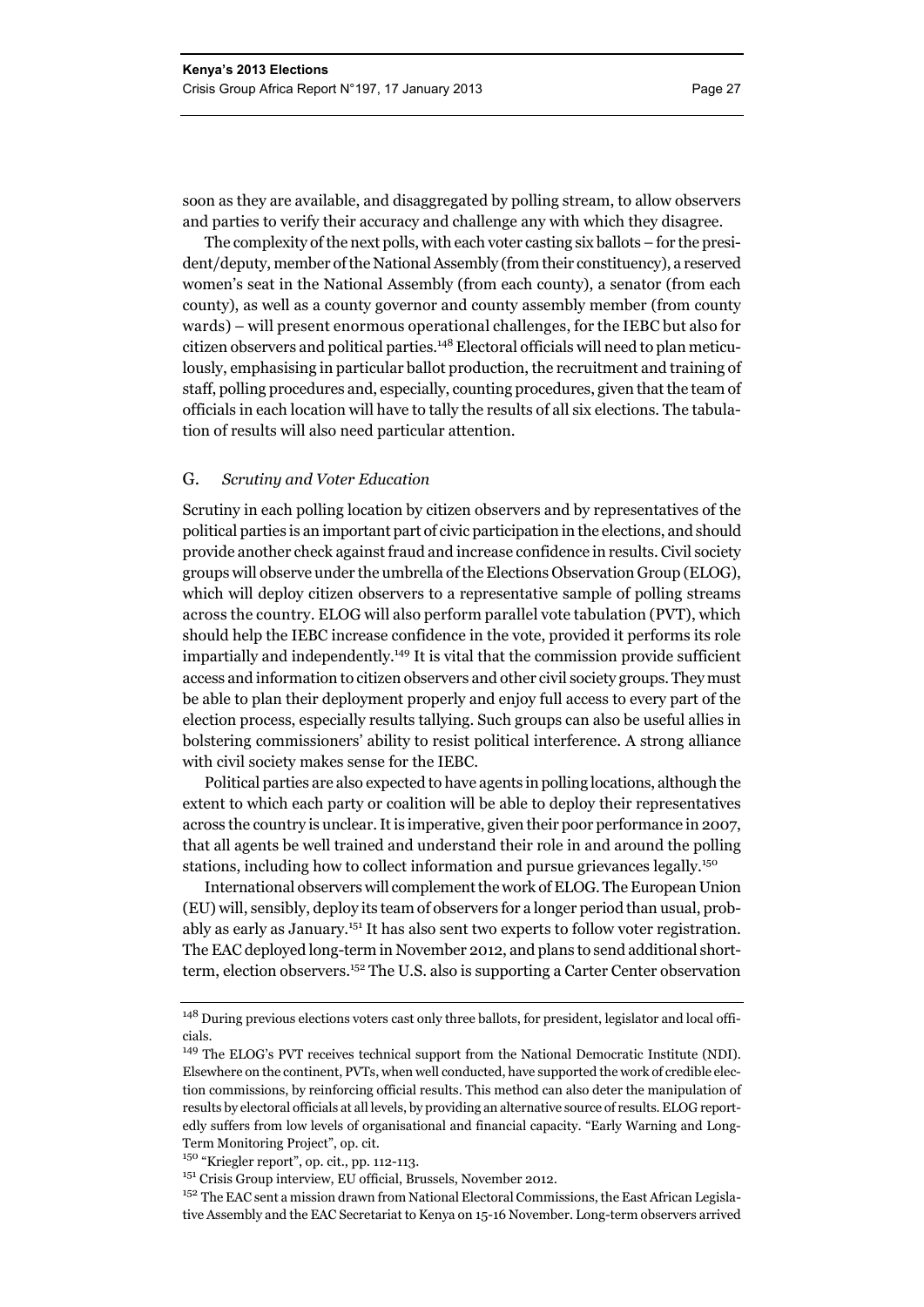mission.153 The African Union is also likely to deploy observers. The missions should ensure that their statements align to the extent possible and that observers speak with one voice; regular coordination meetings between the different teams may go some way towards that.

Voter education is particularly important for explaining the new, complex ballot and educating Kenyans about the post-election phase of devolution. The IEBC officially launched the Voter Registration Curriculum, Handbook on Elective Positions and Voter Education Training Manual, on 1 October 2012, projects which were intended for distribution back in April 2011. According to the IEBC CEO, James Oswago, voter education is well underway, and is a segmented process that will speak to issues at different stages throughout the electoral process – including voter registration, voter inspection, and post-election devolution. Yet, he was vague as to the specific details regarding such initiatives (i.e. how many individuals have been trained?).154 Others are less optimistic about voter education initiatives, claiming that the IEBC and the Voter Education Department have been negligently or even deliberately denied funds.155 Parliament recently passed the Supplementary Budget Act that awards the IEBC additional funds, but it has yet to be determined whether those funds will be allocated to the Voter Education Department to strengthen voter education initiatives.<sup>156</sup>

A number of organisations also are providing civic education, although coordination still remains a concern. These include Uraia Trust, established in 2011 as a successor to Kenya's National Civic Education Programme, and the Kenya National Integrated Civic Education Programme (K-NICE), which is a partnership between non-state actors and the government intended to provide a long-term strategy for increasing citizen participation in the implementation of the constitution. In addition, a number of television programs, including IEBC Countdown and Cheche, have been designed by the commission and civil society to improve interaction with the public through the mass media. The IEBC has also developed a voter education program launched on 1 October 2012.

The most recent private election awareness drive launched on 22 September 2012 is Uongozi, an initiative of Inuka and the Nation Media Group in partnership with the U.S. Agency for International Development (USAID), UK Department for International Development (DFID) and a number of other donors. It aims at encouraging Kenyans to engage in the democratic process positively by selecting 48 outstanding leaders for a reality show where their leadership skills will be tested. In addition, the Media Owners Association will sponsor live presidential debates covered by all the major media houses and outlets.

in early December 2012 and short-term observers are expected in February 2013. "EAC election observers expected in Kenya from December", IEBC press release, 16 November 2012; "EAC to send Kenya general election observers", *The Nation*, 21 November 2012.

<sup>153</sup> Crisis Group interviews, Washington DC, December 2012.

<sup>154</sup> James Oswago, "Kenya 2013 Election Watch Forum", op. cit.

<sup>155</sup> Crisis Group interview, Kenya expert, 16 January 2013. <sup>156</sup> Ibid.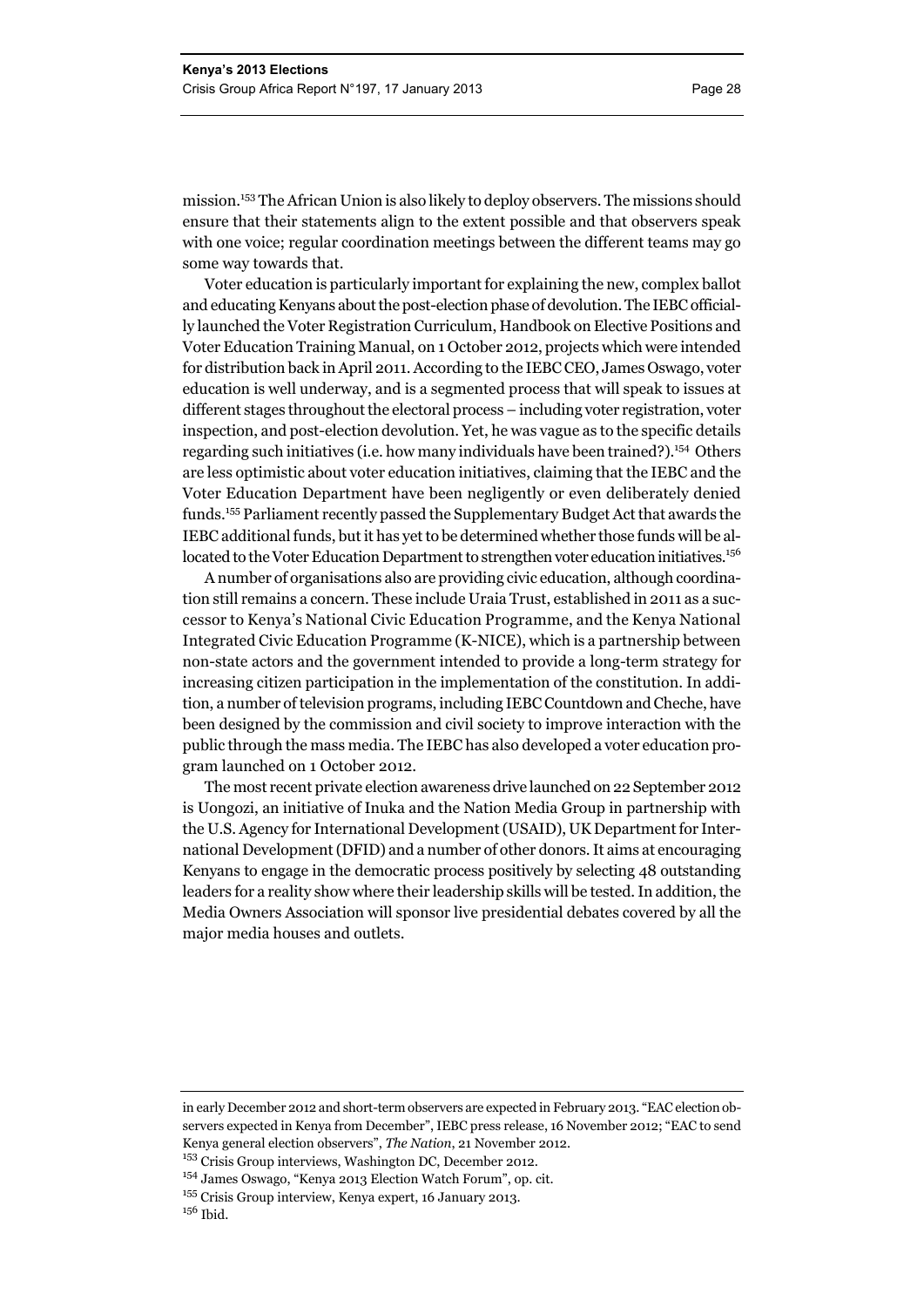#### V. **Police and Judicial Reform**

The IEBC is not the only institution whose performance will impact the elections. The Kriegler report also identified major failings within the police and judiciary as contributing to the 2007-2008 bloodshed. The Waki commission found that a heavy-handed police response to the protests caused hundreds of deaths.<sup>157</sup> Lack of judicial independence was a major trigger of violence, as the losing presidential candidate Raila Odinga and his allies did not trust courts to resolve disputes fairly or in a timely manner. The constitution does much to address these issues. The judiciary in particular has come a long way from public perceptions that it was an extension of the executive branch. The appointment of a respected chief justice has strengthened public confidence. However, reform of the police and the director of public prosecution's (DPP) office have not gone in tandem with the judicial reform. Since the police investigate and the DPP leads prosecution, their lack of progress in reform risks harming advances in the judiciary.

#### A. *Police*

Credible policing with competent and independent leadership is a key ingredient to a peaceful election. But police reform has been slow.158 The president and the prime minister finally have appointed the inspector general of police, an important step that could help avert violence at potential hotspots, even if necessary police reform will not take place before the election.

The police have been the face of an entrenched culture of impunity and are frequently accused of excessive force, corruption and lack of professionalism.159 Combined, these practices have undermined the rule of law and democracy. In the past the police reported to the president, making the force susceptible to political misuse, including settling of scores against political foes. Under the new constitution, national security falls within the purview of the central government, but provision of security at the county level is the prerogative of the local government. Following the 2007- 2008 violence, the police came under the spotlight for their dereliction of duty,160

<sup>157 &</sup>quot;Commission of Inquiry into Post-Election Violence", op. cit., p. 417.

<sup>&</sup>lt;sup>158</sup> Police reform means different things to different people at different times. To the police leadership it means losing jobs; to the ranks and file improvement of terms of service and better pay and facilities; to human rights groups it means an accountable force; and to the president's office and internal security minister a threat to the status quo. Crisis Group interview, Kenya Human Rights Commission senior official, Nairobi, June 2012.

<sup>159 &</sup>quot;Kenya: End Police Use of Excessive Force", Human Rights Watch, 13 January 2008. According to Transparency International, the Kenyan police force is the most corrupt institution in Kenya. "The East African Bribery Index", 31 August 2012.

<sup>160</sup> Investigations exposed severe defects in Kenya's security sector, and specifically the police. The Waki commission highlighted widespread allegations of police involvement in attacks, rapes and deliberate negligence and made recommendations regarding security sector reform. The report documented 405 deaths by gunshot during the post-election violence, the majority of which could be attributed to the police because very few civilians possess guns. With the death toll placed at 1,133, the police were responsible for roughly 36 per cent. "Commission of Inquiry into Post-Election Violence", op. cit., p. 418.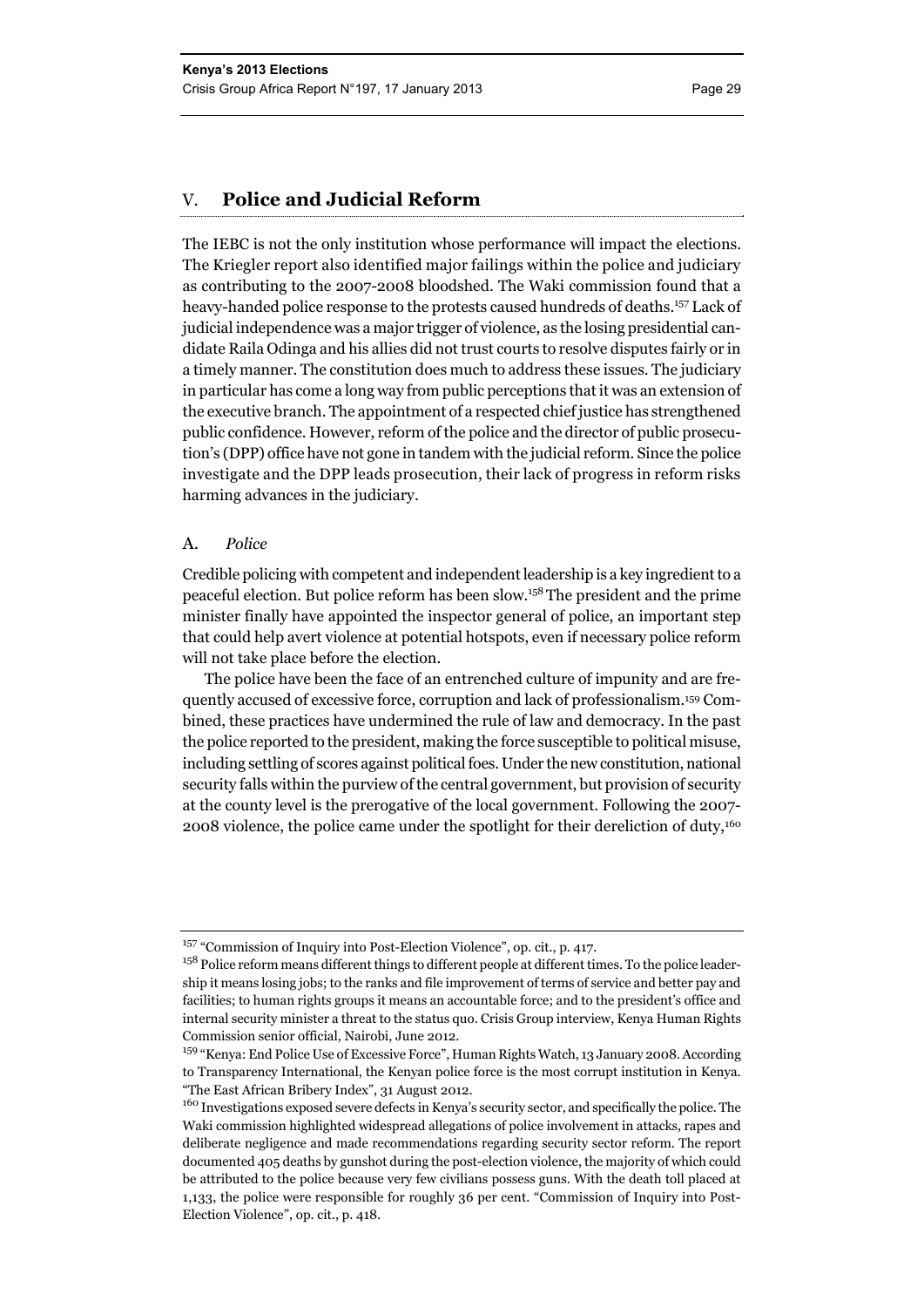and, according to the Waki commission, they were completely overwhelmed by the scale and volume of mayhem.161

#### 1. Police restructuring, capacity and accountability

In response, in May 2009 the government established the National Task Force on Police Reforms.162 The recommended "visible" change to police leadership took place in September 2009.163 A Police Reform Implementation Committee (PRIC) was established in 2010 to draft five critical pieces of legislation.<sup>164</sup> In June 2011, another attempt to vet the police force quickly stalled after civil society protested the lack of civilian involvement.<sup>165</sup> Three acts were passed in August 2011,<sup>166</sup> but reform has largely stagnated. An Independent Police Oversight Authority was established in July 2012 but did not formally start until November.<sup>167</sup>

<sup>162</sup> The task force, led by Judge Philip Ransley, travelled to all eight provinces collecting testimony from civilians and police. Many of those interviewed reported police corruption; others expressed reluctance to report crimes for fear of reprisal and lack of trust. Peter Gastrow, "The Complexity of Kenya and Its Police Reforms", International Peace Institute, 4 January 2010.

<sup>163</sup> National Commissioner of the Kenya Police Force Mathew Iteere was appointed to replace Major General Mohammed Hussein Ali.

<sup>164</sup> The National Police Service Bill, National Police Service Commission Bill, Independent Policing Oversight Authority Bill (IPOA Bill), National Coroners Bill and Private Security Industry Regulation Bill.

<sup>165</sup> "World Report 2012: Kenya", Human Rights Watch, January 2012; and "Vetting of top police officers kicks off", *The Standard*, 4 June 2011.

<sup>166</sup> The 2011 National Police Service Act establishes an independent inspector general of police to be appointed by the National Police Service Commission. A separate law, the 2011 National Police Service Commission Act addresses the Waki commission's recommendation that the Administration Police and the Kenya Police Service be integrated, but this is still pending because the inspector general of police has only just been appointed. The commission so far has adhered to its timetable. Another, the 2011 Independent Policing Oversight Authority Act established the IPOA, an independent body to receive and address public complaints regarding the police, and more generally, to provide civilian police oversight. It also addresses the Waki commission's recommendations to ensure past and future complaints regarding police conduct are heard and addressed, as well as the task force's recommendation that an independent policing oversight authority be established. "Kenya: House passes three police reform bills", *Nairobi Star*, 25 August 2011.

<sup>167</sup> The functions of the oversight authority include investigating any complaints by or against a police officer; monitoring and investigating policing operations affecting members of the public; monitoring and auditing investigations and actions taken by the internal affairs unit, which was established to handle internal complaints, especially related to living conditions and pay; conducting inspections of police premises; cooperating with other institutions on issues of police oversight; and reviewing patterns of police misconduct. Its members include Chairman Macharia Njeru, Tom Kagwe (Kenya Human Rights Commission), Fatuma Ali Saman, Jane Njeri Njoki Onyango, Grace Madoka,

<sup>&</sup>lt;sup>161</sup> The report also found that while the National Security Intelligence Service (NSIS) gathered good intelligence predicting the violence, this was not effectively communicated to provincial and district security and intelligence committees. Moreover, the report notes that when local agencies had their own intelligence warning, appropriate preparations were not made. Ibid, pp. 361-367. According to a Nakuru resident, this time round the police may be restrained because of the ICC prosecution and the recent killing of over 40 police officers in Baragoi, Samburu, which will make them realise that citizens are as armed as they are. Crisis Group interview, resident, Nakuru, 24 November 2012. In Samburu in North Rift Valley, over 40 police officers were killed by the Turkana herders in the Suguta Valley on 12 November 2012. Cattle rustling among the Turkana and Samburu community is not new, but the scale and level of sophisticated weapons have evolved. The government decision to use military force to address a law and order issue is disconcerting. This conflict is significant because of a recent oil discovery in the area. While these incidents are not directly related to the election, they could easily aggravate electoral violence in the coming months.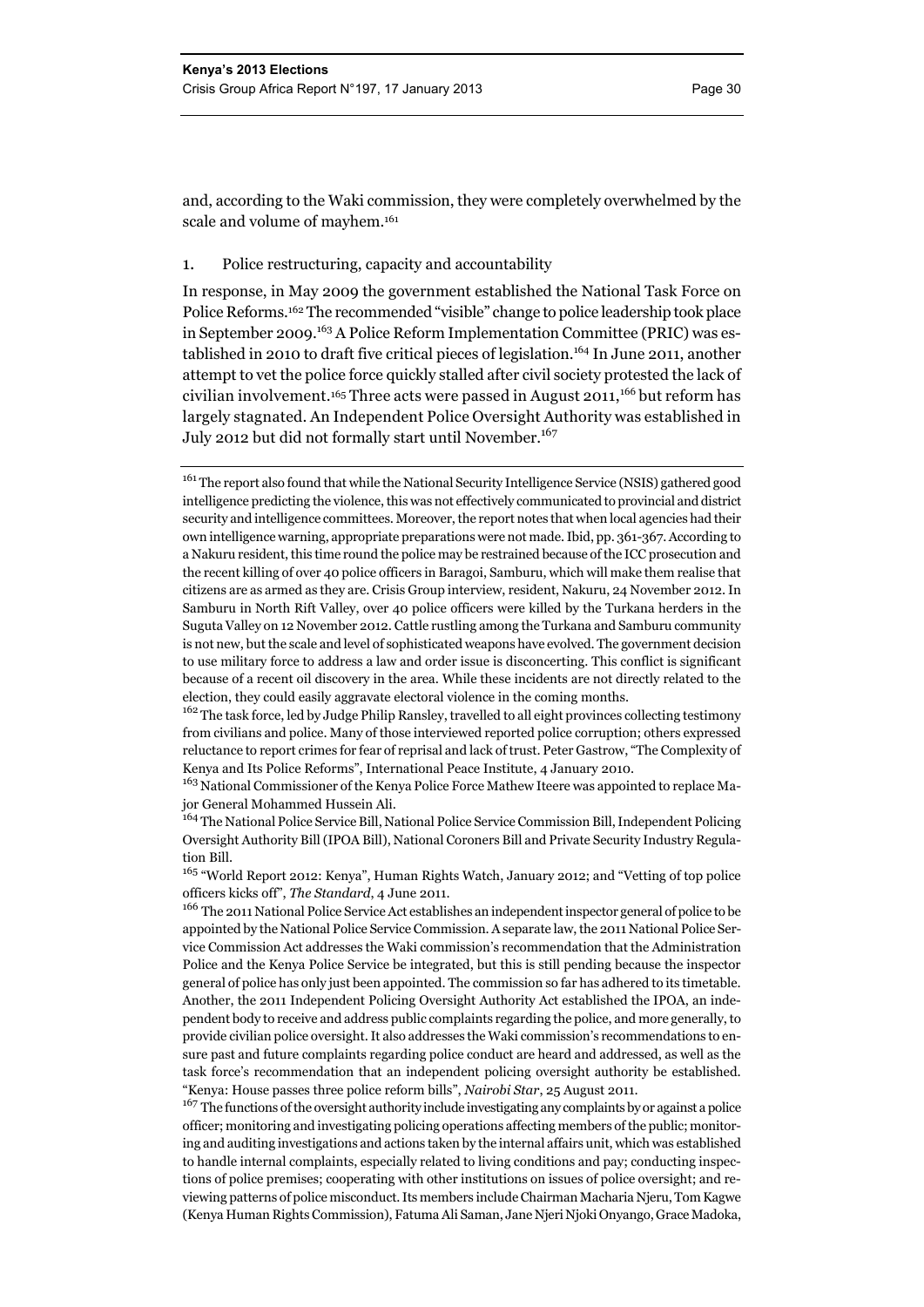The appointment of the National Police Service Commission and inspector general of police was also delayed by incessant partisan wrangles and apparent lack of political will for reform by the president and the prime minister. The selection process for the National Police Service Commission, which vets police officers, was plagued by controversy. Although the president was supposed to decide on the selection with the prime minister, the latter claims he was not consulted. The commission was finally sworn in on 9 October.<sup>168</sup> Likewise, the inspector general of police, David Mwole Kimaiyo, only took his oath of office on 24 December 2012. He pledged to restore security and do everything possible to forestall a recurrence of post-election violence. He was supported by parliamentarians, but faces substantial challenges in reinstating confidence in the police.169

Although the new police leadership is now in place, more reform is needed. Endemic indiscipline and excessive use of force criticised in the last elections have yet to be addressed.<sup>170</sup> As a resident of Nakuru put it, "despite the reforms it's hard to envisage a well-functioning police".171 The new leadership should help continue reform. A promising new police training method has been developed by the Kenya Institute of Education (KIE), which requires fifteen instead of six months of training as well as specific training in human rights, gender, public relations and communications, ethics, and service and customer focus. In addition, the force also has been renamed the "Kenya Police Service" to capture its motto, "*Utumishi kwa Wote*" (Service to All).<sup>172</sup> According to observers, the new training should help to make the shift from a

Vincent Kiptoo and Rose Awuor. "Other progress is the … development of Community Policing Policy guidelines and completion of a pilot project in Kikuyu Police Station to demonstrate best practice in Community Policing, development of a new Police Training Curriculum that extends the period of training from 9 to 15 months of basic training and additional 6 months cadet training for University graduate recruits". "Preparedness of the Police to Combat Insecurity and Crime", Police Reform Monitoring Project, June 2012, p. 1.

<sup>&</sup>lt;sup>168</sup> Lydia Gachoya, a member of the panel that interviewed candidates, claimed the selection process was driven by politics rather than merit. She accused the panel of excluding Jean Kamau from the list although she ranked third based on merit assessments. "Kibaki, Raila pick Amina Masoud to head police commission", *The Nation*, 8 March 2012; "Police team appointees rejected", *The Star*, 16 May 2012. The controversial Amina Masoud was ultimately replaced by Johnstone Kavuludi as chairman. "Swearing in of Commissioners of the National Police Service Commission", press release, Kenya Judiciary, 9 October 2012.

<sup>169</sup> "David Kimaiyo sworn in as first Inspector General of Police", *The Standard*, 25 December 2012. <sup>170</sup> As Crisis Group was informed, "the much-needed police reform has not happened in practice". Crisis Group email correspondence, Eldoret resident, June 2012. During the last election, the police was perceived by some as divided between ODM and Kibaki's Party of National Unity, and those divisions are still seen to exist. The lack of reform is particularly stark in the North East Province, where both military and police forces are regularly accused of excessive use of force and ethnic profiling, particularly against Kenyan Somalis and increasingly since Kenya's intervention in Somalia in mid-October 2011. Security agencies used insecurity often linked inconclusively to Al-Shabaab or their proxies as a justification to target Somalis and other Muslims. See "Criminal Reprisals: Kenyan Police and Military Abuses against Ethnic Somalis", Human Rights Watch, 4 May 2012. 171 Crisis Group interview, resident, Nakuru, 26 November 2012.

<sup>172</sup> However, as Crisis Group was informed: "I think there is need for civic education. '*Utumishi kwa Wote'* service for all, is not how the public views the police. There is need to work on the public perception of the police in order to restore public confidence in policing. There are those who have received the brunt of police brutality. I have a few friends who tremble literally at the sight of the police". Crisis Group email correspondence, Eldoret resident, 5 October 2012.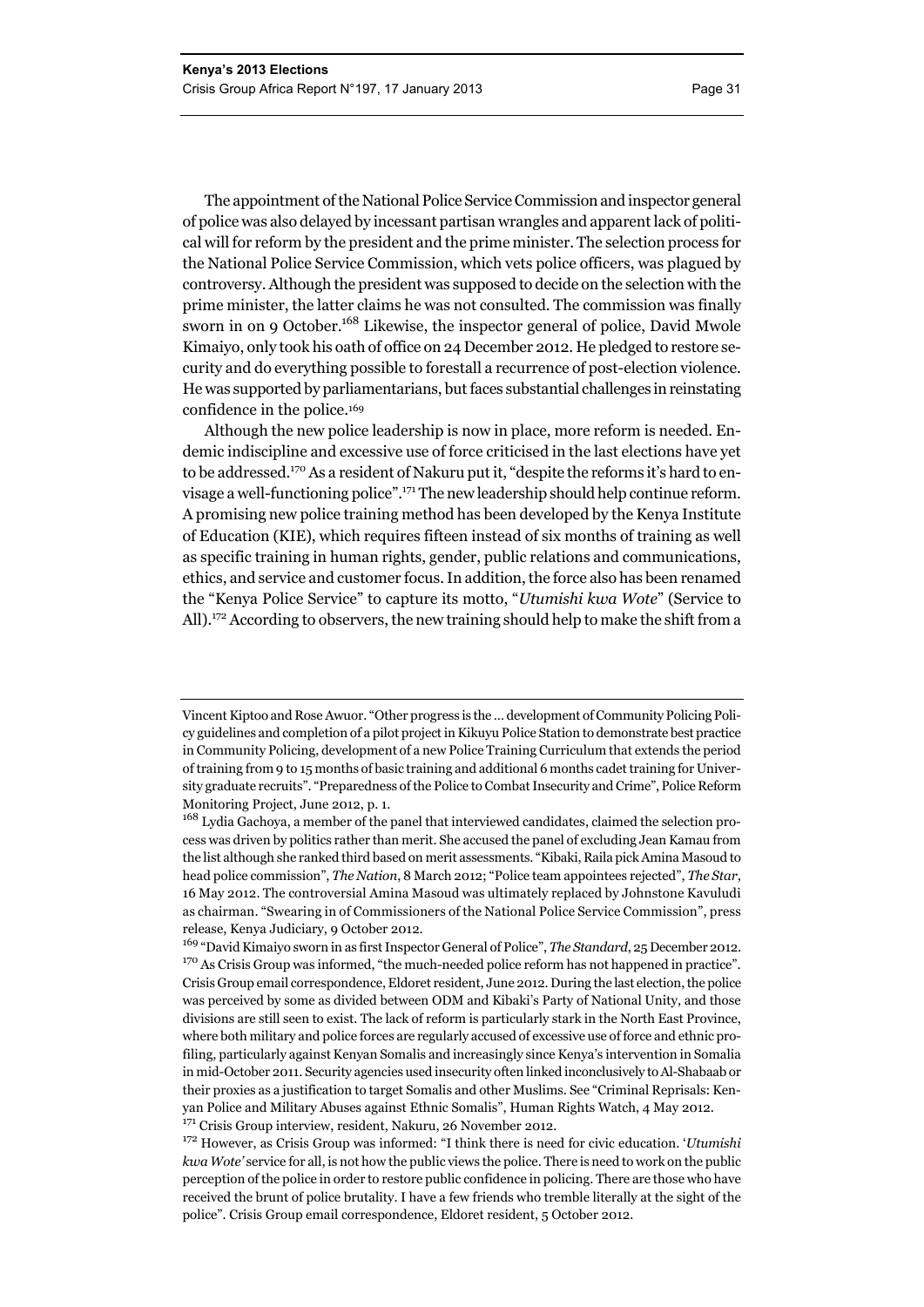"police force" to a "police service" and attempts to send the signal that the police work for the public rather than the government.173

The police operate in difficult circumstances. Low wages, lack of adequate resources and deficient equipment result in poor working and living conditions, which fuel corruption and nepotism. This also directly affects morale and service delivery capacity. Discontent is widespread among the force, affecting lower and senior officers alike, and forcing many to find their own accommodation because what they are offered is simply unacceptable.174

#### 2. Policing and security for the elections

Fundamental change in the police force in the current pre-election environment is unattainable.175 Only limited reform can be accomplished in the remaining months before the polls. More could be done to develop and implement national, provincial and district security plans to prevent pre- and post-election violence, and allocate state resources to the police during the election period.<sup>176</sup> Currently much of the planning has been devolved to the provincial level (the establishment of county-level institutions is still a work in progress) and its extent and scope dependent on individual officers.<sup>177</sup>

According to the IEBC, at least two officers are necessary for each of the 45,000 polling stations, which means at least 90,000 are needed.<sup>178</sup> However, as of 1 January 2013, only 70,000 were in service.179 The intention is to hire more officers in the

<sup>&</sup>lt;sup>173</sup> As of June 2012, only a total of 446 police officers from the rank of inspector and above were trained. "Police Reform Monitoring Project", op. cit., p. 1; "Progress on Implementation of the Constitution and Preparedness for 2012", Kenya National Dialogue and Reconciliation (KNDR) Monitoring Project (South Consulting), January 2012. Police reform is a process that involves a cultural shift, not just of the police but also the public. Crisis Group interview, Kenya Human Rights Commission senior official, Nairobi, June 2012. "In my view brutality, corruption and denial of the force is still deeply entrenched in the public's mind and the slow pace of reforms has not made the perception any better". Crisis Group email correspondence. Nairobi resident, 5 October 2012.

<sup>&</sup>lt;sup>174</sup> As a provincial commissioner in the Rift Valley Province, Osman Warfa, noted, "we send young, unprepared, and ill-equipped officers in harm's way and expect much from them, for instance, my officer commanding police division in Turkana where there were clashes between Turkana and Samburu does not have a car, and the car sent from Nairobi is sitting in the provincial commissioner's office parking lot in Nakuru because it has no wheels". Crisis Group interview, Nakuru, 26 November 2012. Low salaries (around KSh16,000 (\$188) per month) and housing allowances (between KSh6,000 (\$70) and KSh10,000 (\$117), often below the price of accommodation) sometimes force two families to share a two-bedroom apartment. "A neglected police force", *The Standard*, 8 February 2012. Police spokesmen have also called for improvements in medical packages, including making them comparable to those of other countries' law enforcement services. "Kenya: Police demand customised NHIF medical policy", *Business Daily*, 19 February 2012.

<sup>&</sup>lt;sup>175</sup> "We should be careful in pushing for a wholesale police reform with only few months left to the election, it's better we head into the election with minimum reform, and systemic reforms start after the election depending on who comes to power. The delay in reform is not an accident but a deliberate design by the forces of status quo to undermine the election". Crisis Group interview, human rights activist, Nairobi, 24 October 2012.

<sup>&</sup>lt;sup>176</sup> Much of the focus has been on the safety of polling stations and officers and securing election materials, rather than preventing political violence.

<sup>&</sup>lt;sup>177</sup> Crisis Group interviews and telephone interviews, police officers, diplomats and civil society, Nairobi and Washington DC, October-December 2012.

<sup>178 &</sup>quot;7,000 police officers to be hired in time for elections, says PS", *Daily Nation*, 2 April 2012.

<sup>179 &</sup>quot;Police boss unveils plan of action for elections", *Daily Nation*, 1 January 2012; Crisis Group email correspondence, Kenya expert, 12 January 2013.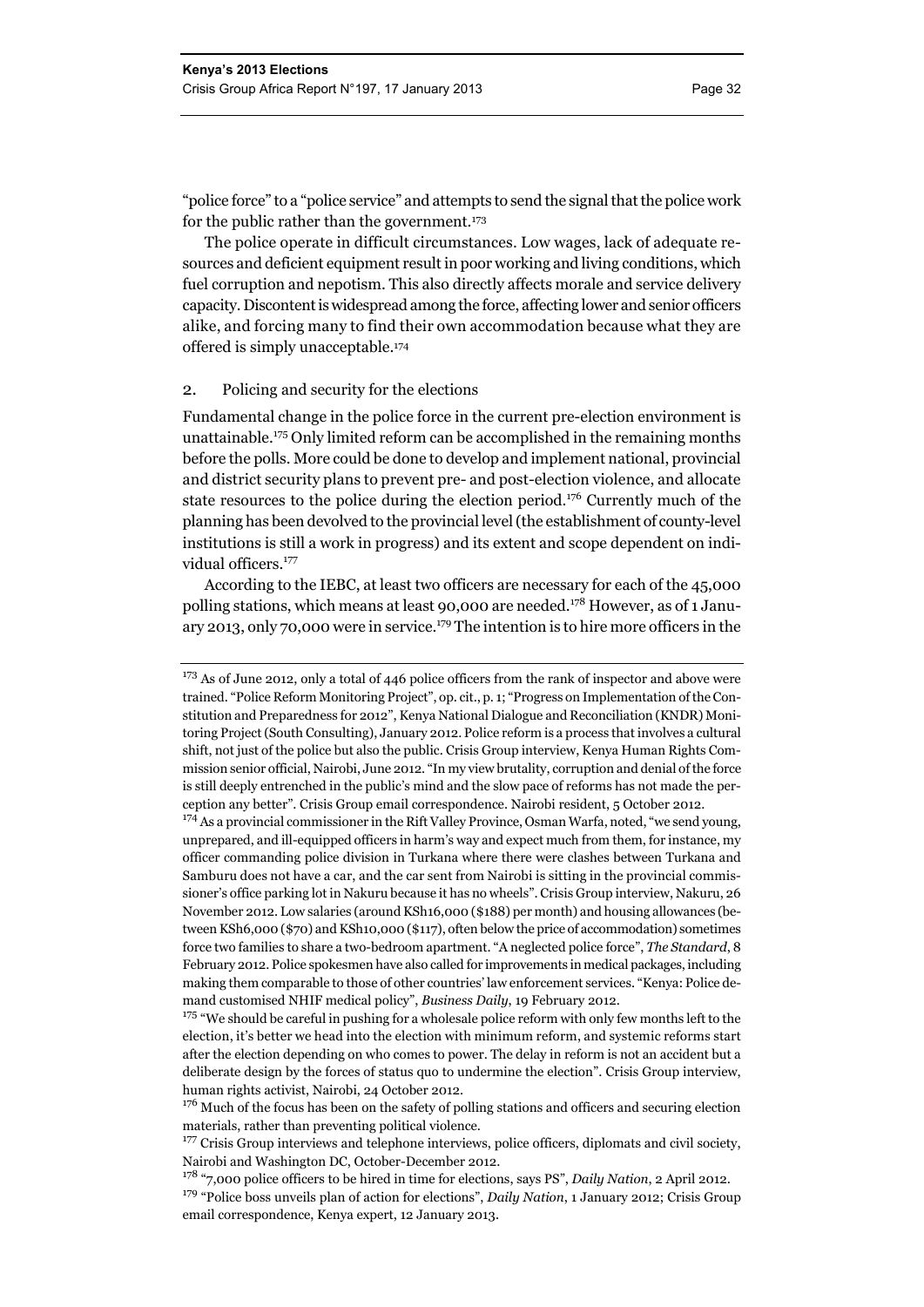next two months, but whether that will occur, and whether they will be sufficiently trained, is to be determined.<sup>180</sup> A number of officers legitimately complain they lack the equipment, especially vehicles and communications gear, to respond adequately to incidents, $181$  and thought should be given to temporarily transferring equipment from other departments and agencies to the police during the election period.

Coordination among the different services, commissions, agencies and organisation managing and monitoring the elections will be crucial. In addition to careful planning and coordination by the national, provincial and district security and intelligence committees, the IEBC proposed Joint Risk Assessment and Response Centre could be an important mechanism for sharing information and coordinating operations.<sup>182</sup>

A number of early warning systems have been developed, but efforts remain fragmented. Furthermore, when early warning was provided, as in the case of Tana River Delta and Baragoi, the government failed to respond pre-emptively.<sup>183</sup> Most important, local people do not know where to go with information or who their district security committees are.<sup>184</sup>

At present, police public order management focuses more on suppression of public unrest. The police should produce a new set of regulations that take into account the provisions of the Public Order Act, the Bill of Rights and also the limitations on the use of force in the new National Police Service, and emphasise that the police should promote cooperation with the public, political parties and candidates, as well as independent commission to ensure security during the elections period. Another immediate focus should be that reasons of "national security" should not unduly curtail rights; a reported spike in police abuses since the passage of the 2012 Prevention of Terrorism Act lends some validity to this concern.185

#### B. *Justice Sector*

The judiciary will play an important role in resolving electoral disputes. Corruption and lack of impartiality and independence before the 2007 election created a deep distrust of the institution. This discouraged ODM from taking their disputes over the election to the courts.186 The new constitution contains important measures for judicial reform.187 Public vetting of senior judicial officers has restored trust. Perhaps

<sup>&</sup>lt;sup>180</sup> The Kenya Police will get 4,000 new members and the Administration Police 3,000. "State to hire 7,000 police, deploy spies for election", *The Standard*, 18 February 2012.

 $181$  Crisis Group interviews and telephone interviews, police officers, diplomats and civil society, Nairobi and Washington DC, October-December 2012.

<sup>182 &</sup>quot;Kenya Election Security Arrangements Project", IEBC and Kenya Police Service, no date.

<sup>183 &</sup>quot;Early Warning and Long-Term Monitoring Project", op. cit.

<sup>184</sup> Ibid.

<sup>&</sup>lt;sup>185</sup> Jonathan Horowitz, "Counterterrorism and Human Rights Abuses in Kenya and Uganda", Open Society Justice Initiative, 2012.

<sup>&</sup>lt;sup>186</sup> Both politicians and the public had low trust in the judiciary. Despite suffering human rights abuses and property theft during the post-election violence, many citizens were reluctant to go to the courts. The Waki commission revealed that a severely dysfunctional judiciary had largely contributed to the chaotic aftermath of the 2007 elections and the general climate of impunity. It recommended deep and fundamental reforms to the entire judiciary system. "Commission of Inquiry into Post-Election Violence", op. cit., pp. 460-462.

<sup>&</sup>lt;sup>187</sup> A Task Force on Judicial Reforms was assembled to address this crisis of confidence. In its investigations it found that there was widespread resistance to reform within the judiciary, as well as crippling financial and human obstacles. Its recommendations largely informed the 2010 constitution's provisions for the judiciary. A survey performed in early January 2009 revealed that only 28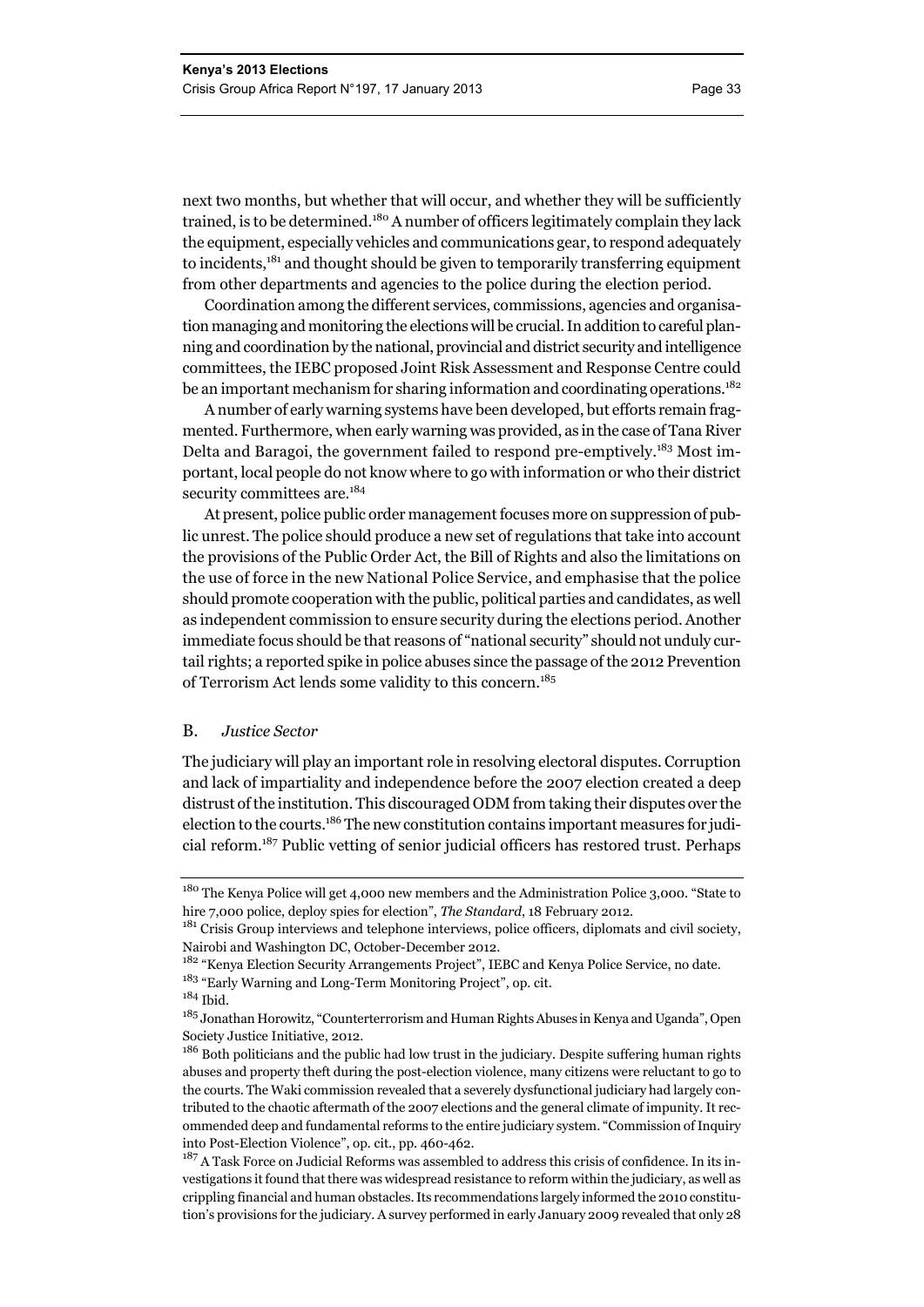most important, the appointment of the new chief justice, Willy Mutunga, was broadly welcomed by the general public and politicians. Mutunga's longstanding reform credentials earned him much-needed, broad-based confidence. Recent surveys show that the judiciary is now the most trusted institution in the country and its effective independence could persuade politicians to take their grievances to the courts rather than the streets.<sup>188</sup>

The constitution has made significant changes to the way power is shared between the three branches of government. Additional power transferred to the judiciary could provide more effective checks against executive abuse. Specifically, the Judicial Service Commission (JSC) has been significantly strengthened. It now has the power to recommend the removal or discipline of registrars, magistrates, judicial officers and their staff.189 This was put to the test when the JSC recommended to President Kibaki the suspension of Deputy Chief Justice Nancy Baraza in January 2012; previously such matters would have been handled by the executive branch – the appointing authority. Her suspension, pending trial by a special tribunal, was a defining moment in evolving judicial reform and independence, and seen by the public as a welcome display of progress in addressing impunity.190

The centrepiece of judicial reform is the vetting of justices and magistrates to identify and dismiss those found to be corrupt, impartial and incompetent.<sup>191</sup> The process began on 23 February 2012 with the investigation and subsequent dismissal of Justice Riaga Omolo, Kenya's most senior court of appeal judge, by the Vetting of Judges and Magistrates Board.192 There is still a long way to go before the judiciary is fully reformed, but under Willy Mutunga's leadership much progress has been made. The chief justice noted that "the present judicial reform is embryonic, it needs to be deepened".<sup>193</sup> The judiciary may well play a significant role in the upcoming election.<sup>194</sup>

The court ruling on whether Kenyatta and Ruto can contest the upcoming election is an eagerly awaited decision that could impact the next election significantly. However, huge expectations have been placed on the judiciary, and especially the

per cent of Kenyans expressed satisfaction with the judiciary's performance. "Agenda Item 4 Reforms Longstanding issues and solutions Progress Review Report", The Kenya National Dialogue and Reconciliation Project (KNDR) Monitoring Project (South Consulting), March 2012.

<sup>&</sup>lt;sup>188</sup> Satisfaction with the performance of the judiciary has increased from 31 per cent in 2008 to 78 per cent in September 2012. "Kenya's 2013 General Election", op. cit., p. 8. According to an opinion poll by Infotrak Harris, 84 per cent of Kenyans have confidence in the administration of justice, "Infotrak Poll: Kenyans happy with judiciary", *Citizen News*, 3 October 2012.

<sup>189</sup> Kenyan Constitution, Chapter 10: Judiciary, Part 4: The Judicial Service Commission. 190 See fn. 51.

<sup>&</sup>lt;sup>191</sup> Justices are to be reviewed in light of Article 73 of the 2010 constitution and the 2011 Vetting of Judges and Magistrates Act. Article 73 outlines qualities required of leadership, placing particular significance on broad characteristics like competence, integrity and accountability.

<sup>192 &</sup>quot;Four senior Kenyan judges sent home", *The Nation*, 25 April 2012. On 18 December 2012, the Court of Appeal was scheduled to hear two appeals of the Judges and Magistrates Vetting Board's rulings that declared Riaga Omollo and several others unfit. The appeals, however, did not proceed as scheduled and are not due to be heard before sixteen recently appointed judges start sitting in January 2013, mounting four courts-of-appeal-benches to hear the 6,707 pending cases. "Sacked judges 'struck off payroll'", *Daily Nation*, 18 December; "Judiciary on a drive to clear appeal cases", Capital FM, 14 January 2013.

<sup>&</sup>lt;sup>193</sup> Crisis Group interview, Washington DC, 10 September 2012.

<sup>194</sup> See Section III.A.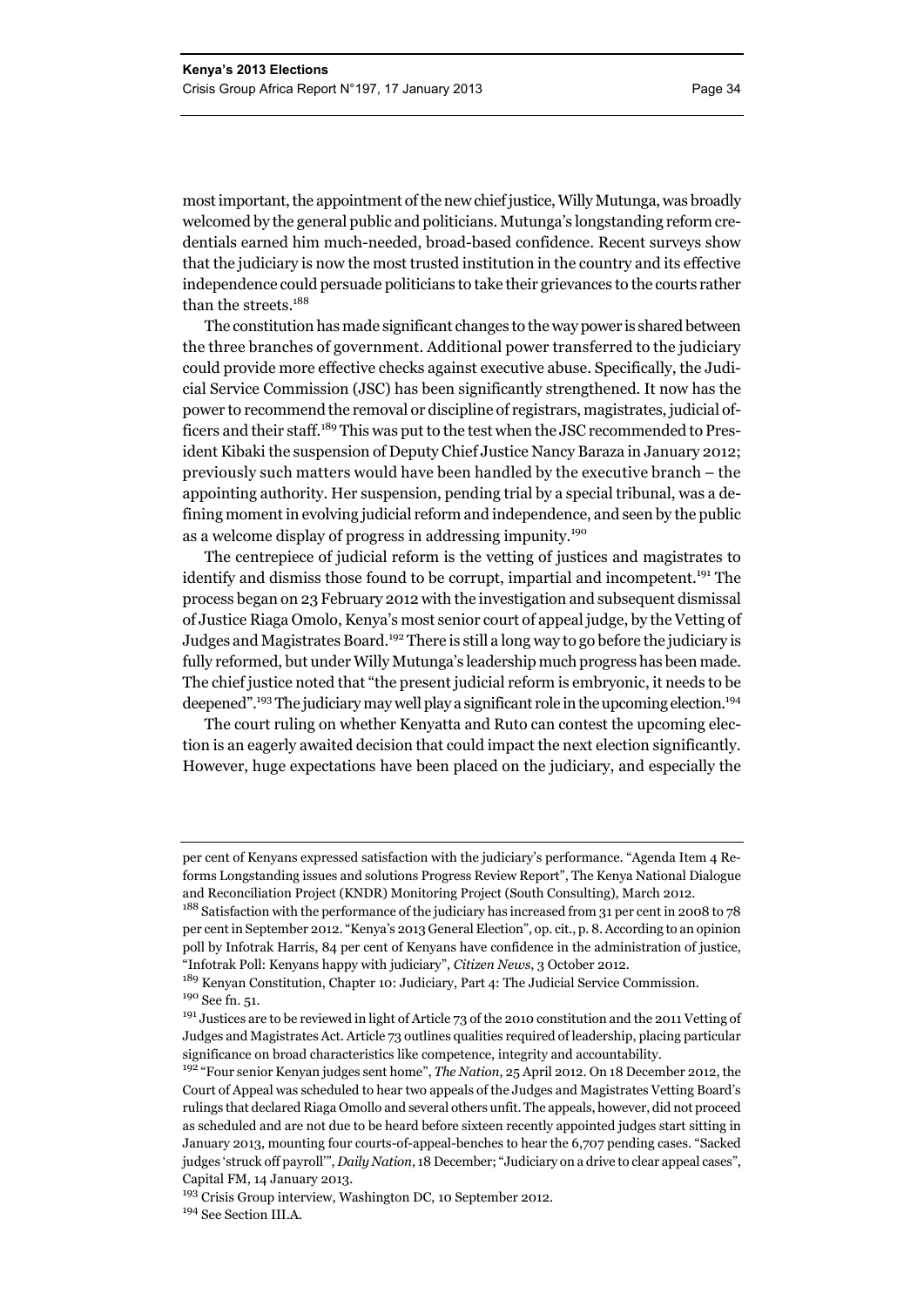chief justice, to backstop all other institutions.195 The danger is that if these expectations are not managed carefully, they could easily lead to disenchantment.

<sup>&</sup>lt;sup>195</sup> "So far Willy Mutunga has raised the standard of public engagement, and this has given the judiciary the much-needed image boost, but this will not stop those who are unhappy with the direction the courts are taking to try and bring him down". Crisis Group interview, human rights activist, Nairobi, 24 October 2012. See also, "Uhuru faults Mutunga on integrity and leadership", *The Standard*, 1 August 2012.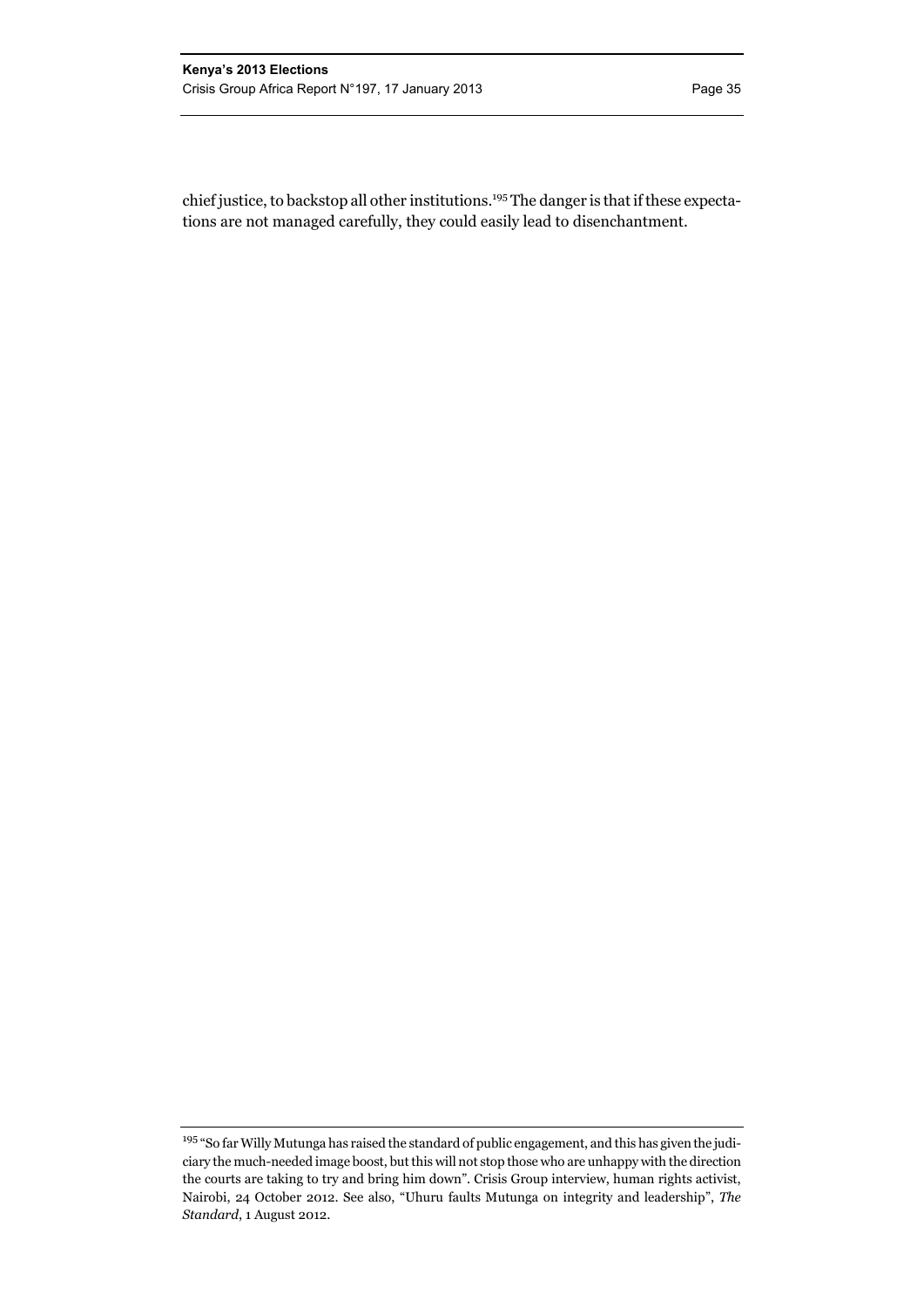#### VI. **The Media**

Kenya's media is vibrant; newspapers and radio stations provided a platform for the opposition groups during the struggle for multiparty politics, highlighted the Moi regime's corruption, and called on him to open up political space. Over the last decade, there has been a proliferation of radio stations. However, at the same time politicians and politically connected businessmen have been buying stakes in many media houses and increasing their influence.

The media were ill-prepared for the 2007-2008 post-election violence. They were unable to communicate the election results and the subsequent violence without partisan flavour. Worse still, some media houses, particularly the vernacular radio stations, stirred tensions by taking sides and providing politicians with avenues to disseminate hate speech.196 One of the four ICC indictees is Joshua Arap Sang, a DJ and head of operations at Kass FM, a Kalenjin-language station, who is charged with having contributed to the commission of crimes against humanity.197 Later, as violence intensified, some media houses advocated for peace.<sup>198</sup>

Both the Waki and Kriegler reports identified hate speech as a key issue and offered recommendations for improving media regulation. Enforcing a ban on hate speech must take place on two levels: stopping and prosecuting those who employ it, as well as ensuring media bodies do not play a complicit or active role in its dissemination. The 2008 Kenya Communications (Amendment) Act was passed to address some of these issues.199 In addition, the National Cohesion and Integration Commission (NCIC) was established in 2008 to end hate speech and foster national cohesion and integration.200 There have been some attempts to curb hate speech, although more could be done. On 4 July 2012, three musicians were charged with hate speech

<sup>&</sup>lt;sup>196</sup> The Waki commission collected data regarding the media's involvement in the post-elections violence. The report concluded the media contributed to the ethnic fervour as well as confusion and misinformation, which fuelled the violence.

 $197$  "Pre-trial Situation in the Republic of Kenya", ICC-01/09, at www.icc-cpi.int.

<sup>198</sup> Jacqueline M. Klopp, "Kenya's unfinished Agendas", *Journal for International Affairs*, vol. 62, no. 2 (Spring/Summer 2009), p. 11. Some Waki commission interviewees defended the media, claiming it actually refrained from publishing the majority of inflammatory and hate speech. "The Commission of Inquiry into the Post Election Violence Report", op. cit., p. 297.

<sup>&</sup>lt;sup>199</sup> The purpose of the act is "to facilitate the development of the information and communications sector (including broadcasting, multimedia, telecommunications and postal services) and electronic commerce". The Kenya Communications (Amendment) Bill, 2008, p. 1. It has been criticised for overstepping the boundary between regulation and censorship by tightening government regulation of the media. Particularly controversial is the provision allowing the internal security minister to raid media premises and confiscate property during national emergencies, "in the interest of public safety and tranquillity". "Kenya media law stirs controversy", Voice of America, 16 February 2009.<br><sup>200</sup> The 2008 National Cohesion and Integration Act defines "hate speech" as a person who: "a) uses threatening, abusive and insulting words or behaviour or displays any written material; b) publishes or distributes written material; c) presents or directs the public performance of a play; d) distributes, shows or plays, a recording of visual images; or e) provides, produces or directs a programme; which is threatening, abusive or insulting [and which] thereby intends to stir up ethnic hatred, or having regard to all the circumstances, ethnic hatred is likely to be stirred up". Section 13, The National Cohesion and Integration Act, 2008, 24 December 2008. The NCIC has set up an early warning and early response system in collaboration with the police operation department, the criminal investigation department and the national steering committee on peace, which will be operational soon.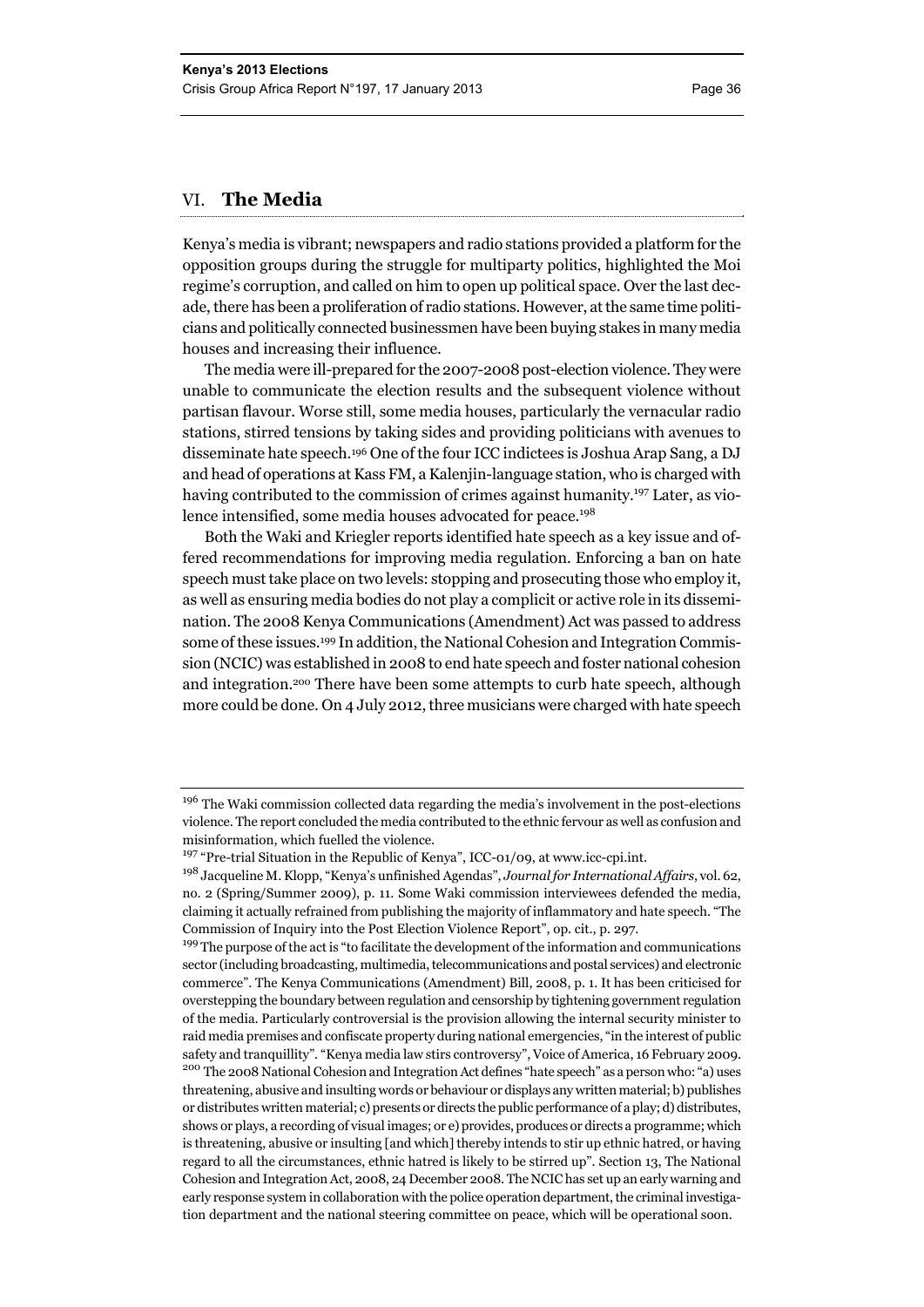and incitement to violence – the case is still pending – and some parliamentarians have also been charged.<sup>201</sup> Others have been acquitted.<sup>202</sup>

New binding media guidelines published on 2 April 2012 by the Media Council of Kenya (MCK) intend to promote accurate, comprehensive, impartial, fair and responsible coverage of the upcoming elections and to ensure journalists are sensitive to the risk of conflict. Their objective is to enable voters to make informed choices and to hold media houses to account for their content, with the MCK publishing a monthly monitoring report on the press.<sup>203</sup> However, according to a news editor, the media have learned little from the last elections violence, and, if anything, remain polarised.204 Following the commitment to the new guidelines, the media will stage live televised presidential debates that will also be broadcast over the radio. Three debates featuring all the presidential candidates have been planned, with a possible fourth to be organised should the election lead to a run-off.<sup>205</sup>

On 19 September 2011, the MCK complaints commission issued an important judgment against *The Standard* newspaper for violating Article 4 of the Code of Conduct for the Practice of Journalism in Kenya when it published an article that falsely accused Francis Muthaura, an ICC suspect, of attempting to orchestrate Kenya's

<sup>204</sup> Crisis Group interview, Nairobi, May 2012.

<sup>201</sup> The NCIC summoned Nairobi Metropolitan Minister Jamleck Kamau, Makadara parliamentarian Gideon Mbuvi (Sonko) and Limuru parliamentarian Peter Mwathi for alleged hate speech made during a rally on 2 February 2012, at Kinoru Stadium, Meru. "National Cohesion and Integration Commission response on hate speech charges against Hon. Peter Mwathi, Hon. Gideon Mbuvi Sonko and Minister Bon. Jamleck Irungu Kamau", press statement, 15 August 2012. The men denied the allegations. "MP Mwathi in court to block hate speech prosecution", *The Nation*, 14 August 2012; "MP Mwathi fails to block hate speech charges", *The Nation*, 28 August 2012; and "DPP lines up more hate speech charges against MPs", Capital FM, 12 August 2012. Its investigation was passed on to the director of public prosecutions, Keriako Tobiko, who approved the prosecution of Kamau and Mwathi for hate speech but rejected charges against Mbuvi on the grounds of insufficient evidence. "DPP approves prosecution of MPs on hate speech claims", *The Nation*, 12 August 2012. NCIC confirmed that charges against Nairobi Metropolitan Minister Jamleck Kamau, Assistant Water Minister Ferdinand Waititu and Limuru parliamentarian Peter Mwathi are still pending and the cases will be heard in court in February 2013. Crisis Group telephone interview, 17 January 2013.<br><sup>202</sup> For example, in December 2011, two Kenyan parliamentarians and a businesswoman were acquitted of hate speech charges during the campaign against the 2010 constitutional referendum. "Kenya MPs acquitted of hate speech charges", Mwakilishi (www.mwakilishi.com), 14 December 2011. Since its inception the NCIC has investigated and referred to the public prosecutor a number of politicians for hate speech crimes, but they were not convicted. In most cases obtaining a hate speech conviction, especially when the constitution guarantees broad freedom of speech and expression rights, is extremely challenging. Punishments also have been criticised as lenient. The National

Cohesion and Integration Act stipulates that a person convicted for hate speech (ie, encouraging ethnic hatred) shall receive a maximum of KSh1 million (\$ 11,760) fines, three years in jail, or both. The punishment for incitement to violence is five years imprisonment without the option of a fine. "Is NCIC toothless? Matua thinks so", *The Star*, 19 March 2012.

<sup>&</sup>lt;sup>203</sup> The guidelines, signed by over fifteen media institutions, were developed together with the IEBC, the Kenya Union of Journalists and other media stakeholders, as well as with the government and were largely borrowed from the BBC.

<sup>&</sup>lt;sup>205</sup> The debates are to be broadcast on eight television channels and 32 radio stations nationwide. The first one aired on 26 November. The debates are supposed to provide voters with balanced, realtime information on the candidates' political platforms and offer them the choice to compare the candidates and make informed decisions. Having the candidates defending their political positions side by side could reveal that the differences are not so much defined along tribal lines as they are along political ones.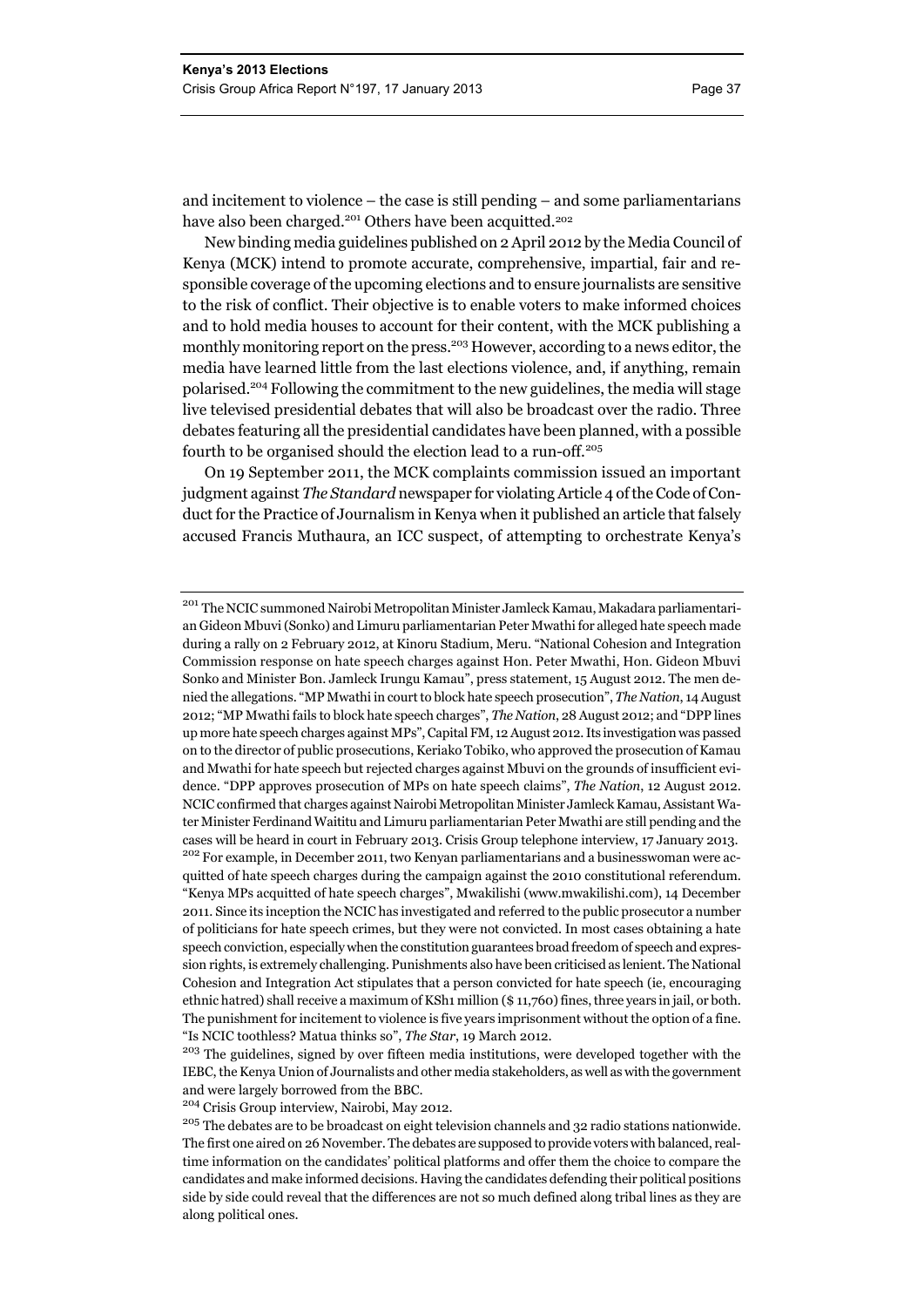withdrawal from the Rome Statute. The newspaper was ordered to pay KSh250,000 (\$2,900) and the authors obliged to write an apology.<sup>206</sup>

The extensive media training that the MCK and the IEBC had planned together in March 2012 has yet to take place.<sup>207</sup> To effectively deter media violations in the upcoming elections, the commission will need to sharpen its teeth – and use them.

Another emerging trend is the increasing ownership of media houses by politicians. This reduces editorial independence and exacerbates political competition in the media. The main focus appears to be radio stations, especially vernacular ones, but some mainstream newspapers and television stations have also reportedly been purchased by wealthy politicians. In the end the line between what is a political campaign and what is news is often blurred.<sup>208</sup>

Some media houses, like the Nation Media Group, which owns several newspapers, TV stations and radio stations have made a deliberate effort not to give more prominence to opinion polls.209 Prior to the 2007 election, some polls whose veracity could not be established were published.<sup>210</sup> In the minds of many, they were seen as a referendum on one political party, and it did not help that most of the polls placed Odinga and his ODM party in the lead, albeit with a small margin. Politicians spun this to scare their base to come out and challenge an ODM victory, or lull the Party of National Unity (PNU) into believing that regardless of whether they vote or not, ODM would form the next government.<sup>211</sup>

While much work remains to be done, an act regulating the publication of electoral opinion polls has been passed.212 In the 2007 election, intense media competition to be the first to release election results led to unverified and inaccurate reports that conflicted with official electoral commission tallies, causing further confusion. This exacerbated the already febrile atmosphere by creating an impression of voterigging and providing more ammunition to those engaged in hate speech.213.

<sup>206</sup> "Complaints Commission Sanctions Newspaper", Media Council of Kenya (www.mediacouncil. or.ke), 19 September 2011.

<sup>207</sup> "Media Council of Kenya and IEBC to train journalists", Media Council of Kenya, January 2012. 208 "The minister's radios and the imams", *The Indian Ocean Newsletter*, no. 1334, 9 June 2012; and "Defence Minister's radio stations", *The Indian Ocean Newsletter*, no. 1318, 15 October 2011. "Each minister has his own local radio", *The Indian Ocean Newsletter*, no. 1339, 8 September 2012. <sup>209</sup> "At *The Star*, we have not yet made that decision". Crisis Group interview, Nairobi, Kariuki

Mwangi, editor, *The Star*, 29 May 2012.<br><sup>210</sup> Not all opinion polls were poor; some published by Synovate (now Ipsos-Synovate) were fairly accurate.

<sup>&</sup>lt;sup>211</sup> The effect of opinion polls on voters' preferences and the role they played in the violence is difficult to ascertain. It is clear that they can affect voters' perceptions of the likelihood of their preferred candidate winning and this can influence their voting decisions. Furthermore, the divergence of results shown by opinion polls and official results provides potential "evidence" of electoral fraud for parties unsatisfied with the results, fuelling post-electoral disputes. The changes in opinion poll results as the election neared in 2007 have been attributed by some not to natural fluctuations in voters' preferences, but rather to ethnic allegiance "trump[ing] professional integrity". Thomas P. Wolf, "'Poll poison'? Politicians and polling in the 2007 Kenyan election", *Journal of Contempo-*

*rary African Studies*, vol. 27, no. 3 (2009), p. 289. 212 Among other things, the 2011 Electoral Opinion Polls Act prohibits the publication of opinion polls 48 hours before election day with penalties of KSh500,000 (approximately \$5,900) or one year of jail time for its contravention.

<sup>&</sup>lt;sup>213</sup> Prior to the election, many media outlets released opinion polls that predicted high numbers for their preferred candidate. This added to the anger and accusations of vote-rigging, when the official ECK tallies diverged from these opinion polls. The Kriegler commission identified this as a contrib-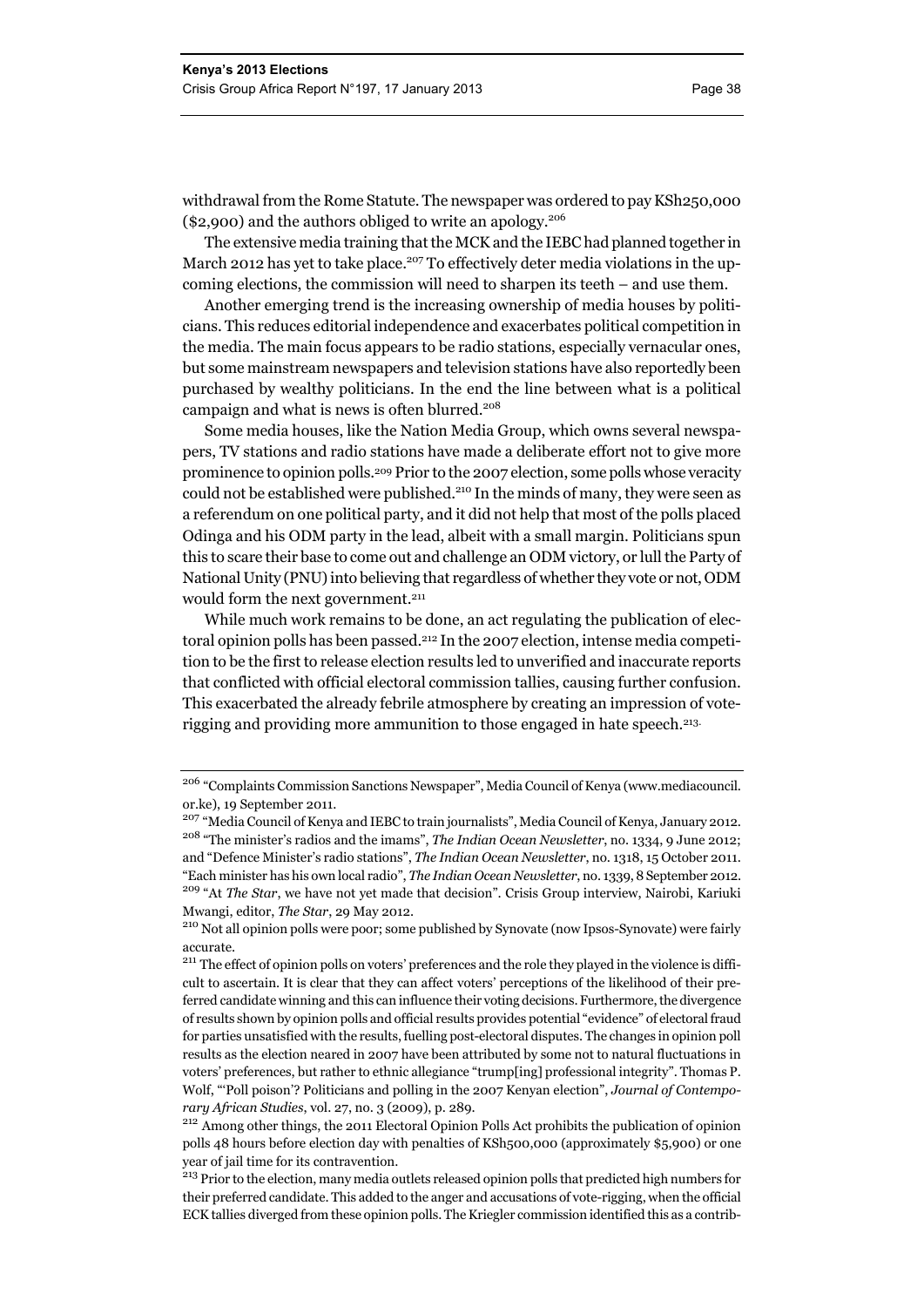#### VII. **Conclusion**

The risk of political violence before, during and after the 2013 elections is still unacceptably high. The 2010 constitution, a new election commission and reformed and assertive judiciary should help, but the competition for power, both in Nairobi and the 47 new counties, remains fierce. The potential for local violence is especially high, as politicians compete for new and potentially powerful positions away from the spotlight on Nairobi and a few perennial hotspots. Forthcoming trials before the ICC of Uhuru Kenyatta and William Ruto, who deny the charges and have recently announced they will run together, have also raised the stakes tremendously in the presidential contest. Politicisation of the ICC cases and ethnic polarisation have set the stage for a charged campaign.

Ending bad political practice will remain a key challenge. Politicians must stop ignoring rules, exploiting grievances and stoking divisions. Kenya's new institutions, as well as business and religious leaders and civil society, must work together for a free, fair and peaceful vote. Regional and wider international partners should help them, including by making clear that those who jeopardise the stability of the country and region by using or inciting violence will be held to account. If these elections, run under a new constitution, do not move Kenya away from its violent political culture, prospects for development in an already volatile region will remain precarious.

#### **Nairobi/Brussels, 15 January 2013**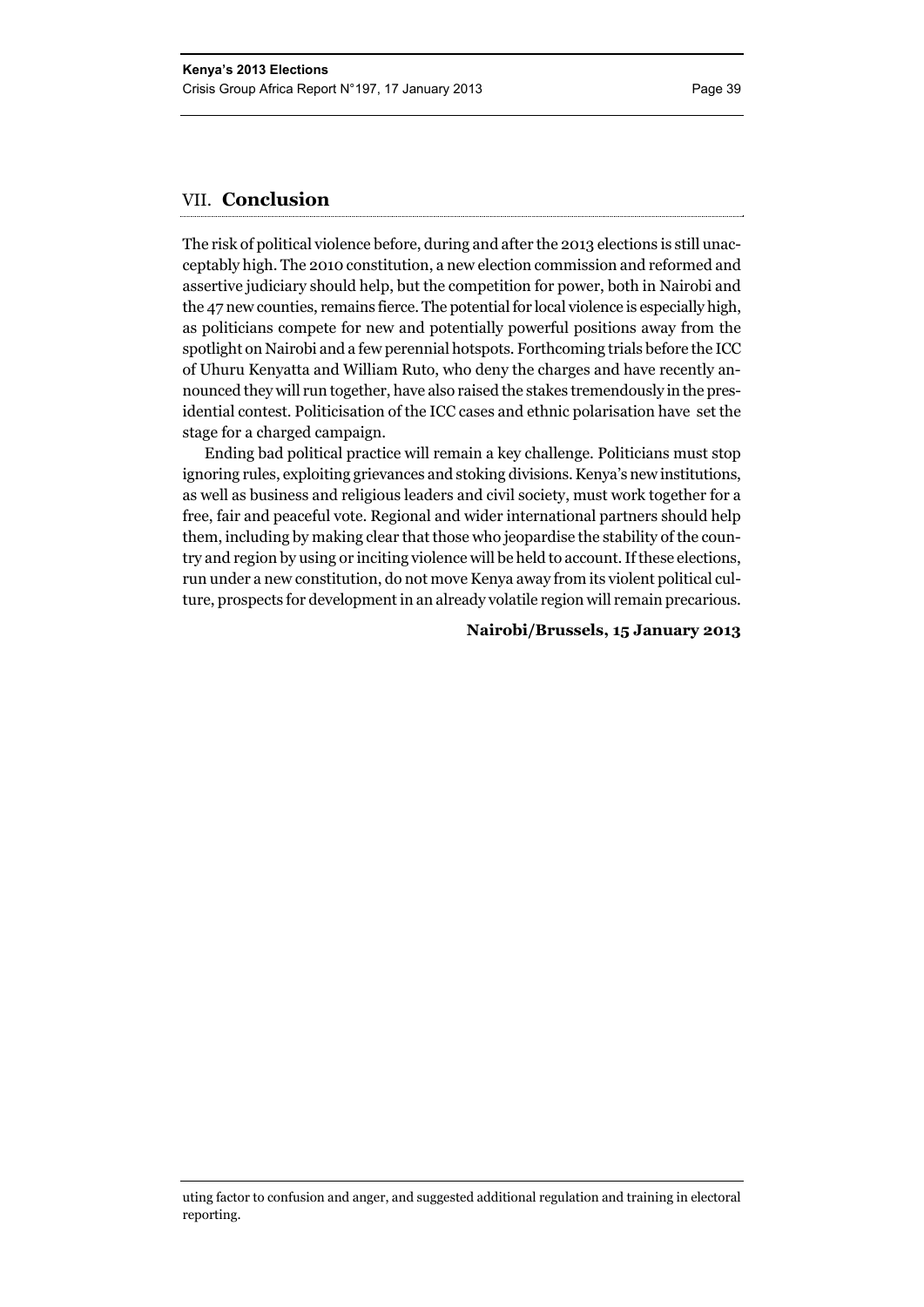## Appendix A: Map of Kenya's Counties



Source: https://www.opendata.go.ke/facet/counties

| Baringo        | Isiolo    | Kitui    | Migori    | Nveri              | Vihiga |
|----------------|-----------|----------|-----------|--------------------|--------|
| <b>Bomet</b>   | Kajiado   | Kwale    | Mombasa   | Samburu            | Wajir  |
| <b>Bungoma</b> | Kakamega  | Laikipia | Murang'a  | West<br>Siaya      |        |
| Busia          | Kericho   | Lamu     | Nairobi   | Taita Taveta       |        |
| Ma-<br>Elgeyo  | Kiambu    | Machakos | Nakuru    | <b>Tana River</b>  |        |
| rakwet         | Kilifi    | Makueni  | Nandi     | Tharaka Nithi      |        |
| Embu           | Kirinyaga | Mandera  | Narok     | <b>Trans Nzoia</b> |        |
| Garissa        | Kisii     | Marsabit | Nyamira   | Turkana            |        |
| Homa Bay       | Kisumu    | Meru     | Nyandarua | Uasin Gishu        |        |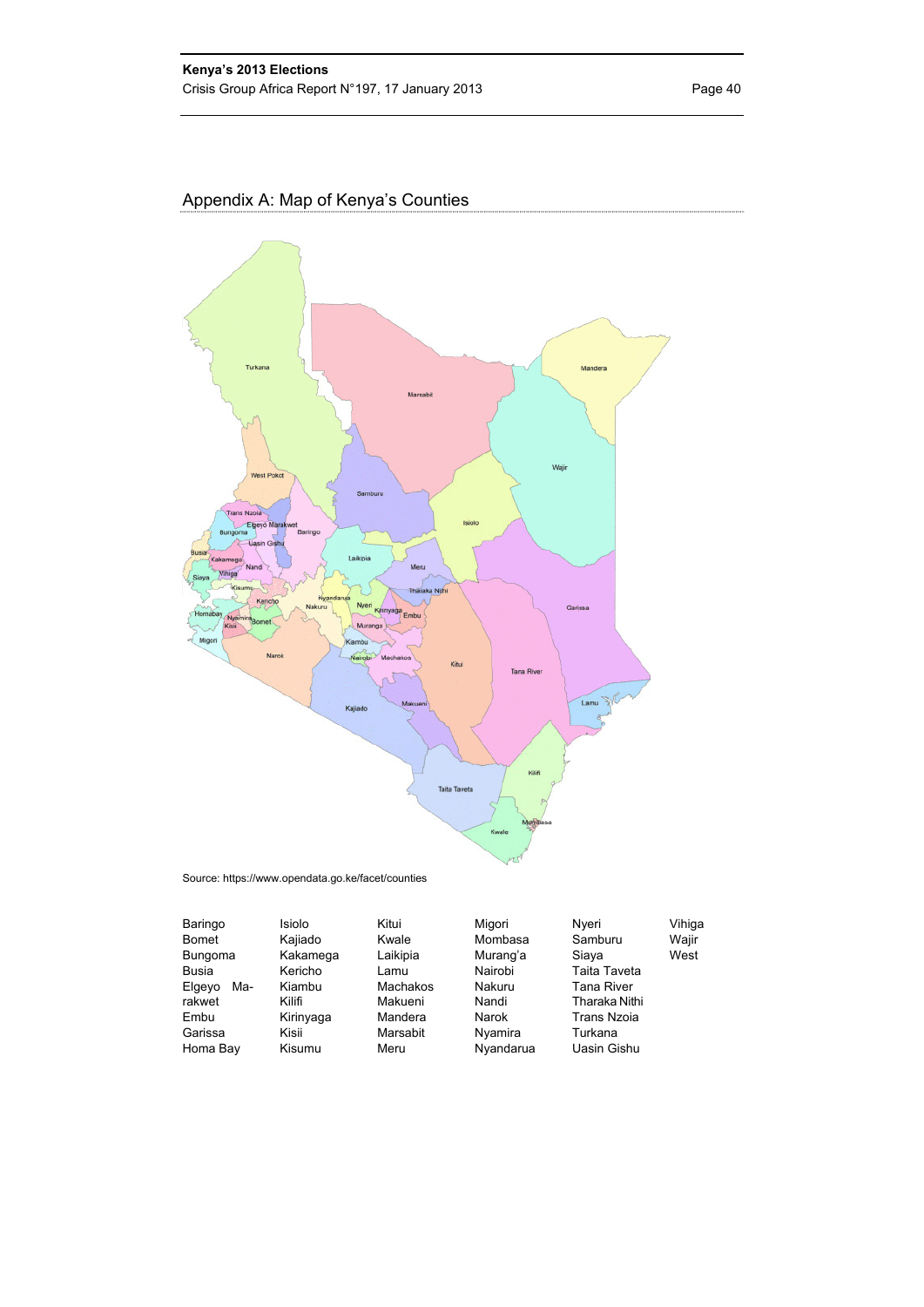#### Appendix B: Structural Conflict Drivers

Many of the structural drivers of conflict identified by the National Accord (Agenda IV) and the Waki commission that the new constitution seeks to address are still relevant. These include continued reliance by politicians on mobilising voters along ethnic lines, longstanding ethnic competition over land and other resources, resettlement, poverty and youth unemployment.

#### **Continuing reliance on ethnicity**

Ethnicity remains a principal political organising platform that appears to have thrived under Kibaki's watch. All previous presidents stuffed public administration with people from their ethnic group; similarly, all key strategic state organs are manned by people from Kibaki's community, raising concerns that he has continued institutionalising ethnicity.214 This polarisation was a precursor to the 2007-2008 violence and the subsequent virulent anti-Kikuyu rhetoric that has pervaded the political discourse.<sup>215</sup> While the action of the NCIC and the warning by the ICC<sup>216</sup> have contributed to lowering the temperature on hate speech and ethnic rhetoric, political mobilisation and support still run largely along ethnic and clan lines. This is occurring at the national level in how political alliances have formed (see Section III), but also at the county level. As the Kenya National Dialogue and Reconciliation (KNDR) Monitoring Project, noted:

Conflicts emerge from disputes over resources, such as access to grazing areas, but transform into local political conflicts when politicians begin to support different groups. They become conflicts over control of power because whoever controls political power after the next elections will have control over local resources. For this reason, groups in multi-ethnic regions are forming local political alliances to compete against others. Some fear that those who lose in the next elections will be marginalised in the political and economic spheres. Some of the violence witnessed in recent times in northern Kenya and the Tana River region result from these dynamics – the conflicts are now about gaining control of the new electoral units, and control of the counties in particular.<sup>217</sup>

<sup>214</sup> See "What do Kibaki men know or what are they planning?, *Sunday Standard*, 26 November 2011. The Kikuyu and Kalenjin combined occupy 39 per cent of public sector jobs, and President Kibaki's office is overwhelmingly Kikuyu (his tribe), making up 361 of 373 employees. www. cohesion.or.ke/index.php/departments/research-policy-planning?id=79.

 $215$  A key campaign message against Kenyatta's presidency is that the Kikuyu will not be third time lucky, which apparently resonates with a majority of other ethnic groups. David W. Throup, "Reading the Tea Leaves on the Kenyan Elections: Patterns of Violence and Political Alliances", Center for Strategic and International Studies, 16 November 2012.

<sup>216</sup> The presiding judge of Pre-Trial Chamber II Justice Ekaterina Trendafilova stated, "it came to the knowledge of the Chamber by way of following some articles in the Kenyan newspapers that there are some movements towards triggering fresh violence by way of using some dangerous speeches". Evelyne Kwamboka and Peter Opiyo, "The Hague: ICC warns suspects over hate speech", *The Standard*, 8 April 2012.

<sup>217 &</sup>quot;Kenya's 2013 General Election", op. cit., p. 17.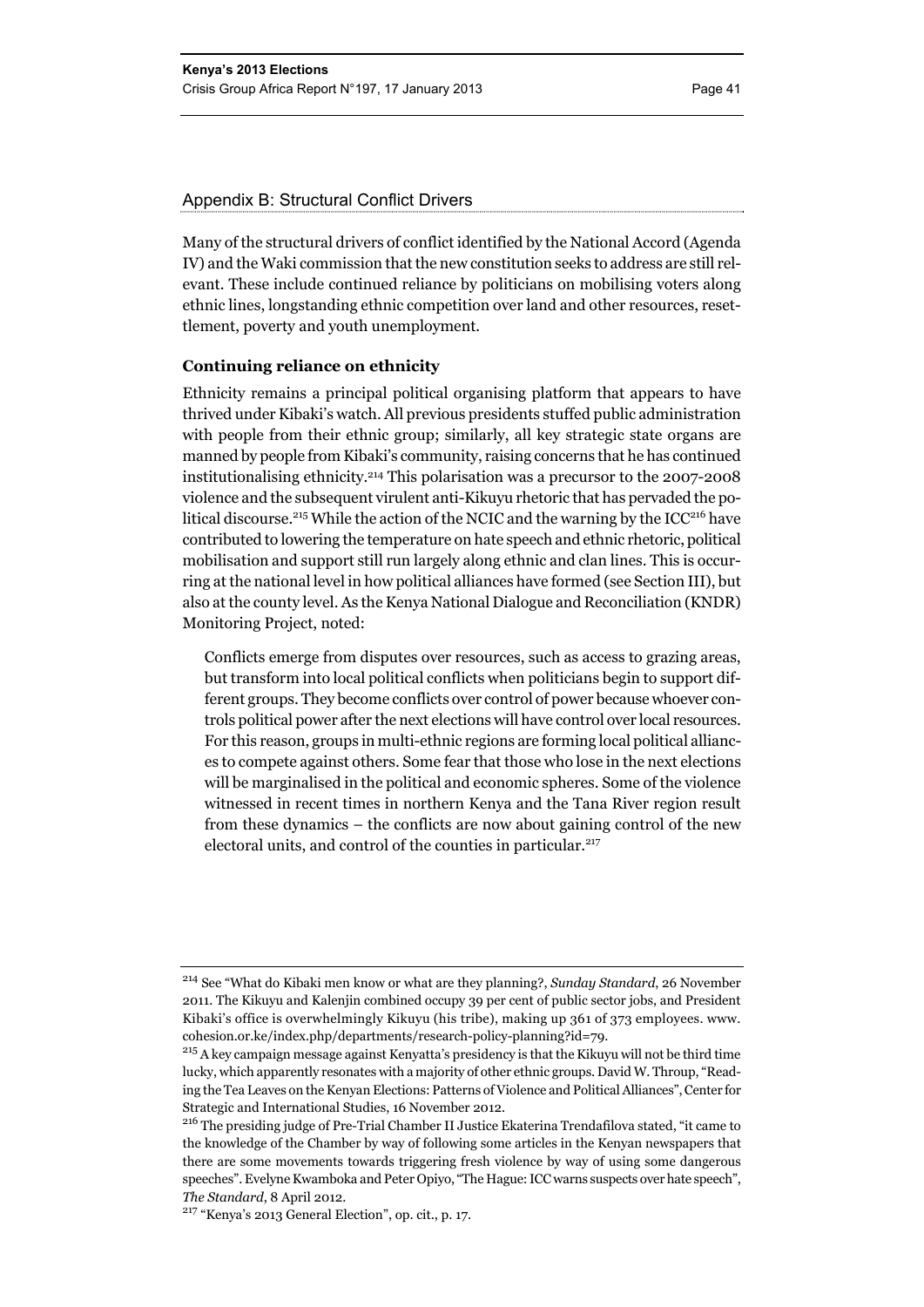#### **Competition for land and resources**

Conflict over land has fuelled violence since the colonial period.<sup>218</sup> After independence, corrupt resettlement schemes facilitated the purchase of much of the vacated land by politically connected Kenyans.<sup>219</sup> This still continues on a smaller scale. For example, the measures under the Kenyatta government resettled predominantly Kikuyus, who received better education, health and other social benefits, than the natives on the Coast Province. They were joined by other up-country Kenyans displaced by the 2007-2008 post-election violence, who were given land in Lamu county. Today, the number of up-country Kenyans is so high in the province, between 20,000-25,000, that they have changed the political balance and no politician can be elected without their support.<sup>220</sup> Many coastal people remain landless, and local land grievances are used by politicians to whip up support. Historically, politicians employed *majimbo* (regions, ie, devolution) rhetoric to demand that residents from "outside" ethnic communities vacate land that they "unjustly" acquired.221 However, a closer look at local conflicts over land reveals a significant class-based dimension as well. Land conflict is inextricably linked with inequality.<sup>222</sup>

Crucial land reforms were outlined in Agenda IV of the 2008 National Accord. But change has been superficial. While parliament managed to anchor important features of the agreement in the new constitution, the land ministry has failed to establish the crucial National Land Commission (NLC). The Land, Land Registration and National Land Commission bills were passed in 2011; what remains is the procedure for operationalising them.223 Moreover, even if the reforms are implemented, they run the

per household. Paul Syagga, op. cit. In Swahili "majimbo" means "regions". However, it has historically been used to refer to devolution. In Kenya devolution is often understood as power for traditional residents, and was the rationale for forceful evictions of people considered non-indigenous. For example, politicians close to President Moi targeted the non-Kalenjin communities residing in Rift Valley. Politicians whip up their constituents by asserting their lack of land is a function of *madoadoa* (outsiders) flooding their homeland. 222 Jaqueline M. Klopp, "Can Moral Ethnicity Trump Political Tribalism? The Struggle for Land and

Nation in Kenya", *African Studies*, vol. 60, no. 2 (2002), p. 283. Most post-election fighting took place between landless and poor Kenyans. Duncan Okello, executive director of Nairobi's Society for International Development (SID), asserts that inequality is Kenya's true Achilles heel, and has not received the attention it deserves. For example, Kenyans living in the south-west province of Nyanza can expect on average to die nineteen years earlier than their counterparts in the Central Province. "Kenya: Breaking the conspiracy of silence on inequality", AllAfrica, 8 September 2009. <sup>223</sup> Agenda IV called for the creation of the NLC to address grievances and manage information and registration, adoption of legislation on the issue and establishment of a land dispute tribunal. The NLC is stipulated in Articles 67-68 of the constitution but parliament has not established it. While the interim commission has managed to establish the Land Reforms Transformation Unit, it is not

<sup>&</sup>lt;sup>218</sup> There is not much arable land, 70 per cent is arid and semi-arid and only conducive for pastoralism. Most arable land is concentrated in the south west. For more, see Paul Syagga, "Public land, historical injustices and the new Constitution", Society for International Development, Constitution Working Paper Series No. 9, 2011.

<sup>&</sup>lt;sup>219</sup> Many of these were from the Kikuyu community, helped by their ties to Kenya's first president, Jomo Kenyatta.

<sup>&</sup>lt;sup>220</sup> Unlike indigenous peoples, many new arrivals have titles to their land. Crisis Group interview, Lamu resident, Lamu, February 2012. Lamu is a small constituency, where small demographic changes can have a major political impact. Reports on the ground suggest that up-country people registered in higher numbers than indigenous communities, perhaps because of calls by the Mombasa Republican Council to boycott the elections. This could lead to greater tensions in Coast Province. Crisis Group email correspondence, Kenya expert, 12 January 2013.<br><sup>221</sup> 28.9 per cent of the population is landless and 32 per cent occupy less than one hectare of land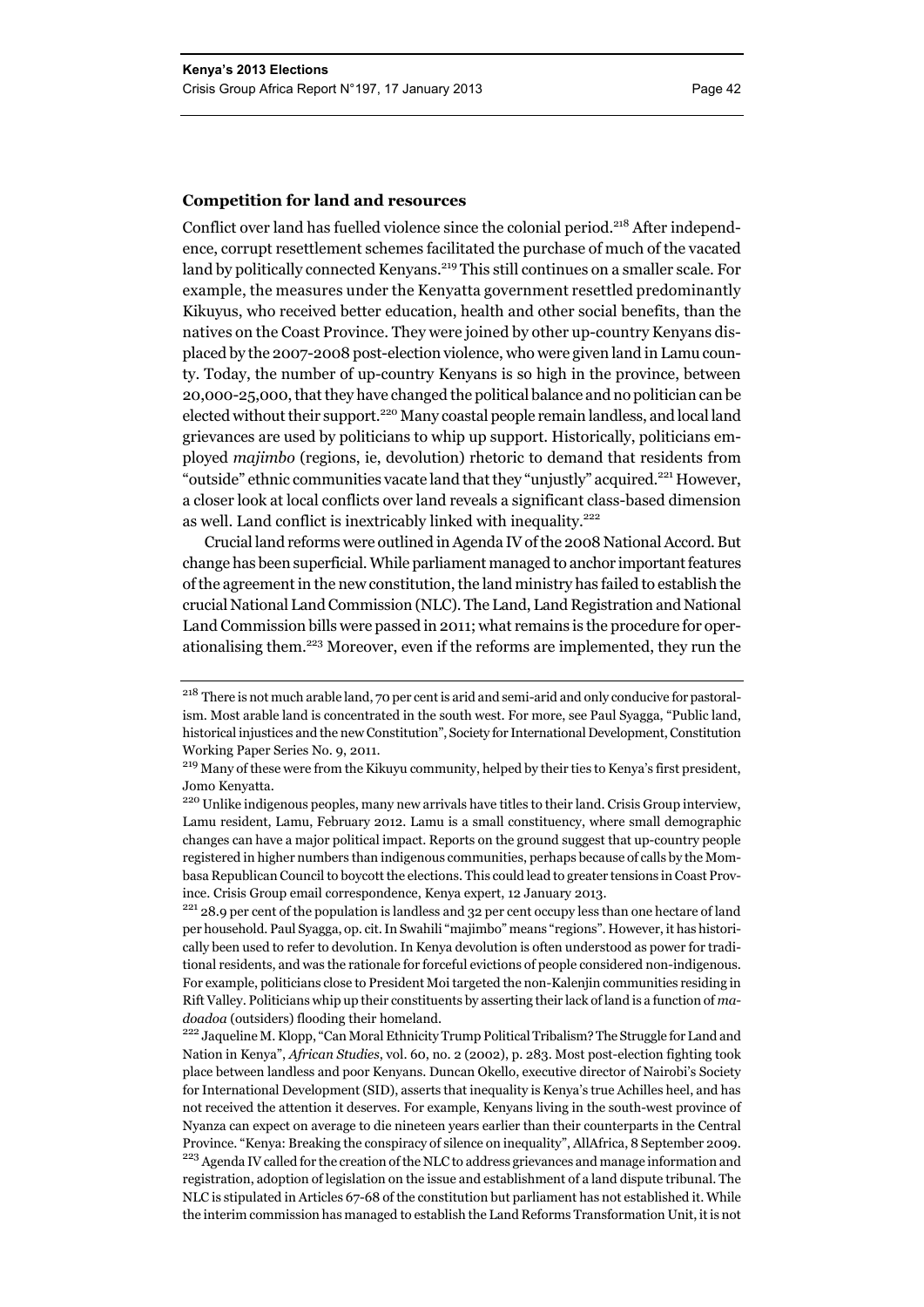risk of exacerbating tensions if it is not done transparently. Many Kenyans who possess fake deeds, or have purchased dispossessed property in good faith, may face losses. If the process of redistributing unjustly acquired land is not transparent and fair, it could create fresh land grievances that can be exploited by politicians.<sup>224</sup>

In Tana River delta, a dispute between the Pokomo farmers and the Orma herders left at least 100 people dead and 6,000 displaced in September 2012. Agropastoralist conflict in the area between these two communities has been ongoing since the 1970s, but the casualties have never reached this magnitude.<sup>225</sup> The principal cause of violence between these two communities is access to the Tana River water and pasture, but in the lead-up to the elections, the politics of who gets elected to the new offices of the governors, senators and county representatives, as well as the leasing of land to investors outside the county, have played a role.<sup>226</sup> President Kibaki's appointment of a judicial commission of inquiry to investigate the Tana ethnic violence – to establish the origin and the probable, immediate and underlying causes of violence, is the wrong solution. $227$ 

Superficial land reform will not address longstanding grievances; the process must be expedited and intensified, as existing policies will only postpone the inevitable relapse of violent conflict in the long term.

<sup>225</sup> The two hardest-hit villages are Riketa and Killegwani, where 52 and 38 people were killed respectively.

<sup>226</sup> The impact of devolution on the elections will be analysed more fully in a forthcoming Crisis Group briefing.

operational and has already been accused of inefficiency and lack of independence. The public reaction to the slow land reform process has been very negative. In December 2011, only 35 per cent polled by South Consulting expressed "satisfaction" with the process. More than half felt corruption had not been reduced and their land rights were still not being protected. "Agenda Item 4 Reforms Longstanding issues and solutions Progress Review Report", op. cit.

<sup>&</sup>lt;sup>224</sup> A community leader said, "I have lived my whole life in Lamu [island], and while I do not have a title deed to my land, several non-residents, and non-indigenous mainly from the mainland have genuine titles to their land, including some who were displaced during the last election. They were brought by politically connected individuals". Crisis Group interview, community leader, Lamu, February 2012. Plans to develop a new deep-water port near Lamu and connect it to Kenya's neighbouring countries feed into such longstanding grievances as speculators have engaged in a madrush for land in Lamu, and parts of Isiolo district, in the eastern part of the country. Most of the people buying these lands are non-indigenous and this will increase resentment. Residents of Lamu say they are not opposed to the project, but ask why they have not been consulted, Crisis Group interview, community activist, Lamu, February 2012. Such longstanding marginalisation and grievances of the coastal people have found an avenue of expression through the Mombasa Republican Council (MRC), whose slogans are "*Pwani si Kenya*" (the Coast is not part of Kenya), and "*Tumechoka na Ahadi*" (we are tired of promises). The group argues that the only way in which the rights of the coastal people could be realised is if they secede from Kenya. The integrated household budget survey (Kenya National Bureau of Statistics, 2007) ranks the Coast below all provinces except North Eastern in rural poverty, and reports that urban poverty in Mombasa is higher than in the other major cities. Crisis Group interview, Randu Nzai Ruwa, secretary general, MRC, Mombasa, February 2012. For more on how government neglect has fomented radicalisation of young Somali Muslims, see Crisis Group Briefing, *Kenyan Somali Islamist Radicalisation*. As a Lamu resident noted, "it's unsurprising that some of our sons have been lured into Al-Shabaab". Crisis Group interview, Lamu, February 2012.

<sup>&</sup>lt;sup>227</sup> The short timeframe (one month, though with an extension) and the commission's inability to carry out investigations of suspects – which can only be led by the police – mean its impact will be limited. Moreover, there is commission of inquiry fatigue in Kenya presently – the number of commissions has multiplied, costing a lot of money and producing little. In most cases the commissions are launched with fanfare only for their recommendations to be ignored.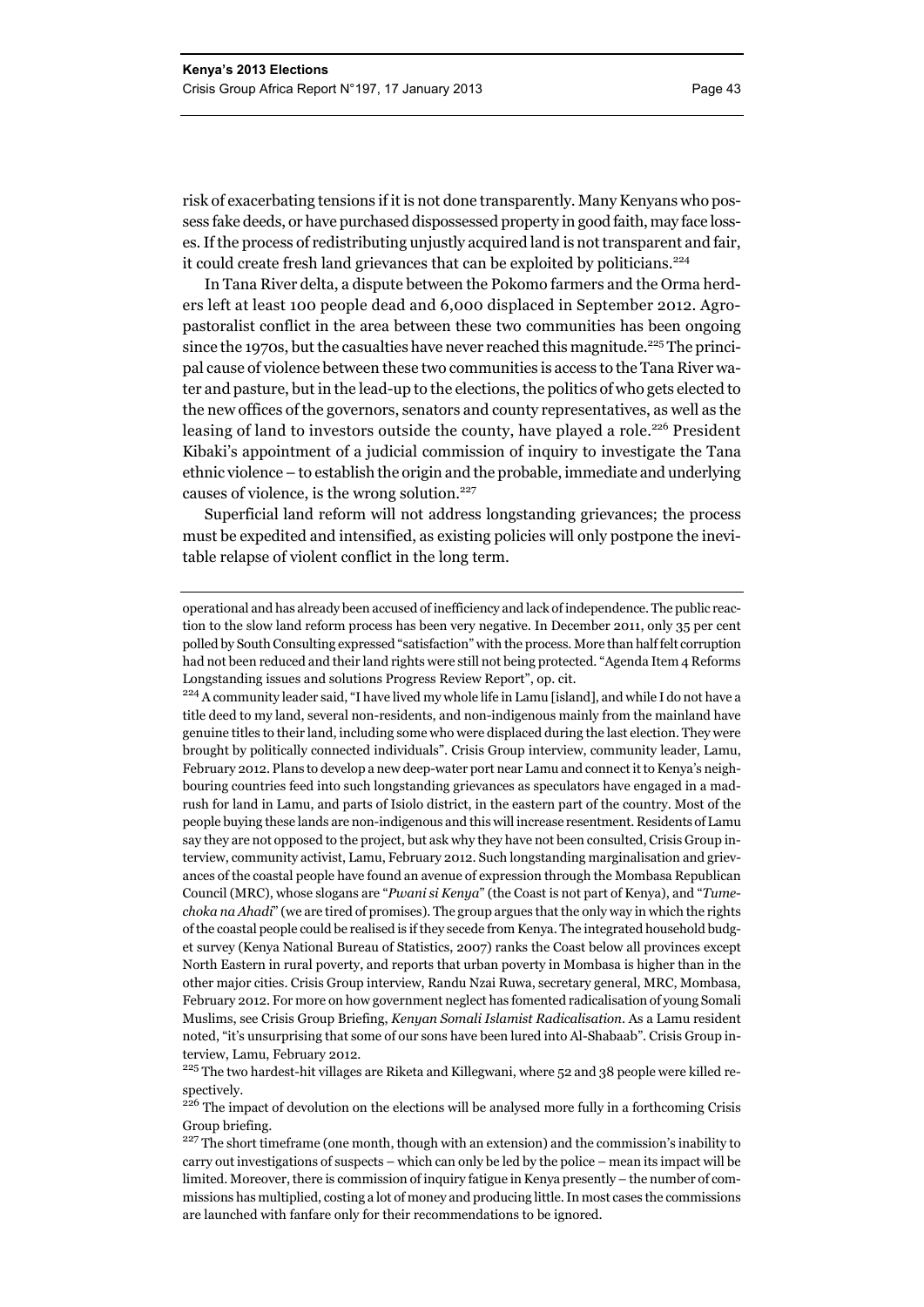#### **Resettlement**

Although it has been five years since electoral violence rocked many regions, efforts to resettle, compensate or reintegrate internally displaced people (IDPs) – many displaced in previous bouts of political violence – have often been patchy, ill-informed and, at times, fraught with alleged corruption.228 In the lead-up to the election, pressure to resettle and compensate them is mounting.

After the conclusion of the National Accord, the ministry of state for special programmes was tasked to address the IDP issue. Rather than inviting international and civil society participation, the ministry worked independently, without transparency and amid growing allegations of fraud and corruption. This reinforced tensions between displaced persons from different ethnic communities.<sup>229</sup> The government began to hastily resettle IDPs after the 2008 National Accord in the hope of completing the process before the elections, but these renewed efforts have been criticised for the method and motive of resettlement.<sup>230</sup>

IDP resettlement has taken two forms: a return to ancestral homes (people returning to their own properties, often untitled) or to habitual homes (resettlement on rented land).<sup>231</sup> Both pose significant challenges, with specific security implica-

<sup>&</sup>lt;sup>228</sup> In the wake of the violence, 663,921 people were displaced and 78,254 homes destroyed. These numbers reflect only those displaced in 2007-2008, but internal displacement is a historical problem. Political violence from 1991 to 1997 was responsible for the displacement of 600,000 people in the Coast, Rift Valley, Nyanza and Western Provinces. At the end of 2007, 380,000 of them had yet to be resettled and reintegrated. "Gains and Gaps: A Status Report on IDPs in Kenya 2008-2010", Kenyan Human Rights Commission, February 2011. Further, there are IDPs in Kenya who have been displaced for multiple reasons, at various times and from many different areas. Nuur Mohamud Sheekh, Horn of Africa analyst at the Internal Displacement Monitoring Centre (IDMC) explains, "we have those historically displaced during the colonial days from their land in Central and Rift Valley provinces; those displaced as a result of human rights violations like the case of Wagalla massacre and lately in Mount Elgon [western Kenya]; those displaced as a result of politically instigated violence in 1992 and 1997; the 2007-2008 post-election displaced; the Mau evictees; those displaced by natural disasters; those displaced as a result of violation of Kenya's territories and; finally, those who are regularly displaced as a result of conflict over water and pasture resources". "Analysis: IDPs as political pawns in Kenya", Integrated Regional Information Networks, 26 May 2011. <sup>229</sup> In Nyanza Province, many Luo victims were paid KSh10,000 (\$120) while non-native returnees were paid the same amount plus an additional KSh25,000 (\$290) as compensation for loss of homes and property. This led many Luo to feel discriminated against by the government. Tensions have exacerbated inadequate reconciliation processes. "Durable Solutions to Internal Displacement, Reconciliation, and Restoration of Human Dignity of IDPs in Kenya: A Situation Report", UN Development Programme (UNDP), September 2011. See also "Analysis: IDPs as political pawns in Kenya", op. cit.

<sup>&</sup>lt;sup>230</sup> Some IDPs feel they are completely forgotten while the country is transfixed by the ICC cases. Many of them said they will not participate in the next election because they were ignored until recently, when everyone suddenly wanted to be seen addressing their concerns to get elected. Crisis Group interviews, IDPs, Eldoret, January 2012. In some places, Kalenjins argue resettlement schemes favour non-Kalenjin IDPs. Especially in the Rift Valley, displaced Kalenjins often found shelter with relatives, as opposed to IDP camps, and therefore their losses are less visible and their compensation lower. They have also often complained of being framed as aggressors during the post-election violence, resulting in less compensation and aid. Crisis Group interviews, IDPs, Eldoret, January 2012. See also "Minister alleges bias in IDP resettlement", *Daily Nation*, 26 March 2012.

 $231$  For those returning to their habitual places of residence, a distinction must be made between those having land and those who are only securing shelter. "We are being resettled in places where basic facilities like bathrooms are nonexistent". Crisis Group interviews, IDPs, Eldoret, January 2012. Many of those who have returned to their land lack adequate shelter. Also, many refuse to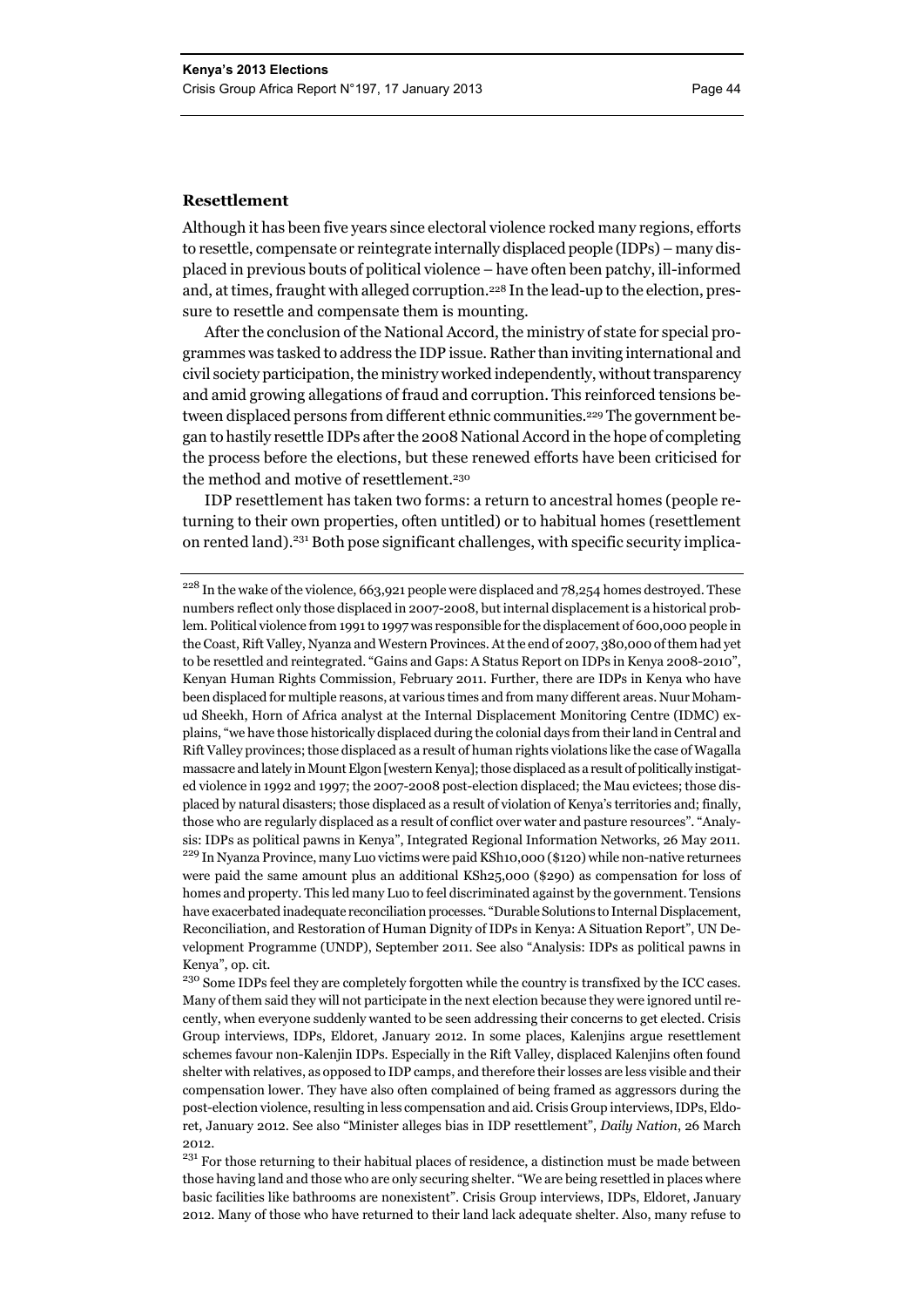tions. Those who returned to their ancestral homes are often rejected by their relatives due to previous migration and the difficulty of finding employment.232 Returnees to habitual homes often need reconciliation with communities perceived to have violently driven them away. Considerable efforts toward reconciliation and reintegration have been made in such communities, especially in the Rift Valley.233 In December 2011, 62 per cent of Kenyans interviewed by South Consulting believed that "just a little" reconciliation had occurred between rival communities.<sup>234</sup> For example, Kikuyu IDPs in Nakuru said little reconciliation had taken place between them and the Kalenjin. Regardless of the alliance between Ruto and Kenyatta, "IDPs still feel extremely vulnerable".235 In light of recent rising tensions, IDPs' safety must be monitored.236

At the heart of the IDP issue, competing land claims and ethno-demographic realities fuel conflict. Five years later, the ownership of much of the IDPs' land is still not known. In many cases, it is still retained by people who displaced them. Land allocation and compensation for lost property is very touchy, and is exacerbated by the failure to prosecute individuals responsible for post-election violence.237 Moreover, IDP resettlement is reportedly riddled with corruption and mismanagement.238

The location of resettlement is increasingly important, because it has implications for voting patterns and the distribution of votes in particular constituencies.<sup>239</sup> This could influence elections, with significant consequences in tight races. Furthermore, pre-2002 election violence included the forced displacement of a rival's supporters in attempts to win local elections. Land rights activist Odenda Lumumba argues:

sleep on their farms for fear of attacks, returning only during the day to cultivate crops. "Durable Solutions to Internal Displacement, Reconciliation, and Restoration of Human Dignity of IDPs in Kenya: A Situation Report", UNDP, September 2011.

 $^{232}$  Ibid.

<sup>&</sup>lt;sup>233</sup> These efforts have largely been led by the NCIC in cooperation with district peace commissions. <sup>234</sup> 8 per cent answered none had taken place. A notable exception was in the North Eastern Province where 50 per cent of respondents felt that a lot of reconciliation had taken place. "Progress and Implementation in Implementation of the Constitution and Preparedness for 2012", Kenya National Dialogue and Reconciliation Monitoring Project, January 2012.

<sup>235</sup> Crisis Group interviews, IDPs, Nakuru, 26 November 2012.

<sup>&</sup>lt;sup>236</sup> Alliances between the Kikuyu and Kalenjin (the main participants in the violence in the Rift Valley) in the forthcoming election should not be interpreted as indicating a disappearance of conflict risk between the two communities. Grievances between the two groups go beyond short-term political affiliations. Crisis Group interviews, IDPs, Eldoret, January 2012

<sup>&</sup>lt;sup>237</sup> Local prosecution of post-election violence perpetrators has not been done with speed, and only a few cases of low-level perpetrators have been successfully tried. But Chief Justice Willy Mutunga said there is still room for trials to take place. Crisis Group interview, Willy Mutunga, Washington DC, 10 September 2012.

<sup>&</sup>lt;sup>238</sup> Of particular concern is the failure to consult the displaced or their new host communities. Often they reportedly are simply informed where they will be living, or what communities they will be receiving. This has caused tension between host communities and resettled IDPs. There were also reports of forced resettlement, harassment and neglect of landless IDPs. See "A Tale of Force, Threats and Lies '*Operation Rudi Nyumbani'* in Perspective", Kenyan Human Rights Commission, 28 October 2008.

<sup>&</sup>lt;sup>239</sup> "We are not going to allow any visitors ferried to my constituency until all local leaders are widely consulted to ensure squatters sitting on the land bought for the IDPs are given priority in the program". "Plan to resettle IDP's opposed", *Daily Nation*, 22 October 2012.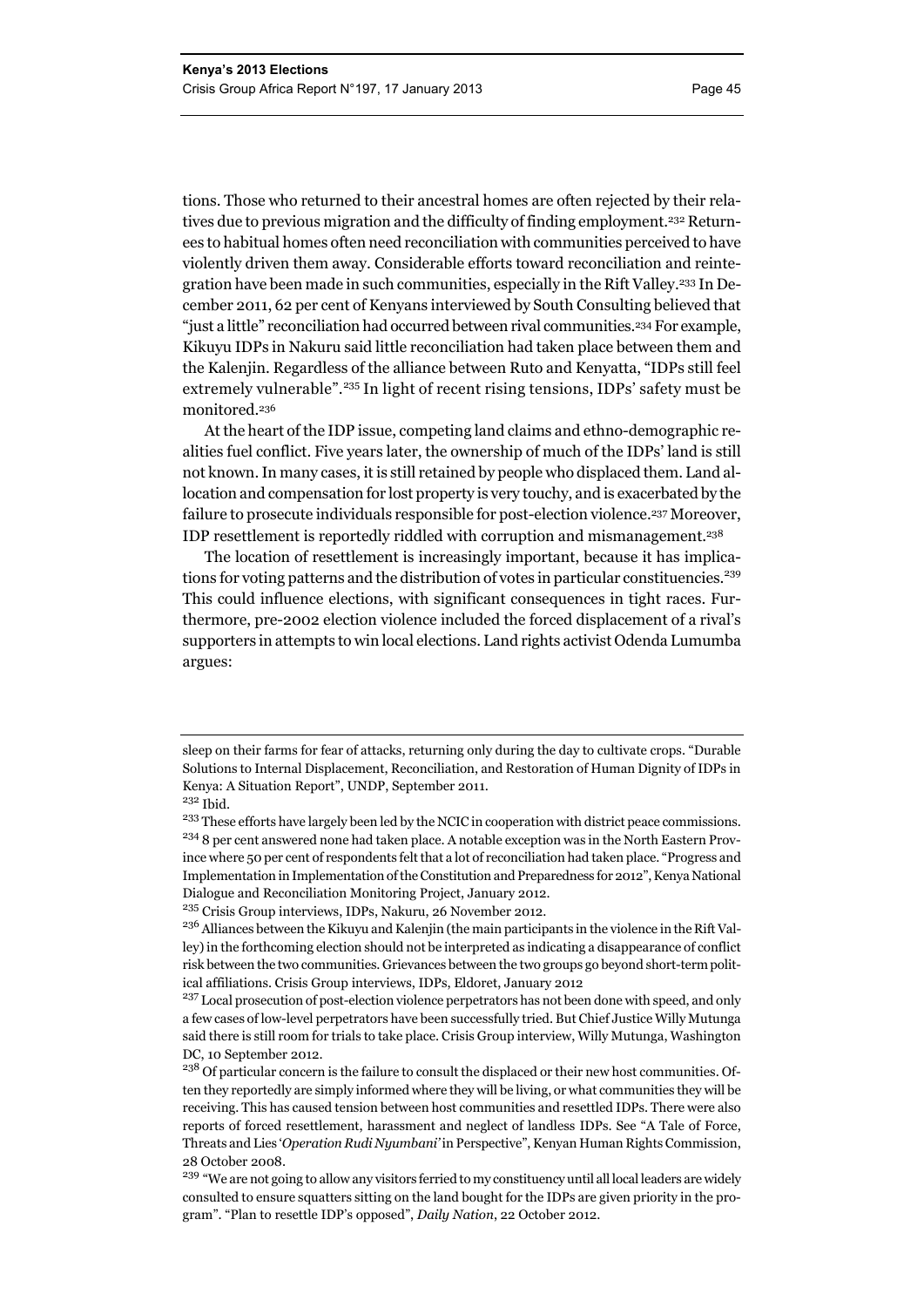Resettlement in its current form is perceived to be a way of creating political enclaves similar to those in the Rift Valley blamed for the cycle of violence that erupts at every election time …. There is fear the exercise is creating a strategy for political dominance. The people who vote in constituencies such as Molo, Kuresoi, Saboti, Subukia, Taveta, Changamwe and Nakuru are not indigenous. They were resettled there for political reasons. It is feared the current resettlement of IDPs is intended to achieve the same result in the long run.240

The political dimension to IDP resettlement is inescapable. Whether they are resettled or remain where they are, as well as where they are resettled, has direct consequences for specific parties and candidates. Registration of voters has started, and IDPs are registered in their camps and may eventually vote there. The IEBC has set up polling stations closer to the camps. However, others have argued that there are few IDPs left, and most of those who are in the camps are "professional IDPs", they never owned land even before the violence; they were hawkers, and even then they have been compensated for the lost properties.<sup>241</sup>

#### **Poverty and youth unemployment**

One area where Kibaki has stood out is the economy. When he took over it was in the doldrums, and to his credit he resuscitated it through large-scale construction and infrastructure projects.<sup>242</sup> Public spending increased to roughly \$9 billion in 2012.<sup>243</sup> But economic growth has done little to bridge widening inequality and rising inflation that has kept many poor despite wage increases.<sup>244</sup> Growing inequality, coupled with the staggering youth unemployment rate, are significant structural factors that make Kenya vulnerable to conflict.

<sup>240</sup> "Political leverage linked to failed IDP resettlement", *The Standard*, 30 April 2011.

<sup>241</sup> Crisis Group interviews, Osman Warfa, provincial commissioner, Rift Valley Province, Nakuru, 26 November 2012.

<sup>242</sup> For an alternative take, see "Kenya: Voodoo economics and development corruption", *Sunday Nation*, 16 October 2011. During Kibaki's second term, several highways and facilities were constructed with Chinese assistance. The Lamu Port and Southern Sudan-Ethiopia Transport Corridor (LAPSSET) is an ambitious blueprint to construct roads, railways, and pipelines from Lamu to Ethiopia, South Sudan and Uganda. However, international funding is critical for the project, and in the present global financial environment, Kenya will be hard-pressed to find a donor. Crisis Group interview, Western diplomat, Nairobi, February 2012. The local population, while welcoming development, also complains it was not consulted. Crisis Group interview, Lamu, February 2012. Such marginalisation feeds into the narratives of the Mombasa Republican Council (MRC). "Since independence we have not been treated well, all the jobs at the port, all tourism facilities, the coastal land have all been taken over by the people from the main land, the only way to stop this is by seceding, which is legal under international law". Crisis Group interview, Richard Lewa, MRC adviser, Mombasa, February 2012.

<sup>&</sup>lt;sup>243</sup> From 2002 to 2011 public spending increased from roughly \$3.6 billion to \$12.5 billion. "Kibaki's political failures obscured a legacy of economic and social progress", *The East African*, 24 July 2011.

<sup>244</sup> The country's top 10 per cent earn 42 per cent of the total income while the bottom 10 per cent earn less than 1 per cent. "Pulling Apart Facts and Figures on Inequality in Kenya", Society for International Development, 2004, p. 3. Considerable progress in education and social services is offset by significant income inequality. While there is universal free primary education, income disparity is still rife, children from well-off families are twice as likely to perform well in school and get a good job. "Are our children learning? Annual Learning Assessment Report Kenya 2011", Uwezo, 2011*.*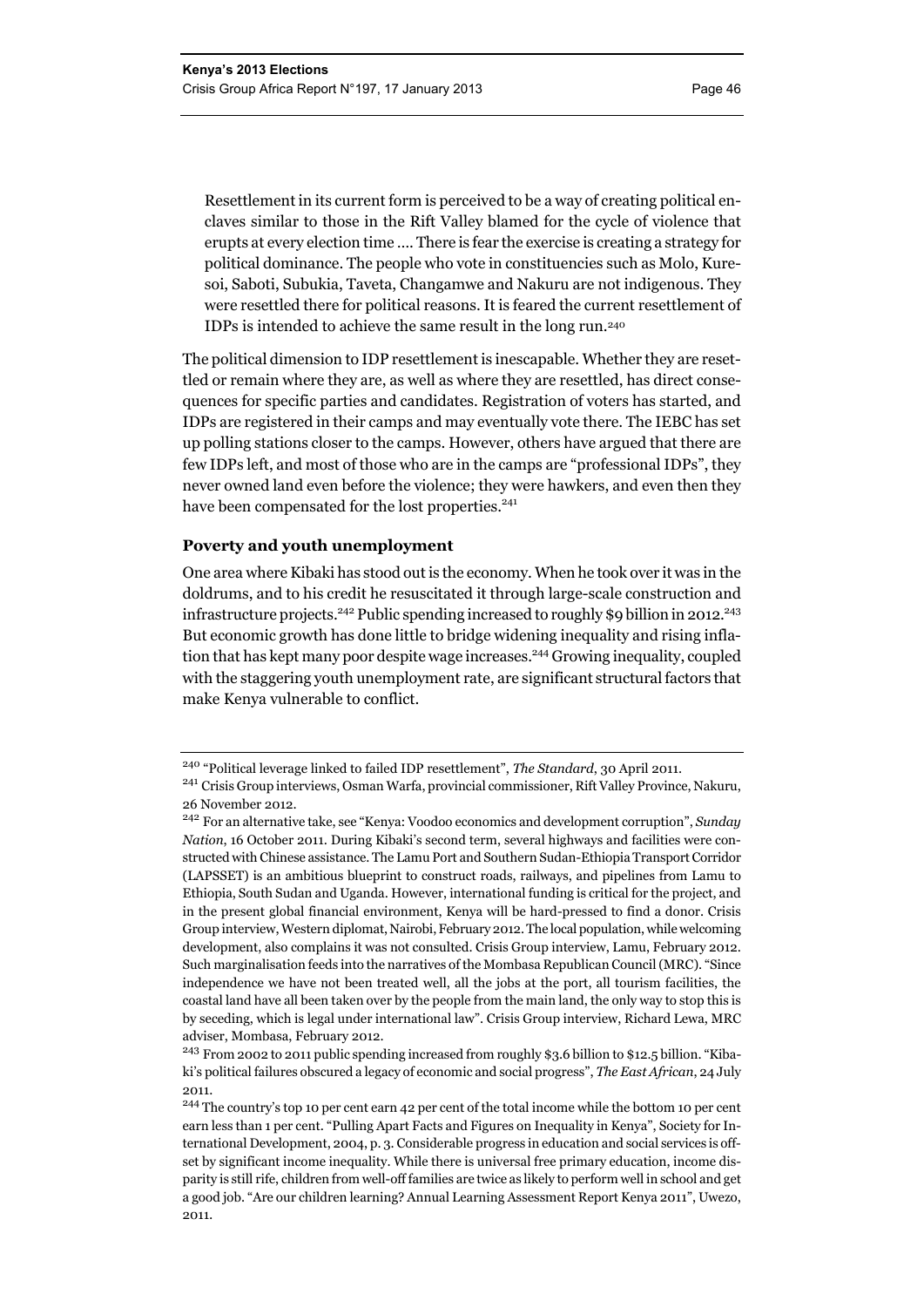Kenya has a very high youth unemployment rate. Unemployment is 40 per cent, and youths make up 64 per cent of this total.245 Much of the local post-election violence was motivated by underlying social and economic factors. Unemployment makes young people susceptible to recruitment for participation in violence.<sup>246</sup> While the most visible trend has been recruitment into ethnic or criminal gangs like the Mungiki,<sup>247</sup> idleness also contributes to the growing risk of radicalisation of Muslim youths.248 This issue was identified as a key target for policy reform in Agenda IV of the National Accord.249

<sup>&</sup>lt;sup>245</sup> Youth unemployment rates in urban areas are particularly high at around 33 per cent of the total youth population. "Agenda Item 4 reforms long-standing issues and solutions: progress review report", op. cit., p. 31.

<sup>&</sup>lt;sup>246</sup> "Commission of Inquiry into the Post Election Violence", op. cit., and David Anderson and Emma Lochery, "Violence and Exodus in Kenya's Rift Valley, 2008: Predictable and Preventable?", *Journal of Eastern African Studies*, vol. 2, no. 2 (2008). Groups like the Mungiki target disenfranchised youths by providing a sense of belonging and economic gains through the provision of general services like trash collection and road refurbishment as well as illegal tax collection in some cases. Recruitment surges often follow periods where many Mungiki are jailed, which suggests that they may use the correctional facilities to attract new members. This is significant considering the high number of youths serving jail time in Kenya. "Resurgence of criminal gangs", *The Standard*, 13 September 2011; and "Commission of Inquiry into the Post Election Violence", op. cit. Additionally, groups like the Somali militant Al-Shabaab have been able to recruit youth from slums of Nairobi by providing money. See Crisis Group Briefing, *Kenyan Somali Islamist Radicalisation*, op. cit. <sup>247</sup> On the surface the Mungiki menace seems to have been addressed, but it is still alive, especially in the Central Province. They have mutated, shifting to other activities and now make most of their money as debt collectors. If someone refuses to pay a debt, it is possible to ask the Mungiki. Once the payment is submitted, they are paid "service charge". Crisis Group interview, political activist, Nyeri, February 2012.

 $248$  For example, a young man interviewed claimed, "whoever is condemning MRC is misplaced, this is going to be our saviour. You see we have no jobs, yet people from other communities have come here and grabbed lucrative jobs …. I am a trained accountant yet I hop around with a *boda boda* [motorcycle taxi]". "Tame the MRC threat now, State urged", *All Kenyan News*, 26 March 2012. <sup>249</sup> Specific measures to be taken were the creation of 740,000 new jobs each year from 2008-2012, increasing the capacity and outreach of the Youth Enterprise Development Fund, construction of youth empowerment centres and youth polytechnics in all constituencies, upgrade of National Youth Service institutions and the enactment of the National Youth Council Bill.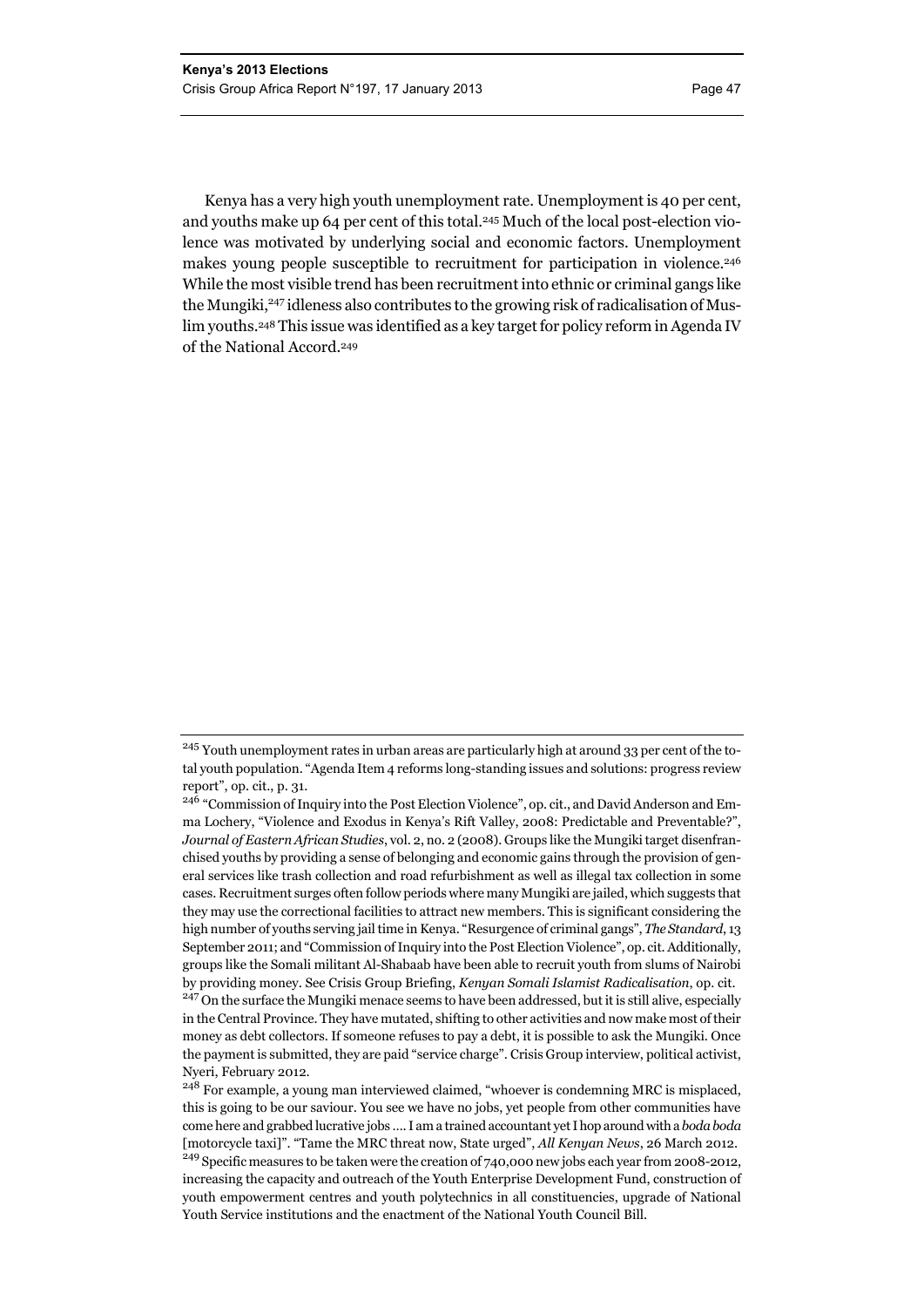#### Appendix C: About the International Crisis Group

The International Crisis Group (Crisis Group) is an independent, non-profit, non-governmental organisation, with some 150 staff members on five continents, working through field-based analysis and high-level advocacy to prevent and resolve deadly conflict.

Crisis Group's approach is grounded in field research. Teams of political analysts are located within or close by countries at risk of outbreak, escalation or recurrence of violent conflict. Based on information and assessments from the field, it produces analytical reports containing practical recommendations targeted at key international decision-takers. Crisis Group also publishes *CrisisWatch*, a twelve-page monthly bulletin, providing a succinct regular update on the state of play in all the most significant situations of conflict or potential conflict around the world.

Crisis Group's reports and briefing papers are distributed widely by email and made available simultaneously on the website, www.crisisgroup.org. Crisis Group works closely with governments and those who influence them, including the media, to highlight its crisis analyses and to generate support for its policy prescriptions.

The Crisis Group Board – which includes prominent figures from the fields of politics, diplomacy, business and the media – is directly involved in helping to bring the reports and recommendations to the attention of senior policy-makers around the world. Crisis Group is chaired by former U.S. Undersecretary of State and Ambassador Thomas Pickering. Its President and Chief Executive since July 2009 has been Louise Arbour, former UN High Commissioner for Human Rights and Chief Prosecutor for the International Criminal Tribunals for the former Yugoslavia and for Rwanda.

Crisis Group's international headquarters is in Brussels, and the organisation has offices or representation in 34 locations: Abuja, Bangkok, Beijing, Beirut, Bishkek, Bogotá, Bujumbura, Cairo, Dakar, Damascus, Dubai, Gaza, Guatemala City, Islamabad, Istanbul, Jakarta, Jerusalem, Johannesburg, Kabul, Kathmandu, London, Moscow, Nairobi, New York, Pristina, Rabat, Sanaa, Sarajevo, Seoul, Tbilisi, Tripoli, Tunis and Washington DC. Crisis Group currently covers some 70 areas of actual or potential conflict across four continents. In Africa, this includes, Burkina Faso, Burundi, Cameroon, Central African Republic, Chad, Côte d'Ivoire, Democratic Republic of the Congo, Eritrea, Ethiopia, Guinea, Guinea-Bissau, Kenya, Liberia, Madagascar, Nigeria, Sierra Leone, Somalia, South Sudan, Sudan, Uganda and Zimbabwe; in Asia, Afghanistan, Burma/Myanmar, Indonesia, Kashmir, Kazakhstan, Kyrgyzstan, Malaysia, Nepal, North Korea, Pakistan, Philippines, Sri Lanka, Taiwan Strait, Tajikistan, Thailand, Timor-Leste, Turkmenistan and Uzbekistan; in Europe, Armenia, Azerbaijan, Bosnia and Herzegovina, Cyprus, Georgia, Kosovo, Macedonia, North Caucasus, Serbia and Turkey; in the Middle East and North Africa, Algeria, Bahrain, Egypt, Iran, Iraq, Israel-Palestine, Jordan, Lebanon, Libya, Morocco, Syria, Tunisia, Western Sahara and Yemen; and in Latin America and the Caribbean, Colombia, Guatemala and Venezuela.

Crisis Group receives financial support from a wide range of governments, institutional foundations, and private sources. The following governmental departments and agencies have provided funding in recent years: Australian Agency for International Development, Austrian Development Agency, Belgian Ministry of Foreign Affairs, Canadian International Development Agency, Canadian International Development Research Centre, Royal Danish Ministry of Foreign Affairs, Dutch Ministry of Foreign Affairs, European Union Instrument for Stability, Finnish Ministry of Foreign Affairs, German Federal Foreign Office, Irish Aid, Principality of Liechtenstein, Luxembourg Ministry of Foreign Affairs, New Zealand Agency for International Development, Royal Norwegian Ministry of Foreign Affairs, Swedish International Development Cooperation Agency, Swedish Ministry of Foreign Affairs, Swiss Federal Department of Foreign Affairs, Turkish Ministry of Foreign Affairs, United Kingdom Department for International Development, U.S. Agency for International Development.

The following institutional and private foundations have provided funding in recent years: Adessium Foundation, Carnegie Corporation of New York, Elders Foundation, William and Flora Hewlett Foundation, Humanity United, Henry Luce Foundation, John D. and Catherine T. MacArthur Foundation, Oak Foundation, Open Society Foundations, Ploughshares Fund, Radcliffe Foundation, Rockefeller Brothers Fund, Stanley Foundation, The Charitable Foundation, Tinker Foundation Incorporated.

#### **January 2013**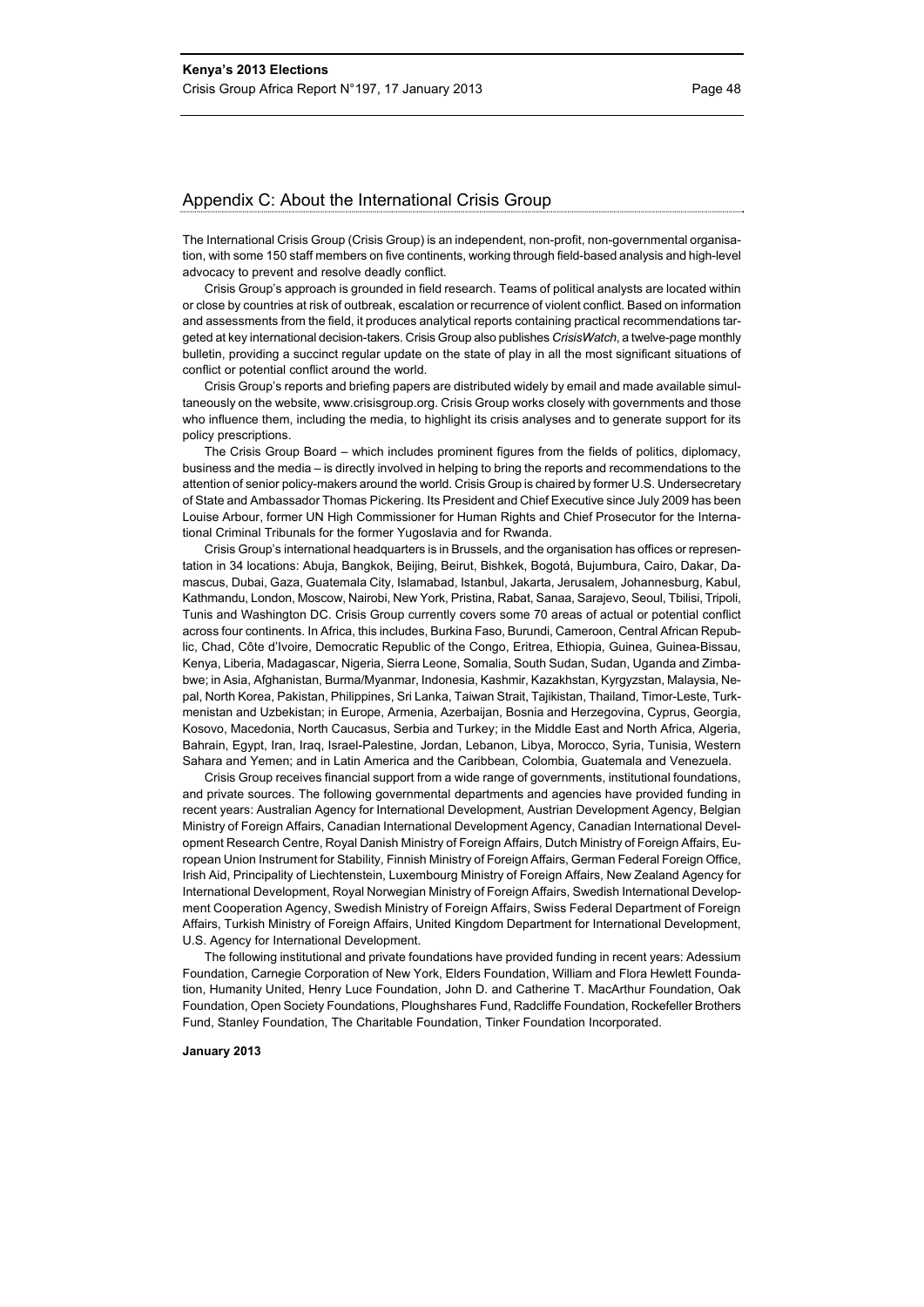#### Appendix D: Reports and Briefings on Africa since 2010

#### **Central Africa**

- *CAR: Keeping the Dialogue Alive*, Africa Briefing N°69, 12 January 2010 (also available in French).
- *Burundi: Ensuring Credible Elections*, Africa Report N°155, 12 February 2010 (also available in French).
- *Libya/Chad: Beyond Political Influence*, Africa Briefing N°71, 23 March 2010 (only available in French and Arabic).
- *Congo: A Stalled Democratic Agenda*, Africa Briefing N°73, 8 April 2010 (also available in French).
- *Chad: Beyond Superficial Stability*, Africa Report N°162, 17 August 2010 (only available in French).
- *Congo: No Stability in Kivu Despite a Rapprochement with Rwanda*, Africa Report N°165, 16 November 2010 (also available in French).
- *Dangerous Little Stones: Diamonds in the Central African Republic*, Africa Report N°167, 16 December 2010 (also available in French).
- *Burundi: From Electoral Boycott to Political Impasse*, Africa Report N°169, 7 February 2011 (also available in French).
- *Chad's North West: The Next High-risk Area?*, Africa Briefing N°78, 17 February 2011 (only available in French).
- *Congo: The Electoral Dilemma,* Africa Report N°175, 5 May 2011 (also available in French).
- *Congo : The Electoral Process Seen from the East,* Africa Briefing N°80, 5 September 2011 (also available in French).
- *Africa without Qaddafi: The Case of Chad*, Africa Report N°180, 21 October 2011 (also available in French).
- *Implementing Peace and Security Architecture (I): Central Africa*, Africa Report N°181, 7 November 2011 (also available in French).
- *The Lord's Resistance Army: End Game?*, Africa Report N°182, 17 November 2011.
- *Burundi: A Deepening Corruption Crisis*, Africa Report N°185, 21 March 2012 (also available in French).
- *Black Gold in the Congo: Threat to Stability or Development Opportunity?,* Africa Report N°188, 11 July 2012 (also available in French).
- *Eastern Congo: Why Stabilisation Failed*, Africa Briefing N°91, 4 October 2012 (also available in French).
- *Burundi: Bye-bye Arusha?* Africa Report N°192, 25 October 2012 (only available in French).
- *The Gulf of Guinea : The New Danger Zone,*  Africa Report N°195, 12 December 2012 (only available in French).

*Eastern Congo: The ADF-Nalu's Lost Rebellion*, Africa Briefing N°93, 19 December 2012 (only available in French).

#### **Horn of Africa**

- *Rigged Elections in Darfur and the Consequences of a Probable NCP Victory in Sudan*, Africa Briefing N°72, 30 March 2010.
- *LRA: A Regional Strategy Beyond Killing Kony*, Africa Report N°157, 28 April 2010 (also available in French).
- *Sudan: Regional Perspectives on the Prospect of Southern Independence*, Africa Report N°159, 6 May 2010.
- *Somalia's Divided Islamists*, Africa Briefing N°74, 18 May 2010 (also available in Somali).
- *Sudan: Defining the North-South Border*, Africa Briefing N°75, 2 September 2010.
- *Eritrea: The Siege State*, Africa Report N°163, 21 September 2010.
- *Negotiating Sudan's North-South Future*, Africa Briefing N°76, 23 November 2010.
- *Somalia: The Transitional Government on Life Support*, Africa Report N°170, 21 February 2011.
- *Politics and Transition in the New South Sudan,*  Africa Briefing N°172, 4 April 2011.
- *Divisions in Sudan's Ruling Party and the Threat to the Country's Stability,* Africa Report N°174, 4 May 2011.
- *South Sudan: Compounding Instability in Unity State*, Africa Report N°179, 17 October 2011 (also available in Chinese).
- *Kenya: Impact of the ICC Proceedings*, Africa Briefing N°84, 9 January 2012.
- *Kenyan Somali Islamist Radicalisation*, Africa Briefing N°85, 25 January 2012.
- *The Kenyan Military Intervention in Somalia*, Africa Report N°184, 15 February 2012
- *Somalia: An Opportunity that Should Not Be Missed*, Africa Briefing N°87, 22 February 2012.
- *China's New Courtship in South Sudan*, Africa Report N°186, 4 April 2012.
- *Uganda: No Resolution to Growing Tensions*, Africa Report N°187, 5 April 2012.
- *Ethiopia After Meles*, Africa Briefing N°89, 22 August 2012.
- *Assessing Turkey's Role in Somalia,* Africa Briefing N°92, 8 October 2012.
- *Sudan: Major Reform or More War*, Africa Report N°194, 29 November 2012.

#### **Southern Africa**

*Zimbabwe: Political and Security Challenges to the Transition*, Africa Briefing N°70, 3 March 2010.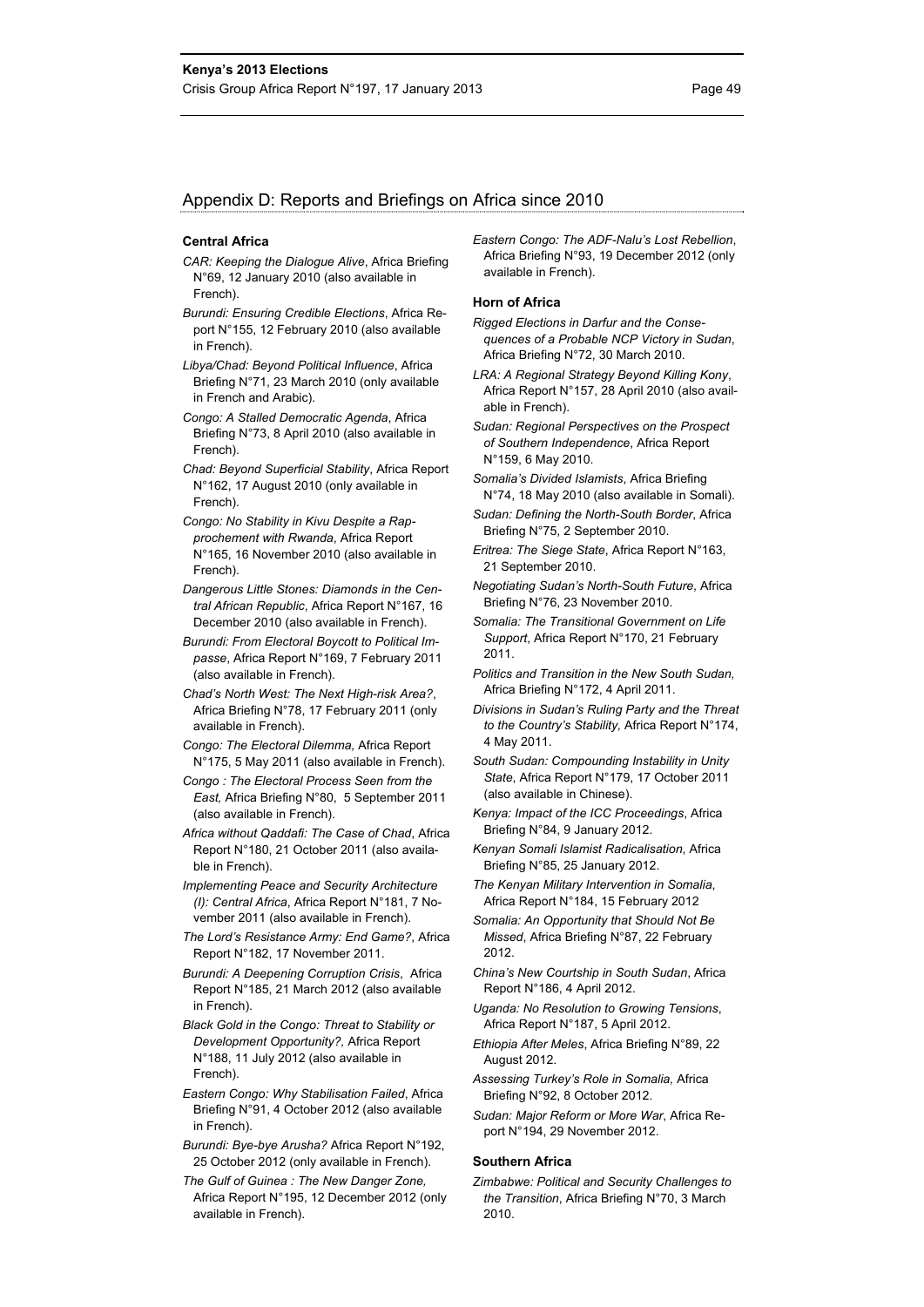- *Madagascar: Ending the Crisis*, Africa Report N°156, 18 March 2010 (only available in French).
- *Madagascar: Crisis Heating Up?*, Africa Report N°166, 18 November 2010.
- *Zimbabwe: The Road to Reform or Another Dead End*, Africa Report N°173, 27 April 2011.
- *Resistance and Denial: Zimbabwe's Stalled Reform Agenda*, Africa Briefing N°82, 16 November 2011.
- *Zimbabwe's Sanctions Standoff*, Africa Briefing N°86, 6 February 2012 (also available in Chinese).
- *Implementing Peace and Security Architecture (II): Southern Africa*, Africa Report N°191, 15 October 2012.

#### **West Africa**

- *Cote d'Ivoire: Securing the Electoral Process*, Africa Report N°158, 5 May 2010 (only available in French).
- *Cameroon: Fragile State?*, Africa Report N°160, 25 May 2010 (also available in French).
- *Cameroon: The Dangers of a Fracturing Regime*, Africa Report N°161, 24 June 2010 (also available in French).
- *Guinea: Reforming the Army*, Africa Report N°164, 23 September 2010 (also available in French).
- *Côte d'Ivoire : Sortir enfin de l'ornière ?*, Africa Briefing N°77, 25 November 2010.
- *Northern Nigeria: Background to Conflict*, Africa Report N°168, 20 December 2010.
- *Nigeria's Elections: Reversing the Degeneration?*, Africa Briefing N°79, 24 February 2011.
- *Côte d'Ivoire: Is War the Only Option?*, Africa Report N°171, 3 March 2011 (also available in French).
- *A Critical Period for Ensuring Stability in Côte d'Ivoire*, Africa Report N°176, 1 August 2011 (also available in French).
- *Liberia: How Sustainable Is the Recovery?*, Africa Report N°177, 19 August 2011.
- *Guinea: Putting the Transition Back on Track*, Africa Report N°178, 23 September 2011.
- *Côte d'Ivoire: Continuing the Recovery*, Africa Briefing N°83, 16 December 2011 (also available in French).
- *Beyond Compromises: Reform Prospects in Guinea-Bissau*, Africa Report N°183, 23 January 2012 (only available in French and Portuguese).
- *Liberia: Time for Much-Delayed Reconciliation and Reform*, Africa Briefing N°88, 12 June 2012.
- *Mali: Avoiding Escalation*, Africa Report N°189, 18 July 2012 (also available in French).
- *Beyond Turf Wars: Managing the Post-Coup Transition in Guinea-Bissau*, Africa Report

N°190, 17 August 2012 (also available in French).

- *Mali: The Need for Determined and Coordinated International Action*, Africa Briefing N°90, 24 September 2012 (also available in French).
- *Côte d'Ivoire: Defusing Tensions*, Africa Report N°193, 26 November 2012 (also available in French).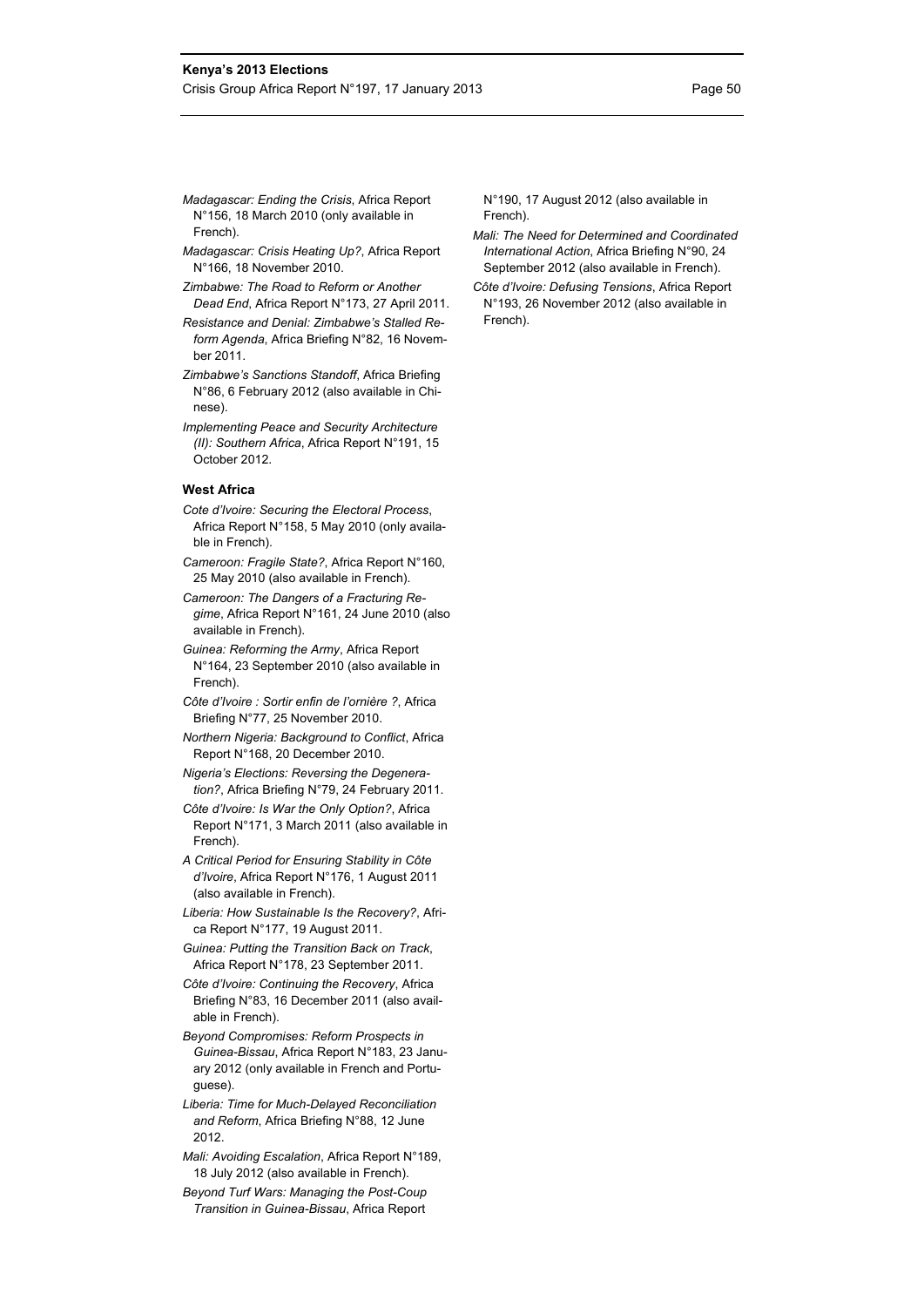#### Appendix E: International Crisis Group Board of Trustees

#### **CHAIR**

#### **Thomas R Pickering**

Former U.S. Undersecretary of State; Ambassador to the UN, Russia, India, Israel, Jordan, El Salvador and Nigeria

PRESIDENT & CEO **Louise Arbour** 

Former UN High Commissioner for Human Rights and Chief Prosecutor for the International Criminal Tribunals for the former Yugoslavia and Rwanda

#### VICE-CHAIRS

**Ayo Obe**  Legal Practitioner, Lagos, Nigeria

#### **Ghassan Salamé**  Dean, Paris School of International

Affairs, Sciences Po

EXECUTIVE COMMITTEE **Morton Abramowitz**  Former U.S. Assistant Secretary of State and Ambassador to Turkey

**Cheryl Carolus**  Former South African High Commissioner to the UK and Secretary General of the ANC

**Maria Livanos Cattaui**  Former Secretary-General of the International Chamber of Commerce

**Yoichi Funabashi**  Chairman of the Rebuild Japan Initiative; Former Editor-in-Chief, *The Asahi Shimbun*

**Frank Giustra**  President & CEO, Fiore Financial Corporation

**Lord (Mark) Malloch-Brown**  Former UN Deputy Secretary-General and Administrator of the United Nations Development Programme (UNDP)

#### **Moisés Naím**

Senior Associate, International Economics Program, Carnegie Endowment for International Peace; Former Editor in Chief, *Foreign Policy*

**George Soros**  Chairman, Open Society Institute

**Pär Stenbäck**  Former Foreign Minister of Finland

#### OTHER BOARD MEMBERS

#### **Kofi Annan**

Former Secretary-General of the United Nations; Nobel Peace Prize (2001)

**Nahum Barnea**  Chief Columnist for *Yedioth Ahronoth*, Israel

**Samuel Berger** 

Chair, Albright Stonebridge Group LLC; Former U.S. National Security Adviser

**Emma Bonino** 

Vice President of the Italian Senate; Former Minister of International Trade and European Affairs of Italy and European Commissioner for Humanitarian Aid

**Micheline Calmy-Rey**  Former President of the Swiss Confederation and Foreign Affairs Minister

**Wesley Clark**  Former NATO Supreme Allied Commander

**Sheila Coronel**  Toni Stabile Professor of Practice in Investigative Journalism; Director, Toni Stabile Center for Investigative Journalism, Columbia University, U.S.

**Mark Eyskens**  Former Prime Minister of Belgium

**Nabil Fahmy**  Former Ambassador of Egypt to the U.S. and Japan; Founding Dean, School of Public Affairs, American University in Cairo

**Joschka Fischer**  Former Foreign Minister of Germany

**Lykke Friis**  Former Climate & Energy Minister and Minister of Gender Equality of Denmark; Former Prorector at the University of Copenhagen

**Jean-Marie Guéhenno** 

Arnold Saltzman Professor of War and Peace Studies, Columbia University; Former UN Under-Secretary-General for Peacekeeping Operations

**Carla Hills**  Former U.S. Secretary of Housing and U.S. Trade Representative

**Lena Hjelm-Wallén**  Former Deputy Prime Minister and Foreign Minister of Sweden

**Mo Ibrahim**  Founder and Chair, Mo Ibrahim Foundation; Founder, Celtel International

**Igor Ivanov**  Former Foreign Minister of the Russian Federation

**Asma Jahangir**  President of the Supreme Court Bar Association of Pakistan, Former UN Special Rapporteur on the Freedom of Religion or Belief

#### **Wadah Khanfar**

Co-Founder, Al Sharq Forum; Former Director General, Al Jazeera Network

**Wim Kok**  Former Prime Minister of the **Netherlands** 

**Ricardo Lagos**  Former President of Chile

**Joanne Leedom-Ackerman**  Former International Secretary of PEN International; Novelist and journalist, U.S.

**Lalit Mansingh**  Former Foreign Secretary of India. Ambassador to the U.S. and High Commissioner to the UK

**Benjamin Mkapa**  Former President of Tanzania

**Laurence Parisot**  President, French Business Confederation (MEDEF)

**Karim Raslan**  Founder, Managing Director and Chief Executive Officer of KRA Group

**Paul Reynolds**  President & Chief Executive Officer, Canaccord Financial Inc.

**Javier Solana**  Former EU High Representative for the Common Foreign and Security Policy, NATO Secretary-General and Foreign Minister of Spain

**Liv Monica Stubholt**  Senior Vice President for Strategy and Communication, Kvaerner ASA; Former State Secretary for the Norwegian Ministry of Foreign Affairs

**Lawrence Summers** 

Former Director of the US National Economic Council and Secretary of the U.S. Treasury; President Emeritus of Harvard University

**Wang Jisi** 

Dean, School of International Studies, Peking University; Member, Foreign Policy Advisory Committee of the Chinese Foreign Ministry

#### **Wu Jianmin**

Executive Vice Chairman, China Institute for Innovation and Development Strategy; Member, Foreign Policy Advisory Committee of the Chinese Foreign Ministry; Former Ambassador of China to the UN (Geneva) and France

**Lionel Zinsou**  CEO, PAI Partners